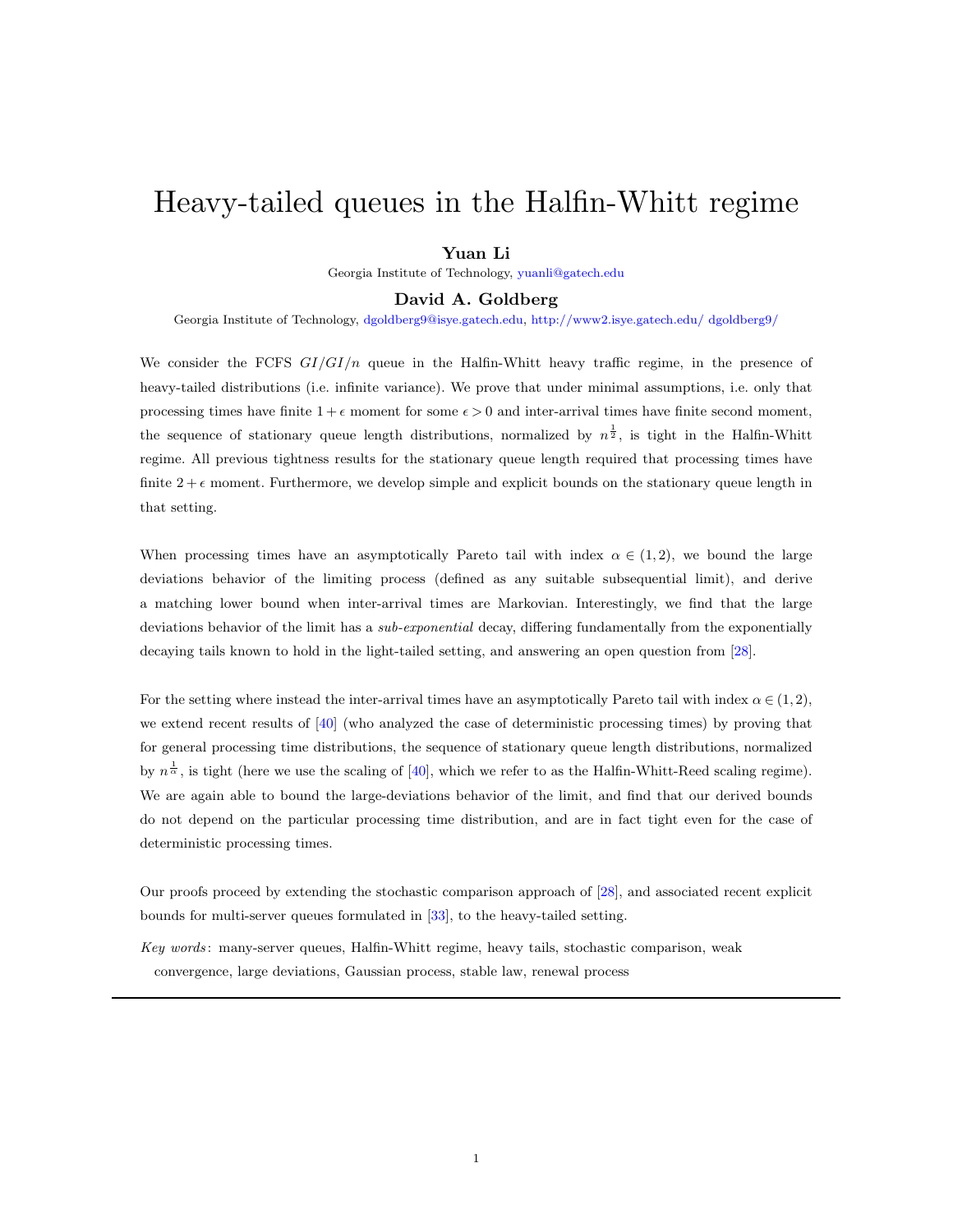# 1. Introduction.

# 1.1. Halfin-Whitt regime and literature review.

The staffing of large-scale queueing systems, and the associated trade-offs, are a fundamental problem in Operations Research. The insight that in many settings of interest one should scale the number of servers to exceed the arrival rate by a quantity on the order of the square-root of the arrival rate, i.e. the so-called square-root staffing rule, is by now well-known. This setting is formalized by the so-called Halfin-Whitt scaling regime for parallel server queueing systems, studied originally by Erlang [\[23\]](#page-31-2) and Jagerman [\[41\]](#page-32-1), and formally introduced by Halfin and Whitt [\[38\]](#page-32-2), who studied the  $GI/M/n$  system (for large n) when the traffic intensity  $\rho$  scales like  $1 - Bn^{-\frac{1}{2}}$  for some strictly positive excess parameter B. There the authors prove weak convergence of the resulting queue-length process over compact time intervals, as well as weak convergence of the corresponding sequence of steady-state queue length distributions, when the queue-length of the nth system is normalized by  $n^{\frac{1}{2}}$ . Namely, in both the transient and steady-state regimes, the queue-length scales like  $n^{\frac{1}{2}}$  in the Halfin-Whitt regime when processing times are Markovian (and inter-arrival times have e.g. finite second moment). We note that by queue-length, we refer to the number waiting in queue, not counting those jobs in service.

The original results of [\[38\]](#page-32-2) have since been extended in many directions. Here we only review those results most relevant to our own investigations, and refer the interested reader to [\[32\]](#page-31-3) for a comprehensive overview. The most general results in the transient regime are those of [\[51,](#page-32-3) [50\]](#page-32-4), which (customized to the setting of our own investigations, i.e. single-class parallel multi-server queues with i.i.d. inter-arrivals and processing times) prove that as long as the inter-arrival process satisfies a form of the central limit theorem on the scaling of  $n^{\frac{1}{2}}$  (which will in general hold if the inter-arrival times have finite variance), and the processing time distribution has finite mean, then the associated sequence of queue-length processes, normalized by  $n^{\frac{1}{2}}$ , converges weakly to a non-trivial limiting process (if the system is initialized appropriately), described implicitly as the solution to a certain stochastic convolution equation.

As regards the scaling of the corresponding sequence of steady-state queue lengths, the most general known results are as follows. Assuming that inter-arrival times and processing times have finite  $2 + \epsilon$  moment for some  $\epsilon > 0$ , [\[28\]](#page-31-0) proves that the associated sequence of steady-state queuelengths, normalized by  $n^{\frac{1}{2}}$ , is tight. Under several additional technical assumptions, including that the processing times have finite third moment, the very recent results of  $[3, 4]$  $[3, 4]$  show that the associated sequence has a unique weak limit. Such a result was previously shown for the setting of processing times with finite support in [\[29\]](#page-31-4). In the presence of Markovian abandonments, an analogous result has been proven for the case of phase-type processing times. Indeed, in this setting [\[19\]](#page-31-5) proved that the sequence of steady-state queue length distributions, normalized by  $n^{\frac{1}{2}}$ , is tight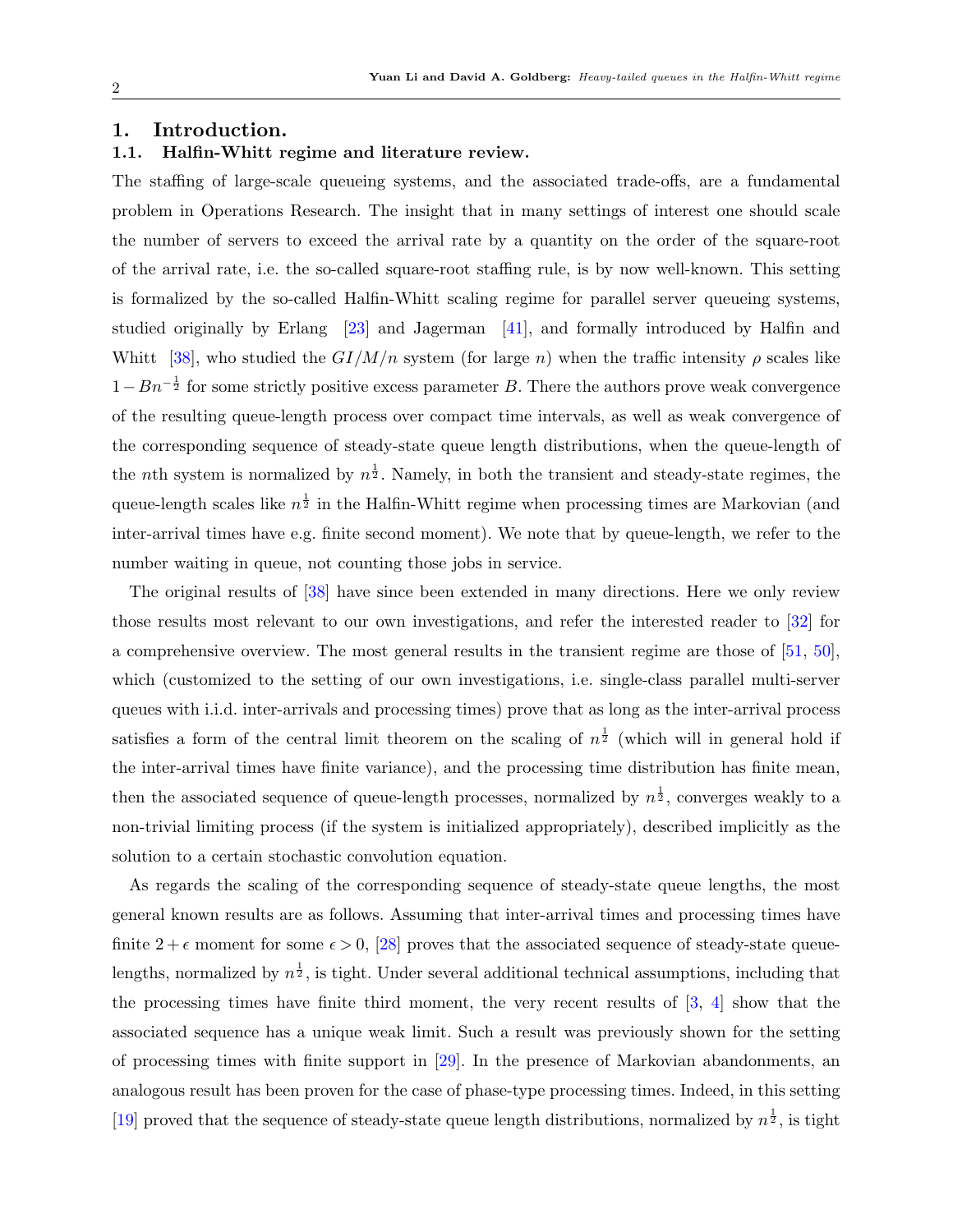with an explicit weak limit which the authors characterize as an Ornstein-Uhlenbeck process with piece-wise linear drift. We note that although e.g. phase-type distributions are dense within the family of all distributions, due to the nature of the limits involved with the Halfin-Whitt regime, it is typically not clear how to translate results for such a restricted class of distributions to the general setting.

Outside of the case of exponentially distributed processing times, the known characterizations for the limiting process (when such a limit is known to exist) are quite complicated. As such, considerable effort has gone into understanding certain properties of this limit, where many of these results have pertained to the large deviations behavior of the limiting process. In particular, for the case of inter-arrival times with finite second moment and processing times with finite support, [\[29\]](#page-31-4) prove that the the weak limit (associated with the sequence of normalized steadystate queue lengths) has an exponential tail, with a precise exponent identified as  $-\frac{2B}{c^2+1}$  $\frac{2B}{c_A^2+c_S^2}$ , where  $c_A^2(c_S^2)$  is the squared coefficient of variation (s.c.v) of inter-arrival (processing) times. Namely, they prove that under those assumptions, the associated weak limit  $\hat{Q}$  satisfies  $\lim_{x\to\infty} x^{-1} \log \left( \mathbb{P}(\hat{Q} >$ 

 $x$ ) =  $-\frac{2B}{c^2+1}$  $\frac{2B}{c_A^2+c_S^2}$ . Put another way, the probability that the limiting process exceeds a large value x behaves (roughly up to exponential order) like  $\exp(-\frac{2B}{c^2+1})$  $\frac{2B}{c_A^2+c_S^2}x$ ). The known results for the case of exponentially distributed and  $H_2^*$  processing times yields the same exponent. The stochastic comparison approach of [\[28\]](#page-31-0) was able to prove that the same exponent yields an upper bound on the large deviations behavior of any subsequential limit of the associated sequence of normalized queue-length random variables assuming only that inter-arrival and processing times have finite  $2 + \epsilon$  moments for some  $\epsilon > 0$ , with equality for the case of exponentially distributed inter-arrival times.

There has also been considerable interest in understanding the quality of Halfin-Whitt type approximations for finite  $n$  (as opposed to having results which only hold asymptotically). Such results include [\[16,](#page-30-2) [36,](#page-32-5) [15,](#page-30-3) [35,](#page-31-6) [14,](#page-30-4) [33\]](#page-31-1). We refer the reader to [\[33\]](#page-31-1) for a detailed overview and discussion, and note that none of these results apply to the heavy-tailed setting. The very recent results of [\[33\]](#page-31-1) provided the first simple and explicit bounds for multi-server queues that scale universally as  $\frac{1}{1-\rho}$  across different notions of heavy traffic, including the Halfin-Whitt scaling. However, the main results of [\[33\]](#page-31-1) assumed that both inter-arrival and processing times have finite  $2 + \epsilon$  moment for some  $\epsilon > 0$ .

#### 1.2. Heavy tails in the Halfin-Whitt regime.

A key insight from modern queueing theory is that when inter-arrival or processing times have a heavy tail (i.e. the tail of the probability distribution does not decay exponentially), the underlying system behaves qualitatively different, e.g. it may exhibit long-range dependencies over time,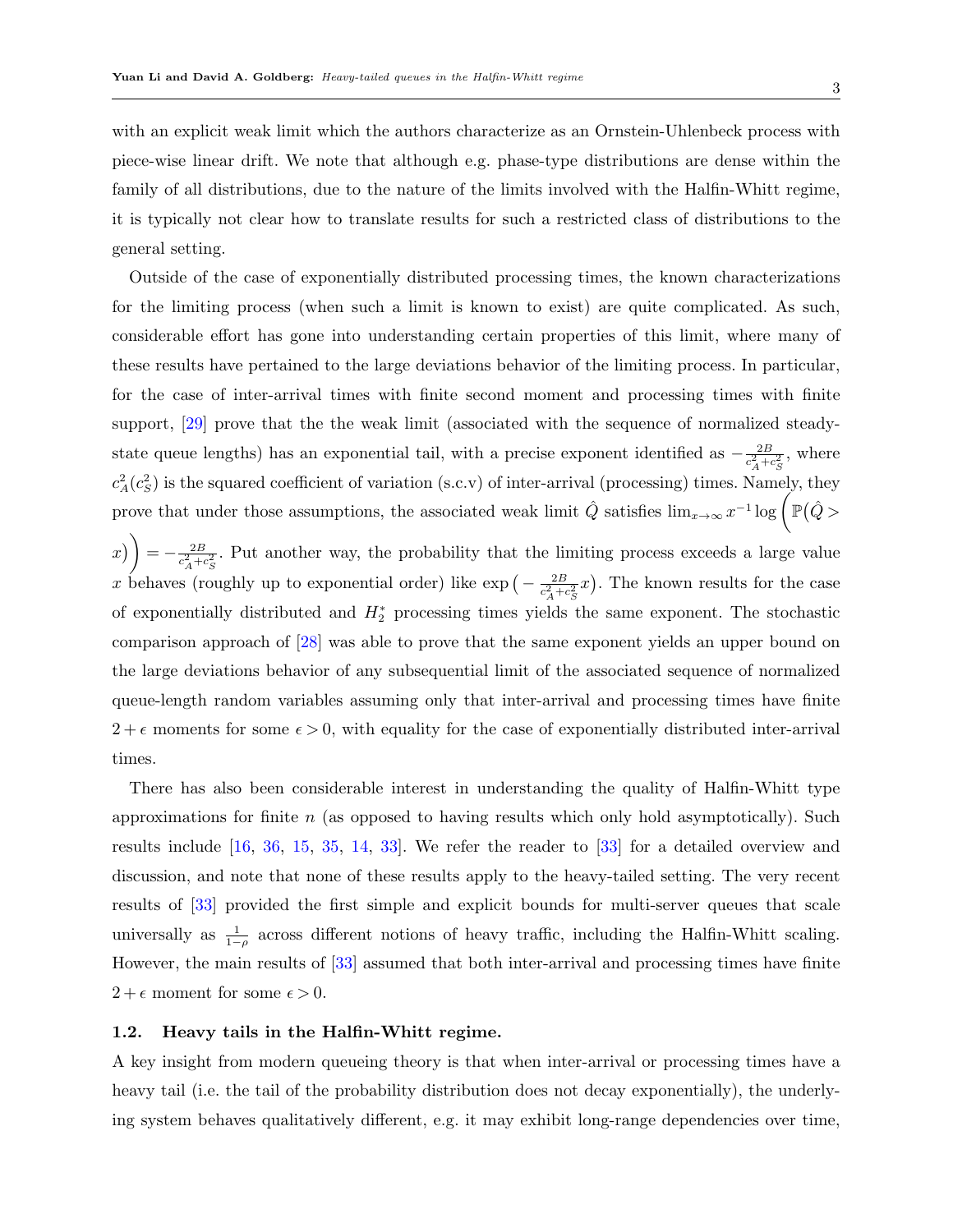and have a higher probability of rare events [\[34\]](#page-31-7). As many applications in modern service systems (e.g. length of stay in a hospital, length of time of a call) are potentially highly variable (e.g. due to prolongued illnesses, or having to resolve a complex IT problem), and may experience traffic which is bursty in nature (e.g. long periods of low activity followed by periods of high activity) [\[8\]](#page-30-5), and several studies have empirically verified this phenomena in applications relevant to the Halfin-Whitt scaling  $[17, 45]$  $[17, 45]$ , it is important to understand how the presence of heavy tails changes the performance of parallel server queues in the Halfin-Whitt scaling regime. Although there is a vast literature on parallel server queues with heavy-tailed inter-arrival and/or processing times (which we make no attempt to survey here, instead referring the reader to [\[53\]](#page-32-7)), it seems that surprisingly, very little is known about how such systems behave qualitatively in the Halfin-Whitt regime.

We now survey what is known in this setting. The results of  $[51, 50]$  $[51, 50]$  imply that when inter-arrival times have finite second moment (i.e. satisfy a classical central limit theorem) and processing times have finite mean (but may have infinite  $1 + \epsilon$  moment for some  $\epsilon \in (0,1)$ ), the associated sequence of transient queue-length processes, normalized by  $n^{\frac{1}{2}}$ , converges weakly (over compact time sets) to a non-trivial limiting process (if the system is initialized appropriately), described implicitly as the solution to a certain stochastic convolution equation.

[\[40\]](#page-32-0) considers the case in which inter-arrival times have (asymptotically) a so-called pure Pareto tail with index  $\alpha \in (0,1)$ , i.e.  $\lim_{x\to\infty} x^{\alpha} \mathbb{P}(A > x) = C$  for some  $\alpha \in (1,2)$  and  $C \in (0,\infty)$ , and processing times are deterministic. In this case, [\[40\]](#page-32-0) identifies a different scaling regime, a certain modification of the Halfin-Whitt scaling regime with the scaling modified to account for the heavytailed inter-arrivals. In particular, Hurvich and Reed consider the associated sequence of  $GI/D/n$ queues when the traffic intensity  $\rho$  scales like  $1 - Bn^{-\frac{1}{\alpha}}$  for some strictly positive excess parameter B. In this case, Reed proves that the associated sequence of steady-state waiting time random variables, rescaled so as to be multiplied by  $n^{1-\frac{1}{\alpha}}$ , converges weakly to an explicit limiting distribution  $\hat{W}$  characterized as the supremum of a certain infinite-horizon one-dimensional discrete-time random walk, i.e. a so-called  $\alpha$ -stable random walk, with drift  $-B$ . Furthermore, although Reed does not explicitly prove it, it follows from an analysis nearly identical to that given in [\[42\]](#page-32-8) that by the distributional Little's law (which is applicable since processing times are deterministic), the sequence of steady-state queue-length distributions, normalized by  $n^{\frac{1}{\alpha}}$ , also converges to  $\hat{W}$  (for completeness we will include a proof of this fact in our appendix). Intuitively, the steady-state queue length in the *n*th system is thus approximately  $\hat{W}n^{\frac{1}{\alpha}}$ . Namely, for  $\alpha < 2$ ,  $n^{\frac{1}{2}}$  is no longer the correct scaling. This insight is quite interesting, although we note the important fact that Reed's results are restricted to the case of deterministic processing times.

Essentially all other references in the literature to queues in the Halfin-Whitt regime with heavy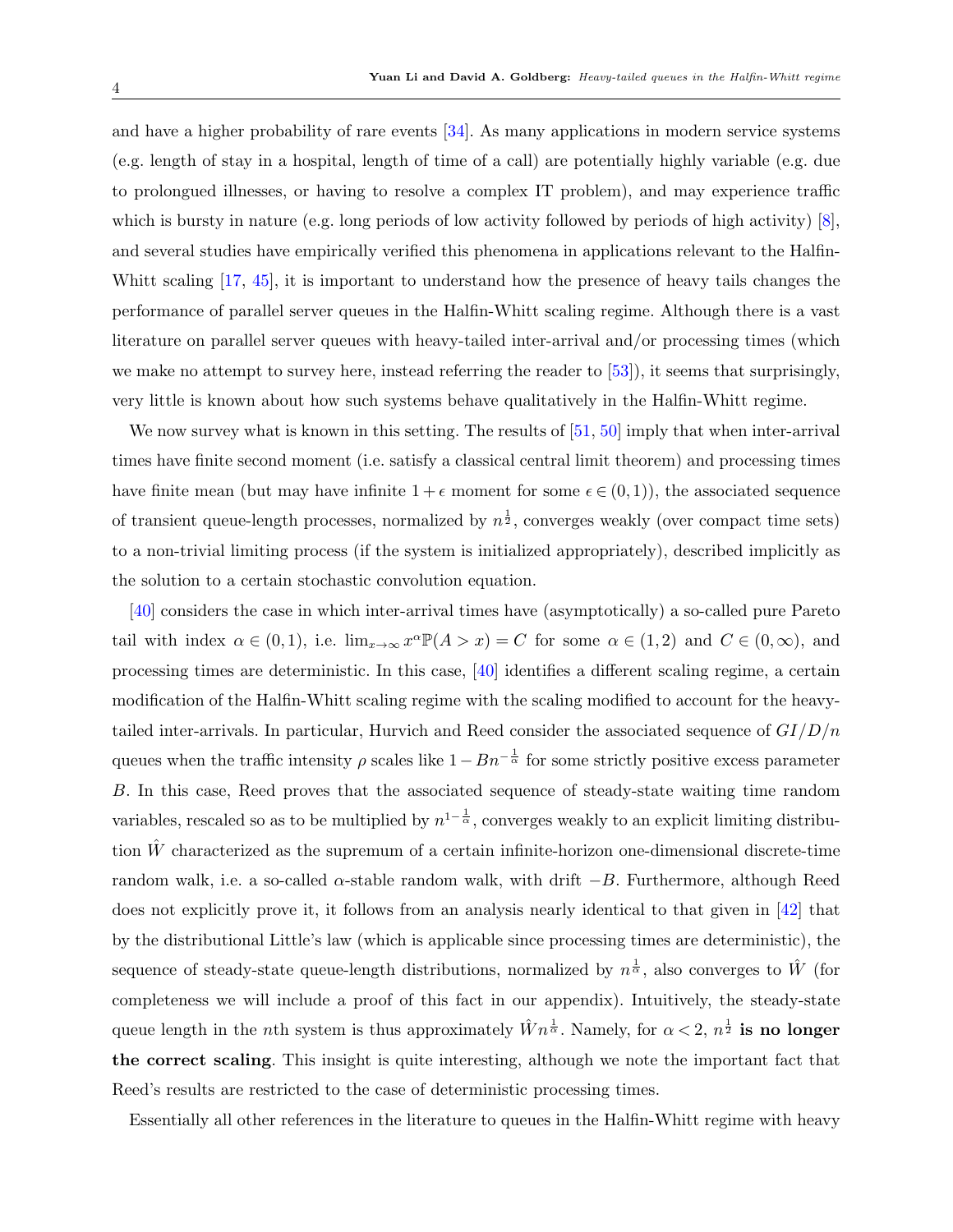tails are to open questions, which we now review. In [\[28\]](#page-31-0), the authors note that the identified limiting large deviations exponent  $-\frac{2B}{a^2+1}$  $\frac{2B}{c_A^2+c_S^2}$  equals zero when either inter-arrival or processing times have infinite variance, and leave as an open question identifying the correct behavior in the presence of heavy tails. The question of tightness of the associated sequence of steady-state queue length distributions, normalized by  $n^{\frac{1}{2}}$ , is similarly left open when processing times have infinite variance.

The very recent explicit bounds of [\[33\]](#page-31-1) for multi-server queues, which exhibit universal  $\frac{1}{1-\rho}$  scaling across different heavy-traffic regimes (including the Halfin-Whitt scaling), left the extension to the heavy-tailed case open as well. However, we note that the results of  $[12, 13]$  $[12, 13]$  prove that even for the single-server queue,  $\frac{1}{1-\rho}$  is no longer the correct scaling as  $\rho \uparrow 1$  when processing times are heavy-tailed, where the correct scaling instead involves a different function of  $\rho$  depending on the tail of the processing time distribution. Intriguingly, the transient results of [\[51,](#page-32-3) [50\]](#page-32-4) show that in the Halfin-Whitt regime, even when processing times are heavy-tailed,  $\frac{1}{1-\rho}$  is the correct scaling (at least for the transient queue-length distribution), as in the Halfin-Whitt regime  $\frac{1}{1-\rho}$  will scale as the square root of the number of servers. As such, it seems that in the heavy-tailed setting, whether  $\frac{1}{1-\rho}$  is the correct scaling depends heavily on precisely how one sends a sequence of queues into heavy traffic.

Indeed, it has been recognized in the literature that the order in which one takes limits plays a critical role in the heavy-tailed setting, e.g. when simultaneously looking at large-deviations behavior and heavy traffic, and such questions have been analyzed in [\[48\]](#page-32-9) for the single-server setting. For the case of multiple servers, it is known that the interaction between the number of servers, the traffic intensity, and the large deviations behavior is very subtle [\[26\]](#page-31-8). Recently, several results have been proven as regards the large deviations behavior when the number of servers and traffic intensity are held fixed [\[25,](#page-31-9) [26,](#page-31-8) [11\]](#page-30-9). However, much less is known as regards how the large deviations behavior scales while simultaneously altering the number of servers and traffic intensity. Although some general explicit bounds are given in [\[52\]](#page-32-10), building on the earlier work of [\[55\]](#page-33-0), those bounds do not scale properly in the Halfin-Whitt scaling, and e.g. depend sensitively on certain parameters being non-integer (with the bounds degrading as those parameters approach integers). Several interesting bounds are also given in [\[58\]](#page-33-1), which proves that in certain settings heavy-tailed processing times lead to heavy-tailed waiting times. However, the upper bounds presented there do not scale correctly in the Halfin-Whitt regime (see e.g. [\[33\]](#page-31-1) for a discussion of how bounds based on cyclic scheduling scale), while the implications of the proven lower bounds in the Halfin-Whitt regime are unclear. We also note that using a robust-optimization approach, a different family of bounds was developed for a non-stochastic model of multi-server queues with heavy tails in [\[7\]](#page-30-10), although those bounds also do not scale appropriately in the Halfin-Whitt regime.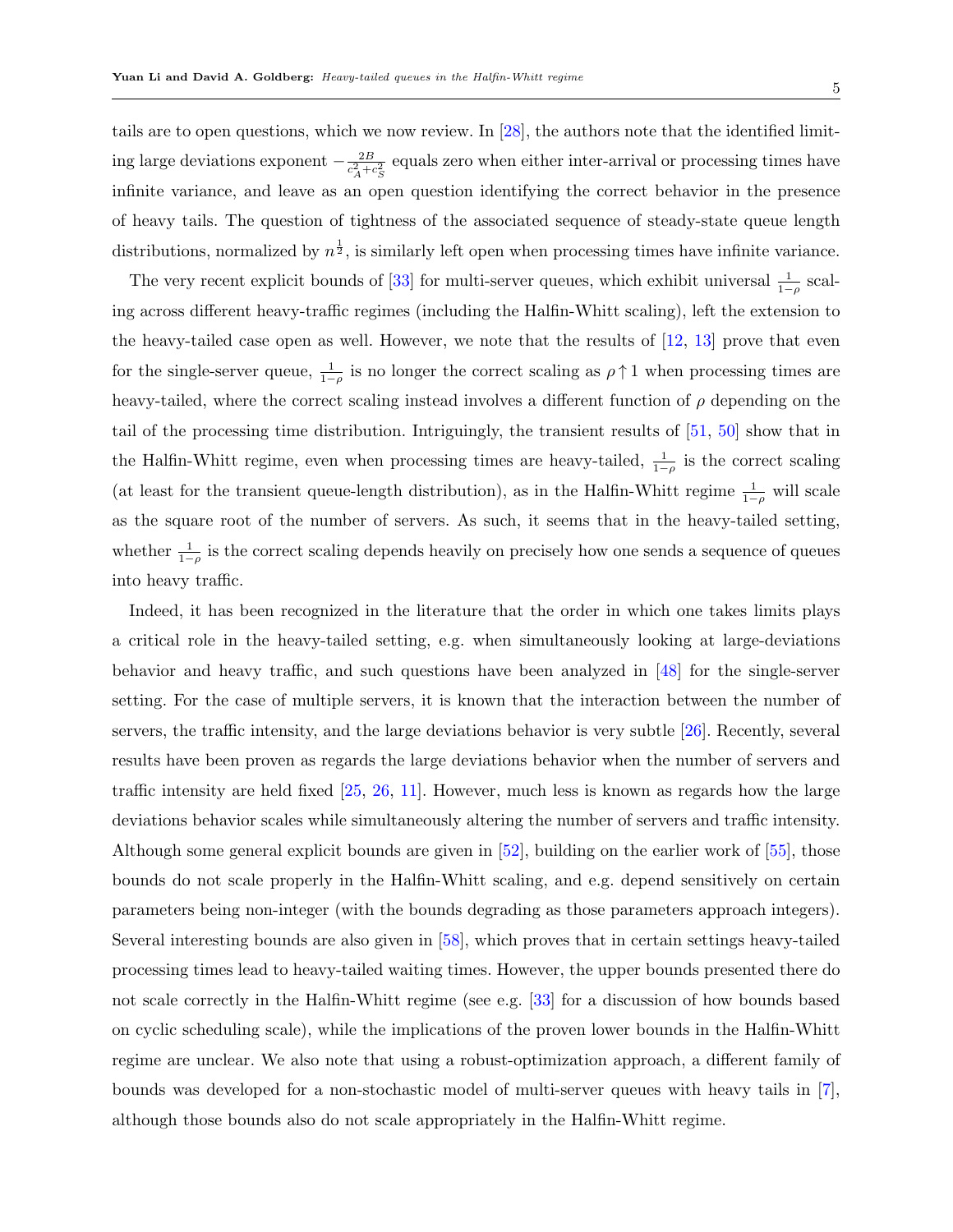#### 1.3. Questions for this work.

<span id="page-5-0"></span>The above discussion regarding heavy-tailed inter-arrival and processing times in the Halfin-Whitt regime motivates the following questions.

QUESTION 1. If the inter-arrival times have finite second moment but the processing times only have finite  $1 + \epsilon$  moment for some  $\epsilon \in (0,1)$ , is the sequence of steady-state queue lengths in the Halfin-Whitt regime, normalized by  $n^{\frac{1}{2}}$ , still tight? We note that a positive answer is known for the corresponding sequence of transient queue lengths (properly initialized) over a fixed compact time interval, but the corresponding question for the steady-state queues remains open.

Question 2. Supposing that the answer to Question [1](#page-5-0) is yes, what can be said about the qualitative properties of the associated limiting process (technically any weak limit of the associated tight sequence of normalized steady-state queue lengths), e.g. what can be said about the large deviations behavior of such a limit? This question becomes especially interesting in light of the large deviations exponent  $-\frac{2B}{c^2+1}$  $\frac{2B}{c_A^2+c_S^2}$  identified in all previous settings in the literature, which becomes zero in the case of infinite variance, and suggests that a fundamentally different behavior may arise.

Question 3. For the setting in which inter-arrival times have infinite variance, can the scaling regime described by Reed in [\[40\]](#page-32-0), henceforth referred to as the Halfin-Whitt-Reed scaling regime, be extended from the setting of deterministic processing times to the setting of general processing time distributions? Do the same insights regarding tightness and asymptotic scaling hold? Also, supposing the answer is yes, can anything be said about the qualitative properties, e.g. large deviations behavior, of the associated limits?

<span id="page-5-1"></span>Question 4. Is it possible to derive simple and explicit bounds for multi-server queues in the Halfin-Whitt regime, when processing times are heavy-tailed? As all previous work on explicit, non-asymptotic bounds for queues in the Halfin-Whitt regime assumed processing times have a finite second moment, these would be the first such explicit bounds in the heavy-tailed setting.

#### <span id="page-5-2"></span>1.4. Our contribution.

In this paper, we provide positive answers to Questions [1](#page-5-0) - [4.](#page-5-1)

Answer 1. We prove that, so long as inter-arrival times have finite second moment and processing times have finite  $1 + \epsilon$  moment for some  $\epsilon > 0$ , the sequence of steady-state queue lengths, normalized by  $n^{\frac{1}{2}}$ , is tight. Namely, the presence of heavy-tailed processing times does not interfere with the fact that the steady-state queue lengths scale like  $n^{\frac{1}{2}}$  in the Halfin-Whitt regime.

<span id="page-5-3"></span>Answer 2. For the special case that the processing times have an asymptotically pure Pareto tail, i.e.  $\lim_{x\to\infty} x^{\alpha} \mathbb{P}(S > x) = C$  for some  $\alpha \in (1,2)$  and  $C \in (0,\infty)$ , we explicitly bound the large deviations behavior of the corresponding limit. In particular, we prove that the tail has a *subex*ponential decay, i.e. that  $\limsup_{x\to\infty} x^{1-\alpha} \log \left( \mathbb{P}(\hat{Q} > x) \right)$  is at most an explicit strictly negative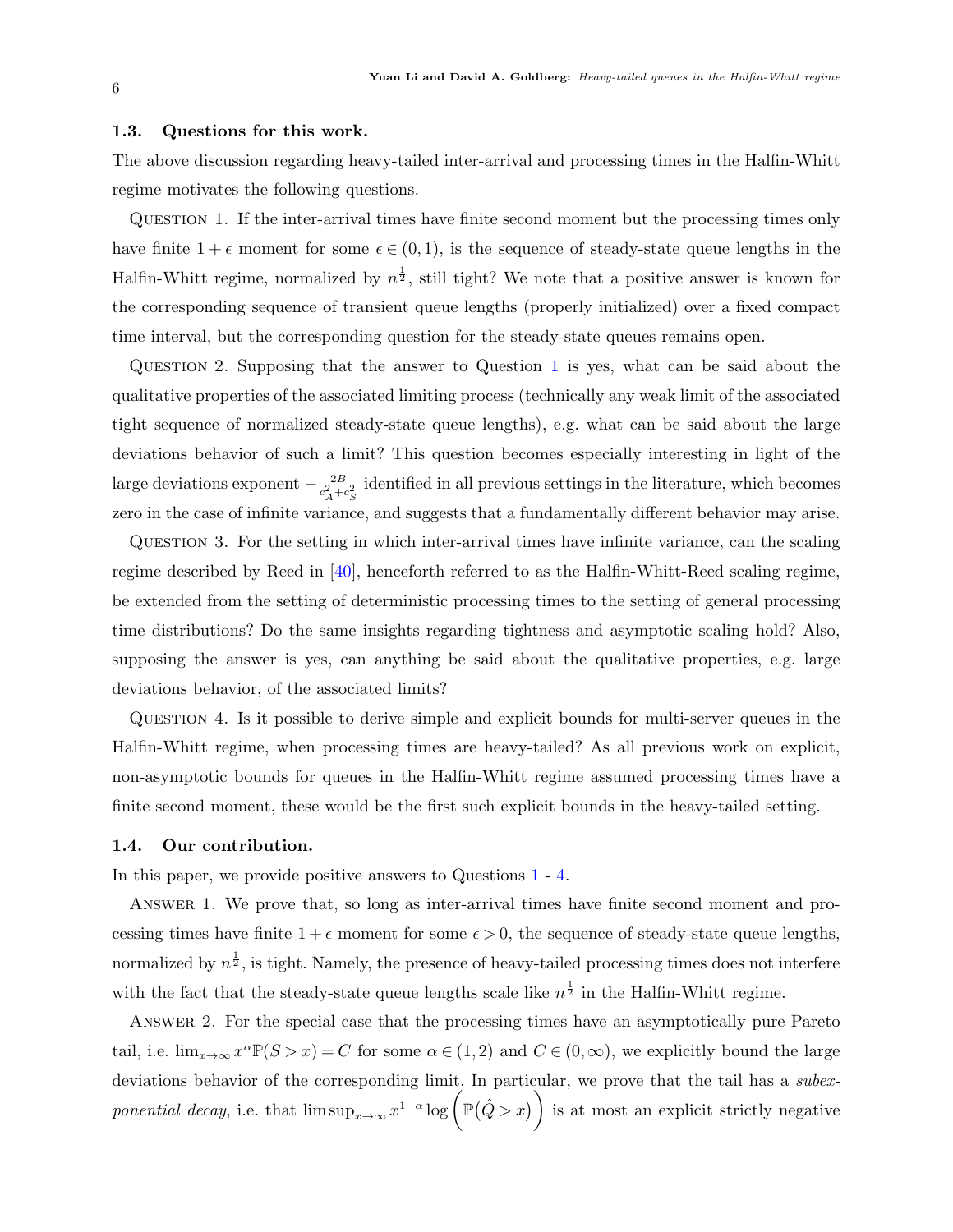constant, for any weak limit  $\hat{Q}$ . Furthermore, for the case of Markovian inter-arrival times, we prove a lower bound which certifies that this is indeed the exact large deviations behavior for any such weak limit. Interestingly, in contrast to the light-tailed (i.e. finite variance) setting, here we find that rare events are fundamentally more likely, with the probability of seeing a large queue length  $xn^{\frac{1}{2}}$  decaying like  $\exp(-C'x^{\alpha-1})$  with  $\alpha-1\in(0,1)$  and  $C'$  an explicit constant. This in essence resolves the question of the previously identified large deviations exponent  $-\frac{2B}{c^2+1}$  $rac{2B}{c_A^2+c_S^2}$  which vanishes in the infinite-variance setting, since  $\lim_{x\to\infty} \frac{C'x^{\alpha-1}}{x} = 0$ . From a practical standpoint, this insight is important, as it suggests that when processing times are heavy-tailed (which as noted is a setting relevant in several service-system applications), it is much more likely to see large queue lengths, where we successfully quantify the meaning of "much more likely".

<span id="page-6-2"></span>Answer 3. We prove that the Halfin-Whitt-Reed regime can indeed be extended to the setting of generally distributed processing times. In particular, we prove that when inter-arrival times have an asymptotically pure Pareto tail with index  $\alpha \in (1,2)$ , and processing times have a finite  $1+\epsilon$  moment for some  $\epsilon > 0$  (but are otherwise completely general), the sequence of steady-state queue lengths (under the Halfin-Whitt-Reed scaling), normalized by  $n^{\frac{1}{\alpha}}$ , is tight. We also provide an explicit bound on the tail of the associated weak limit, and provide an upper bound on the associated large deviations exponent. Intriguingly, we find that our upper bound closely resembles the exact weak limit proven for the special case of deterministic processing times by [\[40\]](#page-32-0), and that in this special case the exact large deviations behavior actually matches our upper bound.

<span id="page-6-1"></span>Answer 4. We extend the framework of [\[33\]](#page-31-1) to provide the first simple and explicit bounds for multi-server queues that scale correctly in the Halfin-Whitt regime when processing times are heavy-tailed.

#### 1.5. Outline of rest of paper.

The rest of the paper proceeds as follows. We state our main results in Section [2.](#page-6-0) We prove our explicit bounds for multi-server queues in the Halfin-Whitt regime when processing times may be heavy tailed in Section [3.](#page-12-0) We prove our large deviations bounds for the setting that inter-arrival times have finite variance and processing times are heavy-tailed in Section [4.](#page-18-0) We extend the analysis of Reed from the special case of deterministic processing times to the case of general processing times, i.e. generalizing the notion of the Halfin-Whitt-Reed regime, in Section [5.](#page-22-0) We provide a summary of our results and directions for future research in Section [6.](#page-24-0)

## <span id="page-6-0"></span>2. Main results.

In this section we formally state our main results.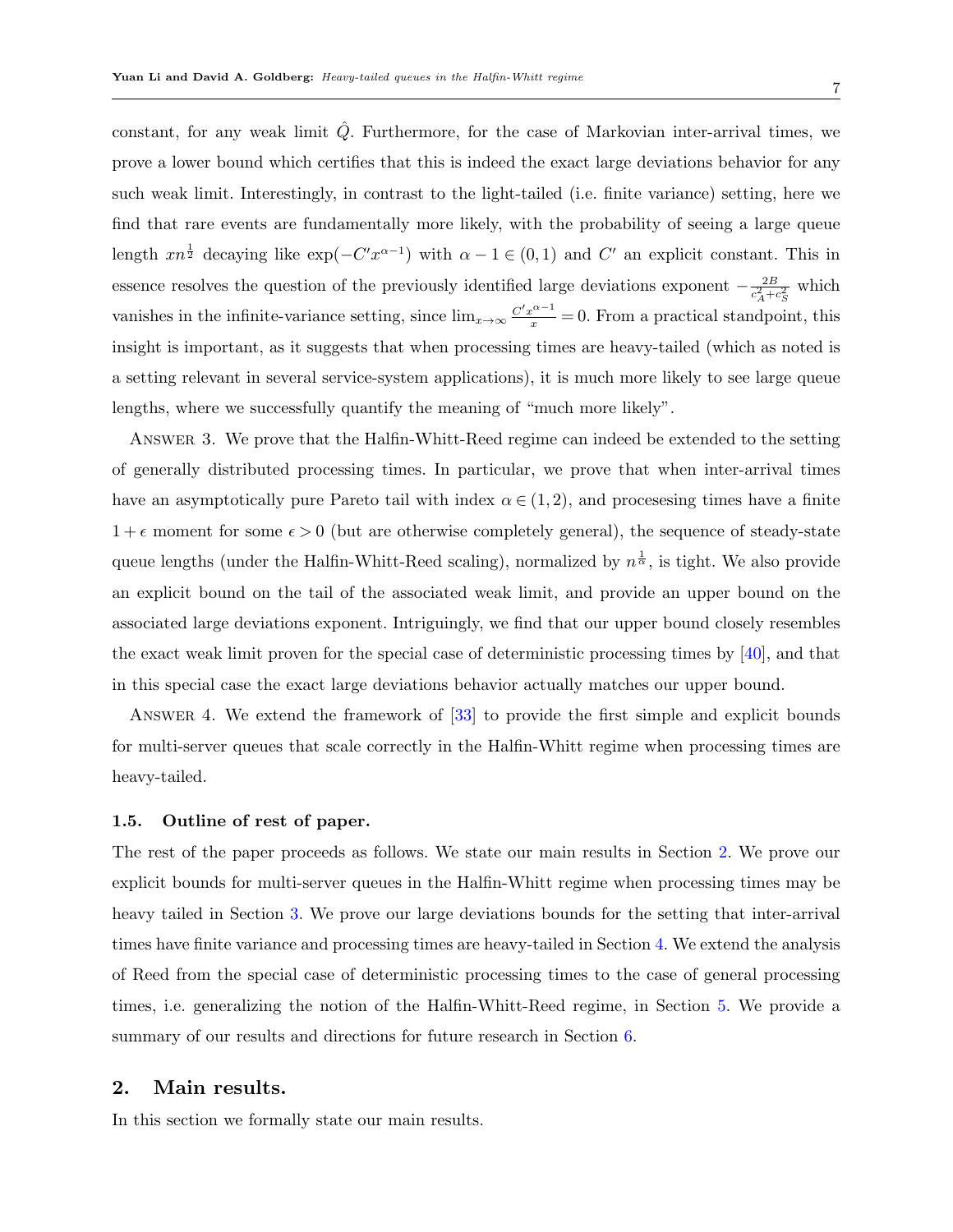#### 2.1. Additional notations.

As our main emphasis will be on queues in the Halfin-Whitt (-Reed) regime, we will customize our notations to this setting. Let us fix non-negative random variables A and S, with  $\mathbb{E}[A] = \mathbb{E}[S] = 1$ . In general A will not be the actual inter-arrival distribution to the queueing system of interest - instead a certain rescaling of A, with the rescaling depending on which results we are proving, will be the actual inter-arrival distribution (this is largely done as a notational simplification / convenience). Here we note that by a simple rescaling argument, assuming both A and S have mean 1 is without loss of generality (w.l.o.g.). Let  $\mathcal{N}_o(\mathcal{A}_o)$  denote an ordinary renewal process with renewal distribution  $S(A)$ , and  $N_o(t)(A_o(t))$  the corresponding counting processes. Let  $\{N_i, i \geq 1\}$   $\left\{\{\mathcal{N}_{o,i}, i \geq 1\}\right\}$ denote a mutually independent collection of equilibrium (ordinary) renewal processes with renewal distribution  $S$ ;  $A$  an independent equilibrium renewal process with renewal distribution  $A$ ; and  ${N_i(t), i \ge 1} \Big\{\{N_{o,i}(t), i \ge 1\}\Big\}, A(t)$  the corresponding counting processes. Here we recall that an equilibrium renewal process (with renewal distribution  $X$ ) is one in which the first renewal interval is distributed as the equilibrium distribution associated with X, i.e. letting  $R(X)$  denote a r.v. such that  $\mathbb{P}(R(X) > y) = \frac{1}{\mathbb{E}[X]} \int_{y}^{\infty} \mathbb{P}(X > z) dz$ , the first renewal interval is distributed as  $R(X)$ . Also, let  $\sigma_A(\sigma_S)$  denote  $(Var[A])^{\frac{1}{2}}((Var[S])^{\frac{1}{2}})$ , and  $c_A(c_S)$  also denote  $\sigma_A(\sigma_S)$  (here the standard deviation equals the coefficient of variation as the mean equals one). Also, let  $\{A_i, i \geq 1\}$  ( $\{S_i, i \geq 1\}$ ) denote the sequence of inter-event times in  $\mathcal{A}_{o}(\mathcal{N}_{o})$ . Let us evaluate all empty summations to zero, and all empty products to unity; and as a convention take  $\frac{1}{\infty} = 0$  and  $\frac{1}{0} = \infty$ . For an event  $\mathcal{E}$ , let  $I(\mathcal{E})$  denote the corresponding indicator function. Unless stated otherwise, all processes should be assumed right-continuous with left limits (r.c.l.l.), as is standard in the literature. Also, for two r.v.s X, Y, let  $X \sim Y$  denote equivalence in distribution. For a real number x, let  $x^+ \stackrel{\Delta}{=} \max(x,0)$ , and  $sign(x)$  denote the sign of x, i.e. the function that evaluates to -1 for  $x < 0$ , 0 for  $x = 0$ , and 1 for  $x > 0$ . In addition, for  $t > 0$ , let  $\Gamma(t) \stackrel{\Delta}{=} \int_0^\infty x^{t-1} \exp(-x) dx$  denote the well-known  $\Gamma$ -function. By the so-called Euler reflection principle, the Γ-function is defined for negative (non-integer) values as follows: for  $t > 0$  and non-integer,  $\Gamma(-t) = \pi(-t\Gamma(t)\sin(\pi t))$ <sup>-1</sup>. We refer the interested reader to [\[1\]](#page-30-11) for further properties of this function, e.g. the useful fact that  $\Gamma(t+1) = t \times \Gamma(t)$  for all real  $t$  (excluding negative integers). Also, let N denote a standard normal r.v.

2.1.1. Notation for queues in the Halfin-Whitt(-Reed) regime. For  $B > 0, \alpha > 1$ , and  $n > B^{\frac{\alpha}{\alpha-1}}$ , let  $\lambda_{n,B,\alpha} \stackrel{\Delta}{=} n - B n^{\frac{1}{\alpha}}$ , and  $\mathcal{Q}_{A,S,B,\alpha}^n$  denote the FCFS  $GI/GI/n$  queue with inter-arrival distribution  $A\lambda_{n,B,\alpha}^{-1}$ , and processing time distribution S. If for any given initial condition, the total number of jobs in  $\mathcal{Q}_{A,S,B,\alpha}^{n}$  (number in service + number waiting in queue) converges in distribution (as time goes to infinity, independent of the particular initial condition) to a steadystate r.v.  $Q_{A,S,B,\alpha}^n(\infty)$ , we say that " $Q_{A,S,B,\alpha}^n(\infty)$  exists". Here we refer the interested reader to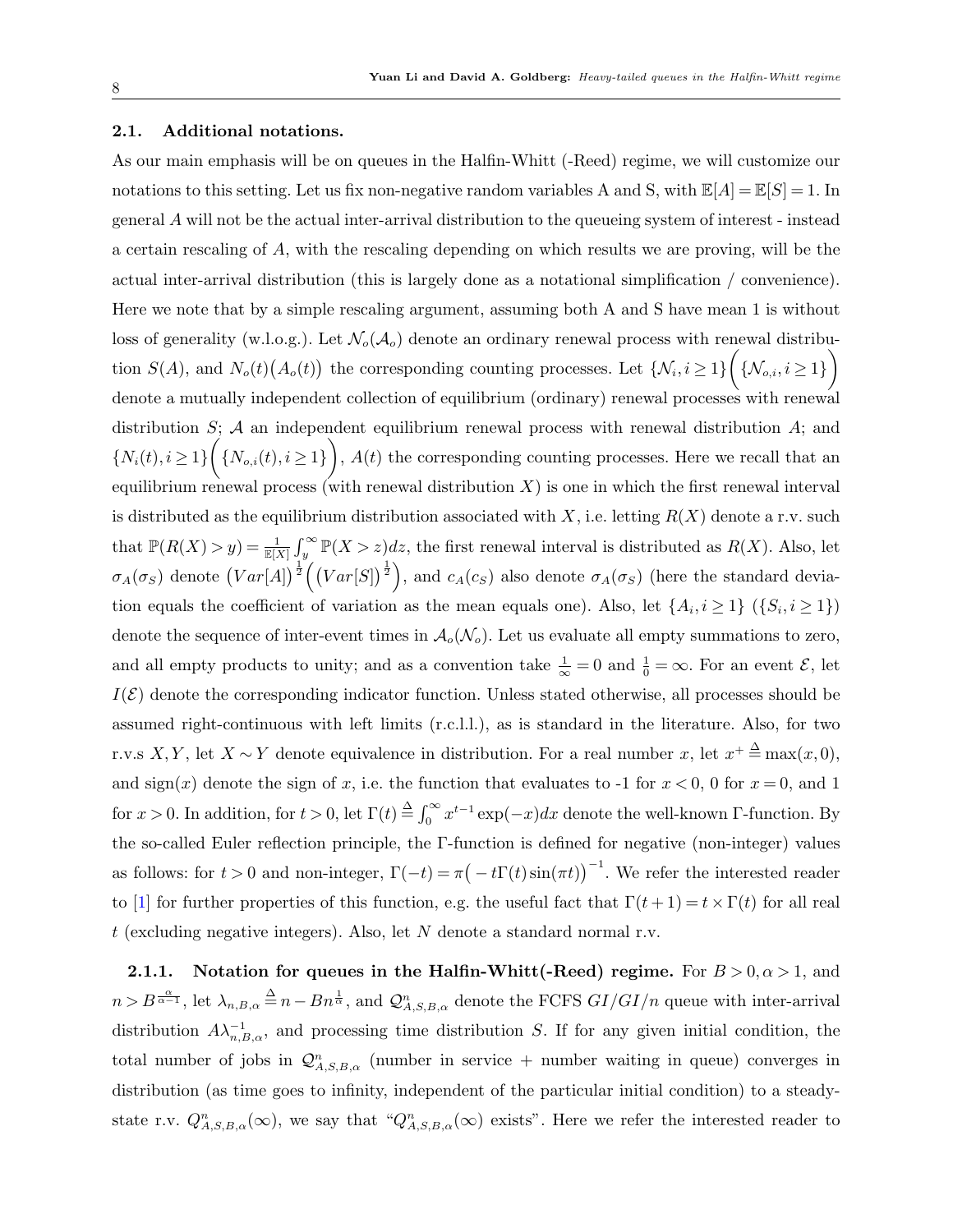[\[5\]](#page-30-12) for natural and mild technical conditions ensuring such existence. For n large,  $\mathcal{Q}_{A,S,B,2}^n$  is said to be in the Half-Whitt (a.k.a. Quality-and-efficiency driven, QED) scaling regime [\[38\]](#page-32-2). As Reed had studied  $\mathcal{Q}_{A,S,B,\alpha}^n$  for n large when S is determinstic and  $\alpha \in (1,2)$ , we will generally say that  $\mathcal{Q}_{A,S,B,\alpha}^n$  is in the Halfin-Whitt-Reed regime when n is large and  $\alpha \in (1,2)$ . In that case, supposing  $Q_{A,S,B,\alpha}^n(\infty)$  exists, let us define  $L_{A,S,B,\alpha}^n(\infty) \stackrel{\Delta}{=} \left(Q_{A,S,B,\alpha}^n(\infty) - n\right)$  $\bigg)$ <sup>+</sup>, i.e. the steady-state number of jobs waiting in queue (not counting those jobs in service). Also, if for any given initial condition, the waiting time (i.e. time in system between time of arrival and time at which processing begins) for the jth job to arrive to  $\mathcal{Q}_{A,S,B,\alpha}^n$  converges in distribution (as  $j \to \infty$ , independent of particular initial condition) to a steady-state r.v.  $W_{A,S,B,\alpha}^n(\infty)$ , we say that  $\sqrt[n]{W_{A,S,B,\alpha}^n}(\infty)$  exists".

#### 2.2. Main results.

We begin by formalizing Answers [1](#page-5-2) and [4,](#page-6-1) i.e. stating our simple and explicit bounds, as well as the implied tightness results. We note that our tightness results are essentially the best possible, as the results of [\[40\]](#page-32-0) show that when inter-arrival times have infinite second moment square-root scaling is no longer appropriate. In particular, the only case left unresolved is that in which  $\mathbb{E}[S]$  <  $\infty$  but  $\mathbb{E}[S^{1+\epsilon}] = \infty$  for all  $\epsilon > 0$ . Furthermore, even in that case, we believe our techniques could be extended to prove tightness and explicit bounds.

THEOREM 1 (Answer [4\)](#page-6-1). Suppose that  $\mathbb{E}[A^2] < \infty$ , and  $\mathbb{E}[S^{1+\epsilon}] < \infty$  for some  $\epsilon \in (0,1]$  (higher moments may or may not exist). Then for all  $B > 0$  and  $n > 4B^2$  such that  $Q_{A,S,B,2}^n(\infty)$  exists, it holds that for all  $x \ge 16$ ,  $\mathbb{P}\left(n^{-\frac{1}{2}}L_{A,S,B,2}^n(\infty) \ge x\right)$  is at most

<span id="page-8-0"></span>
$$
10^{100} \bigg( \epsilon \big(1- \mathbb{E}[\exp(-S)] \big) \bigg)^{-7} (10 \mathbb{E}[S^{1+\epsilon}])^{\frac{1}{\epsilon}} (1+\sigma_A^2) (B^{-1}+B^{-2}) x^{-\frac{\epsilon}{1+\epsilon}}.
$$

<span id="page-8-1"></span>COROLLARY 1 (Answer [1\)](#page-5-2). Suppose that  $\mathbb{E}[A^2] < \infty$ ,  $\mathbb{E}[S^{1+\epsilon}] < \infty$  for some  $\epsilon \in (0,1]$  (higher moments may or may not exist), and for some  $B > 0$ ,  $Q_{A,S,B,2}^n(\infty)$  exists for all sufficiently large n. Then  $\left\{n^{-\frac{1}{2}}L_{A,S,B,2}^n(\infty),n>4B^2\right\}$  is tight.

We note that the tail decay rate demonstrated in Theorem [1,](#page-8-0)  $x^{-\frac{\epsilon}{1+\epsilon}}$ , is likely not optimal. As discussed in  $[33]$ , the work of  $[55]$  in fact suggests that as n increases, the correct tail decay rate (and hence number of moments which are finite) scales with  $n$  in a subtle manner, although how those moments scale (e.g. in the Halfin-Whitt regime) is unclear. We leave the formulation of tighter uniform bounds in this setting as an interesting direction for future research.

We next formalize Answer [2,](#page-5-3) i.e. our large deviations results when processing times are asymptotically Pareto and inter-arrival times have finite second moment. We begin by formulating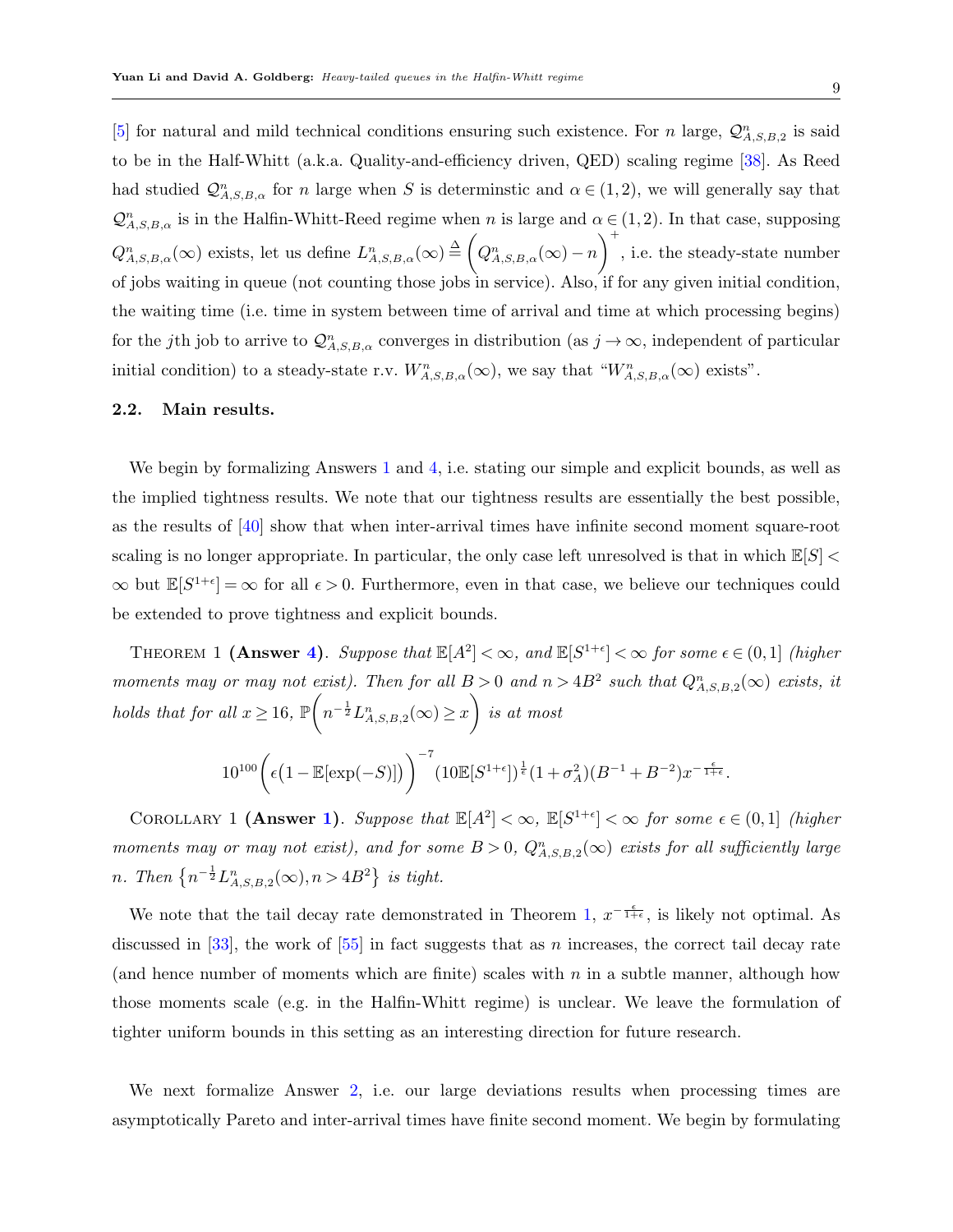a particular set of assumptions which we will need to state our results (which should be taken in addition to any assumptions posited to hold throughout the entire paper, e.g.  $\mathbb{E}[A] = \mathbb{E}[S] = 1$ .

DEFINITION 1 (GH1 ASSUMPTIONS).

- $\mathbb{E}[A^2]<\infty;$
- There exists  $\alpha_S \in (1,2)$  and  $C_S \in (0,\infty)$  s.t.  $\lim_{x\to\infty} x^{\alpha_S} \mathbb{P}(S > x) = C_S$ ;
- $\limsup_{t\downarrow 0} t^{-1} \big( \mathbb{P}(S\leq t)-\mathbb{P}(S=0) \big) < \infty;$
- For each fixed  $B > 0$ ,  $Q_{A,S,B,2}^n(\infty)$  exists for all sufficiently large *n*.

We note that the GH1 Assumptions are satisfied with appropriate parameters (for example) when A has finite second moment and S is a standard Pareto r.v. with tail index in  $(1, 2)$ . Let

$$
C_{B,S} \stackrel{\Delta}{=} -C_S^{-1} B^{3-\alpha_S} \left(\frac{\alpha_S - 1}{3 - \alpha_S}\right)^{2-\alpha_S} (2 - \alpha_S),
$$

<span id="page-9-0"></span>where we note that  $C_{B,S}$  < 0 under the GH1 Assumptions. Then Answer [2](#page-5-3) may be formalized as follows.

THEOREM 2 (Answer [2\)](#page-5-3). Under the GH1 Assumptions,

$$
\limsup_{x \to \infty} x^{-(\alpha_S - 1)} \log \left( \limsup_{n \to \infty} \mathbb{P}\left( n^{-\frac{1}{2}} L_{A,S,B,2}^n(\infty) > x \right) \right) \leq C_{B,S}.
$$

If in addition A is exponentially distributed, namely the system is  $M/GI/n$ , then

$$
\liminf_{x \to \infty} x^{-(\alpha_S - 1)} \log \left( \liminf_{n \to \infty} \mathbb{P}\left( n^{-\frac{1}{2}} L_{A,S,B,2}^n(\infty) > x \right) \right)
$$
\n
$$
= \limsup_{x \to \infty} x^{-(\alpha_S - 1)} \log \left( \limsup_{n \to \infty} \mathbb{P}\left( n^{-\frac{1}{2}} L_{A,S,B,2}^n(\infty) > x \right) \right) = C_{B,S}.
$$

Roughly, Theorem [2](#page-9-0) implies that when processing times are asymptotically Pareto with power law decay parameter  $\alpha_S \in (1,2)$ , the probability of the queue exceeding a large queue length  $xn^{\frac{1}{2}}$  decays roughly as  $\exp(C_{B,S}x^{\alpha_S-1})$ , which (since  $\alpha_S - 1 \in (0,1)$  and  $C_{B,S} < 0$ ) decays sub-exponentially. Namely, rare events are much more likely in this setting, as opposed to the light-tailed setting analyzed in [\[28\]](#page-31-0), for which the decay was exponential. Note that  $|C_{B,S}|$  is increasing in B and decreasing in  $C_s$ , and hence in some sense seeing large queue lengths become "less likely" as B increases ("more likely" as  $C<sub>S</sub>$  increases), which makes sense as when B is large the system is less loaded (when  $C_S$  is large extreme procesing times are more likely), where we note that a similar monotonicity was observed in [\[28\]](#page-31-0) (with analogous quantities in the light-tailed setting). Interestingly, the variability of the inter-arrival times does not appear in  $C_{B,S}$ , in contrast to the exponent identified in [\[28\]](#page-31-0) for the light-tailed setting. This fact, combined with the tightness of our bound for the case of Markovian inter-arrival times, suggests that the tail behavior dictated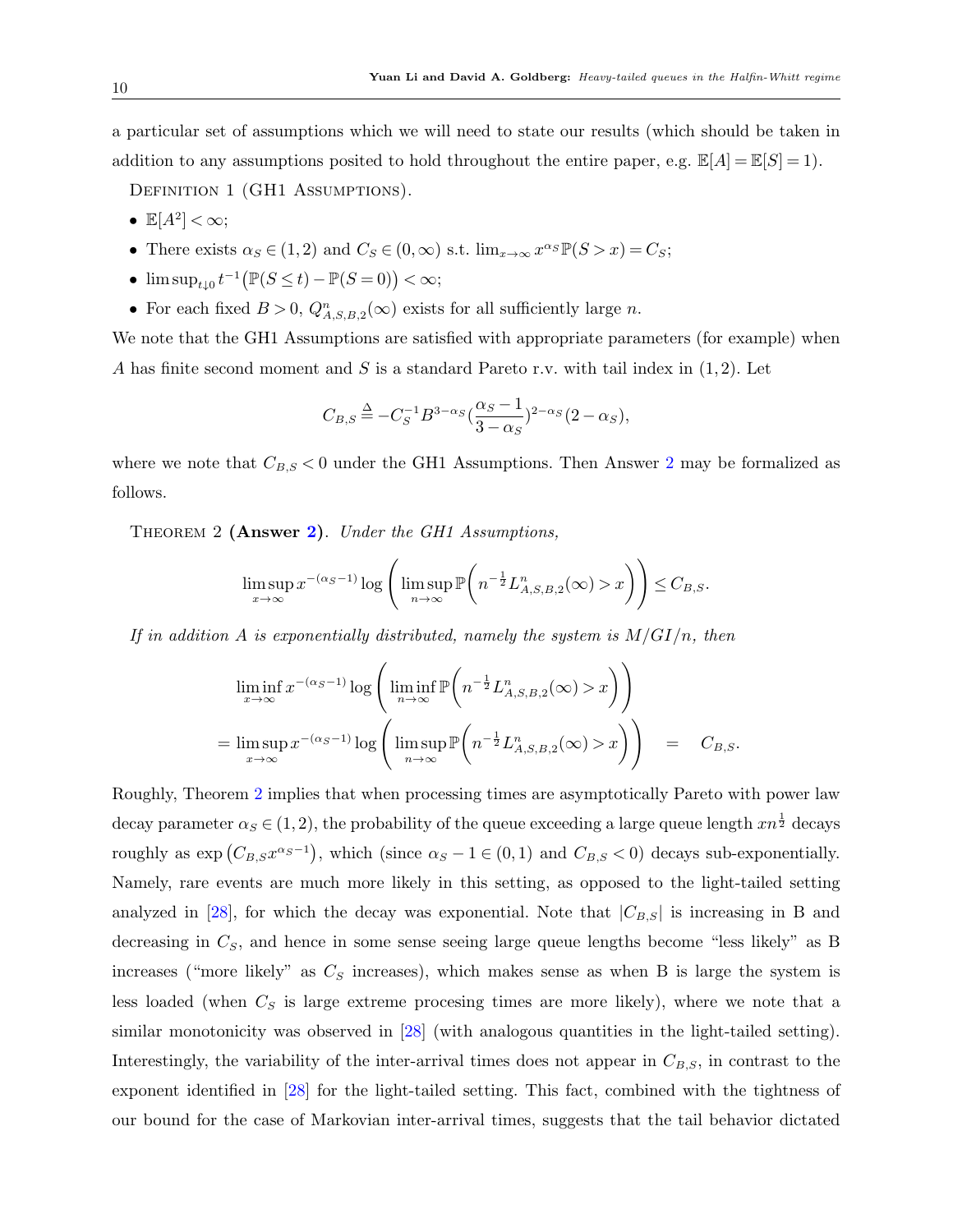by Theorem [2](#page-9-0) should in fact hold for any inter-arrival distribution with finite second moment, although a proof seems beyond the reach of current techniques. We also note that our results could likely be extended to the setting of heavy-tailed processing times with more general tail behavior, in which case the analogous results would involve e.g. appropriate slowly-varying functions (cf. [\[59\]](#page-33-2)), although we leave such an extension for future research.

Finally, we formalize Answer [3,](#page-6-2) extending the Halfin-Whitt-Reed regime to generally distributed processing times. First, we formalize the Halfin-Whitt-Reed scaling regime through an appropriate set of assumptions.

DEFINITION 2 (HWR- $\alpha$  Assumptions).

- $\bullet \ \alpha \in (1,2);$
- There exists  $C_A \in (0, \infty)$  s.t.  $\lim_{x \to \infty} x^{\alpha} \mathbb{P}(A > x) = C_A$ ;
- There exists  $\epsilon \in (0,1]$  s.t.  $\mathbb{E}[S^{1+\epsilon}] < \infty;$
- For each fixed  $B > 0$ ,  $Q_{A,S,B,\alpha}^n(\infty)$  and  $W_{A,S,B,\alpha}^n(\infty)$  exist for all sufficiently large n.

Then our formalization of Answer [3](#page-6-2) is as follows. We begin by introducing some additional definitions and notations. For  $\alpha \in (1, 2)$ , let

$$
C_{\alpha} \stackrel{\Delta}{=} (1 - \alpha) \big(\Gamma(2 - \alpha) \cos\left(\frac{\pi}{2}\alpha\right)\big)^{-1},
$$

where we note that  $C_{\alpha} \in (0,\infty)$  for all  $\alpha \in (1,2)$ . We next define the family of so-called  $\alpha$ -stable distributions, where we note that many different parametrizations appear for these variables throughout the literature, and our parametrization is consistent with that given in [\[59\]](#page-33-2) and [\[54\]](#page-33-3). Given stability (i.e. index) parameter  $\alpha \in (1,2)$ , scale parameter  $\sigma > 0$ , skewness parameter  $\beta \in [-1,1]$ , and shift (i.e. location) parameter  $\mu \in (-\infty, \infty)$ , the corresponding  $\alpha$ -stable r.v.  $S_{\alpha}(\sigma, \beta, \mu)$  is uniquely defined by its characteristic function (for all real  $\theta$ )

$$
\mathbb{E}\big[\exp\big(i\theta S_{\alpha}(\sigma,\beta,\mu)\big)\big]=\exp\bigg(-(\sigma|\theta|)^{\alpha}\big(1-i\beta\mathrm{sign}(\theta)\tan(\frac{\pi}{2}\alpha)\big)+i\mu\theta\bigg).
$$

Similarly, we define  $\hat{S}_{\alpha,\beta}(t)_{t\geq0}$  to be the corresponding (standardized) stochastic process known as a standardized  $(\alpha, \beta)$ -stable Levy motion [\[59,](#page-33-2) [54\]](#page-33-3), where  $\hat{S}_{\alpha,\beta}(0) = 0$ , and for all  $s, t \ge 0$ ,

$$
\hat{S}_{\alpha,\beta}(s+t) - \hat{S}_{\alpha,\beta}(s) \sim t^{\frac{1}{\alpha}} S_{\alpha}(1,\beta,0).
$$

We note that Levy motion is a Levy process (i.e. has stationary and independent increments), and has sample paths in the D-space (i.e. may have jumps), and we refer the interested reader to [\[59,](#page-33-2) [54\]](#page-33-3) for further details surrounding these processes, such as the fact that  $\hat{S}_{\alpha,\beta}(t)_{t\geq0}$  has the same distribution (on the process level) as  $-\hat{S}_{\alpha,-\beta}(t)_{t\geq 0}$ .

<span id="page-10-0"></span>Then our formalization of Answer [3](#page-6-2) is as follows.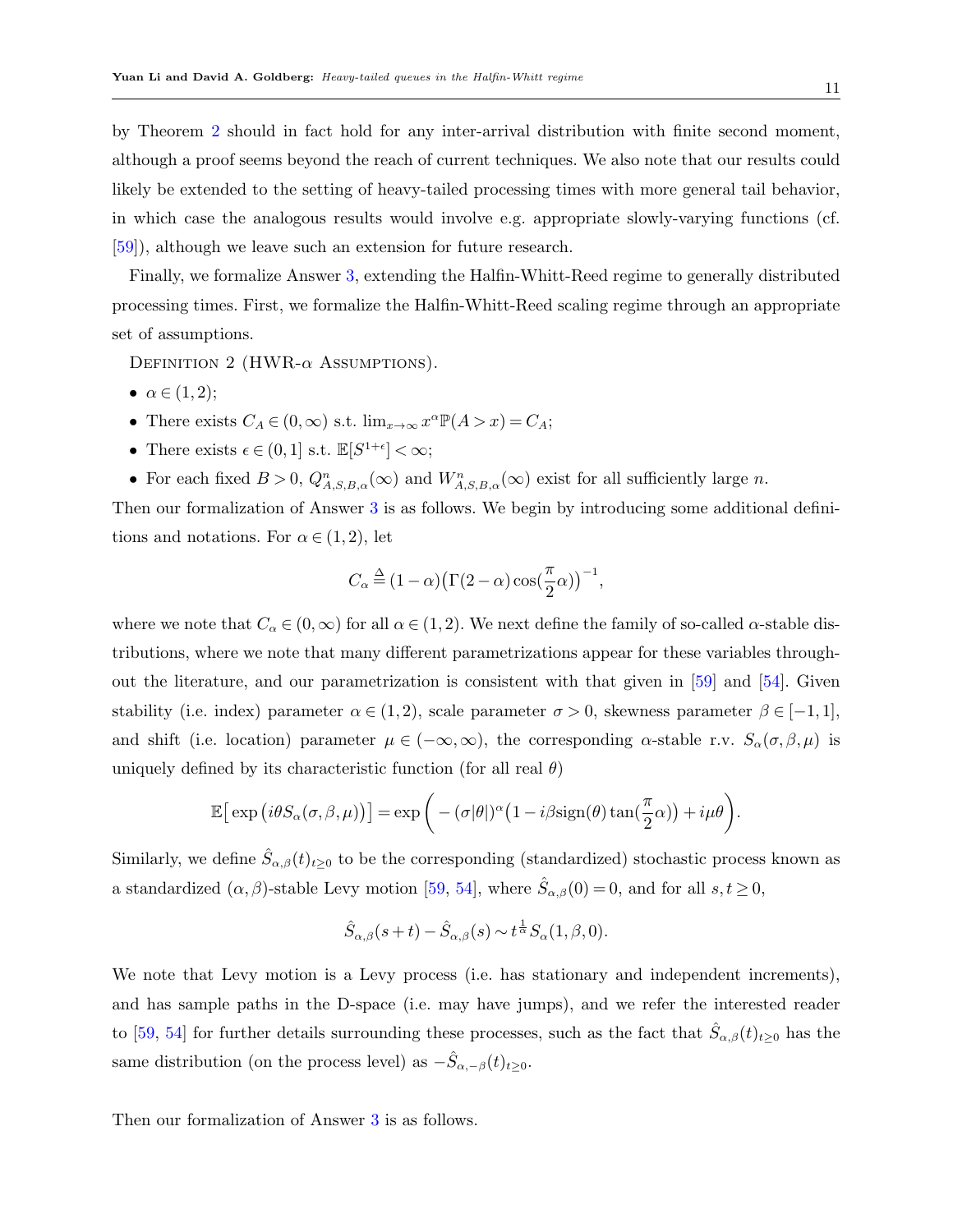THEOREM 3 (Answer [3\)](#page-6-2). Under the HWR- $\alpha$  assumptions,  $\{n^{-\frac{1}{\alpha}}L_{A,S,B,\alpha}^{n}(\infty), n\geq 1\}$  is tight. Furthermore, for all  $x > 0$ ,

<span id="page-11-0"></span>
$$
\limsup_{n \to \infty} \mathbb{P}\left(n^{-\frac{1}{\alpha}} L_{A,S,B,\alpha}^n(\infty) > x\right) \le \mathbb{P}\left(\sup_{t \ge 0} \left(-\left(\frac{C_A}{C_\alpha}\right)^{\frac{1}{\alpha}} \hat{S}_{\alpha,1}(t) - Bt\right) > x\right). \tag{1}
$$

Note that our bound does not depend on the particulars of the processing time distribution at all. As  $-\hat{S}_{\alpha,1}(t)_{t\geq0}$  is a so-called spectrally negative Levy process (i.e. all jumps are negative), it is well-known that  $\sup_{t\geq 0} \left( - \left( \frac{C_A}{C_{\alpha}} \right)$  $\frac{C_A}{C_{\alpha}}$  =  $\hat{S}_{\alpha,1}(t) - B_t$  follows a simple exponential distribution (cf. [\[10,](#page-30-13) [49\]](#page-32-11)). In particular, we have the following corollary, which follows immediately from Theorem [3,](#page-10-0) the results of [\[49\]](#page-32-11) (which explicitly characterize the parameter of this exponential distribution), and some straightforward algebra.

<span id="page-11-4"></span>COROLLARY 2. Under the HWR- $\alpha$  assumptions, for all  $x > 0$ ,

<span id="page-11-1"></span>
$$
\limsup_{n \to \infty} \mathbb{P}\left(n^{-\frac{1}{\alpha}} L_{A,S,B,\alpha}^n(\infty) > x\right) \le \exp\left(-\left(\frac{B}{C_A \alpha \Gamma(-\alpha)}\right)^{\frac{1}{\alpha-1}} x\right),\tag{2}
$$

where the right-hand-side of  $(1)$  equals the right-hand-side of  $(2)$ .

We note that  $-\left(\frac{B}{C_A\alpha\Gamma(-\alpha)}\right)^{\frac{1}{\alpha-1}}$  < 0. Intriguingly, the explicit result of Reed for the special case of deterministic processing times yields a weak limit whose complimentary c.d.f. is nearly identical to the right-hand-side of [\(1\)](#page-11-0), the only difference being that the supremum is taken over positive integer times, instead of all positive real times. In particular, the following result follows almost immediately from the results of [\[40\]](#page-32-0) (Reed actually proved the analogous results for waiting times, and for completeness we include a formal proof translating those results to the setting of steadystate queue length in the appendix).

<span id="page-11-2"></span>THEOREM 4 ([\[40\]](#page-32-0)). Suppose the HWR- $\alpha$  assumptions hold, and in addition S is deterministic (i.e. the queueing system is a  $GI/D/n$  queue). Then there is a dense subset S of  $\mathcal{R}^+$  s.t. for all  $x \in \mathcal{S}$ ,

$$
\lim_{n \to \infty} \mathbb{P}\left(n^{-\frac{1}{\alpha}} L_{A,S,B,\alpha}^n(\infty) > x\right) = \mathbb{P}\left(\sup_{k \ge 0} \left(-\left(\frac{C_A}{C_\alpha}\right)^{\frac{1}{\alpha}} \hat{S}_{\alpha,1}(k) - Bk\right) > x\right).
$$
\n(3)

<span id="page-11-3"></span>In light of Theorem [4,](#page-11-2) our upper bound (holding for general processing time distributions) is in some sense nearly tight even for the very special case of deterministic processing times. Indeed, it is well-known that for a process with stationary and independent increments, there are straightforward ways to neatly bound the gap between the all-time supremum and the supremum over integer times (cf.  $[46, 60]$  $[46, 60]$ ). For example, such an analysis can be used to prove that the large deviations behavior of our upper bound is matched for the special case of deterministic processing times, i.e. both exhibit the same exponential rate of decay. For completeness, we include a proof in the appendix.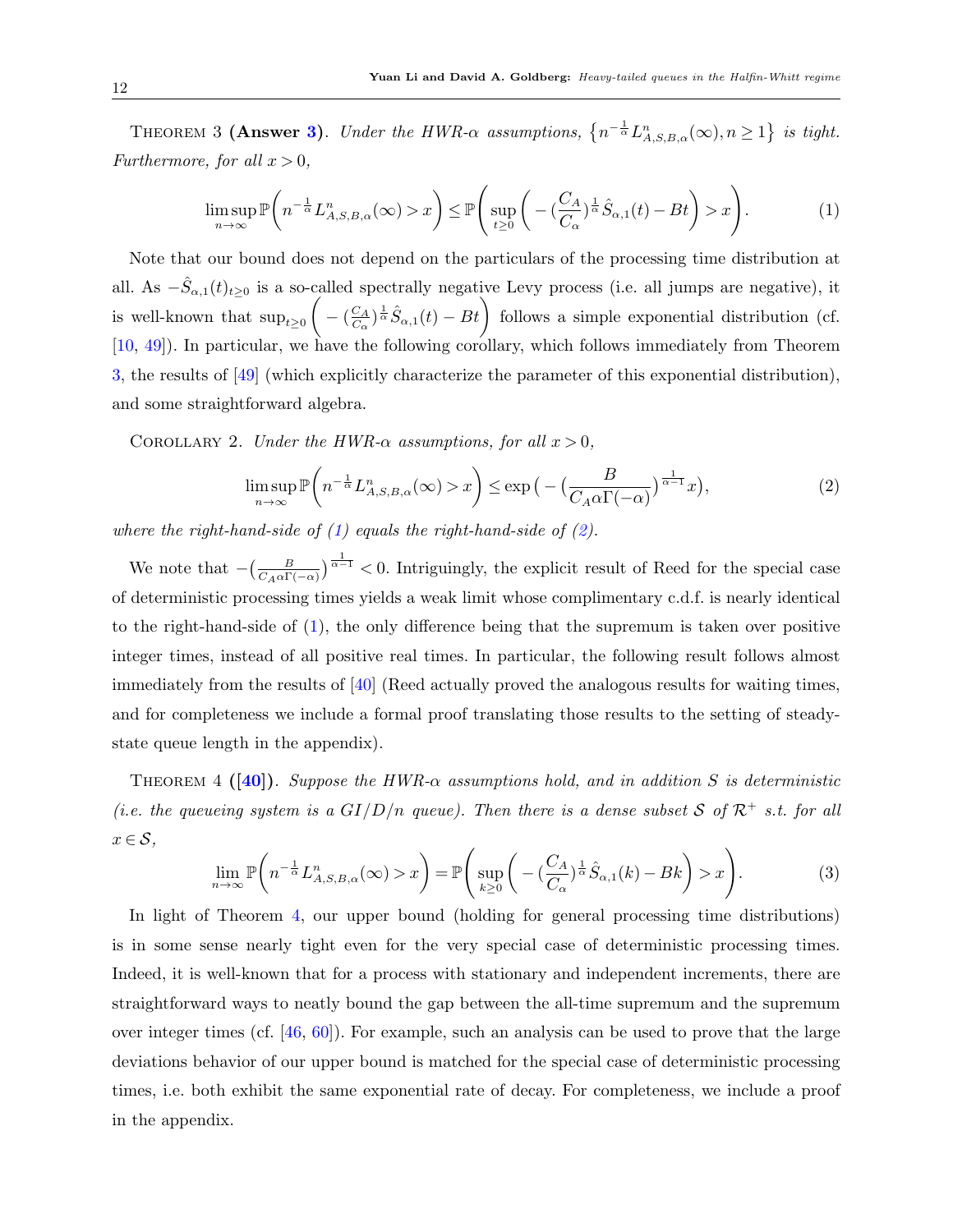COROLLARY 3. Under the HWR- $\alpha$  Assumptions,

$$
\limsup_{x \to \infty} x^{-1} \log \left( \limsup_{n \to \infty} \mathbb{P}\left( n^{-\frac{1}{\alpha}} L_{A,S,B,\alpha}^n(\infty) > x \right) \right) \le -\left( \frac{B}{C_A \alpha \Gamma(-\alpha)} \right)^{\frac{1}{\alpha - 1}}.
$$

If in addition S is deterministic, namely the system is  $GI/D/n$ , then

$$
\liminf_{x \to \infty} x^{-1} \log \left( \liminf_{n \to \infty} \mathbb{P}\left( n^{-\frac{1}{\alpha}} L_{A,S,B,\alpha}^n(\infty) > x \right) \right)
$$
\n
$$
= \limsup_{x \to \infty} x^{-1} \log \left( \limsup_{n \to \infty} \mathbb{P}\left( n^{-\frac{1}{\alpha}} L_{A,S,B,\alpha}^n(\infty) > x \right) \right) = -\left( \frac{B}{C_A \alpha \Gamma(-\alpha)} \right)^{\frac{1}{\alpha - 1}}
$$

Whether  $-\left(\frac{B}{C_A\alpha\Gamma(-\alpha)}\right)^{\frac{1}{\alpha-1}}$  is the correct exponent for any given processing time distribution remains an interesting open question, although our results would certainly suggest that this should be the case.

# <span id="page-12-0"></span>3. Explicit bounds and proof of Theorem [1.](#page-8-0)

In this section we prove Theorem [1,](#page-8-0) from which our tightness result Corollary [1](#page-8-1) will immediately follow. We proceed by extending the framework of [\[28,](#page-31-0) [33\]](#page-31-1) to the heavy-tailed setting. We begin by reviewing several relevant results.

#### 3.1. Review of bounds from [\[28\]](#page-31-0).

In [\[28\]](#page-31-0), the authors prove that the steady-state queue length of a  $GI/GI/n$  can be bounded from above (in distribution) by the supremum of a relatively simple one-dimensional random walk. We note that although to simplify notations the authors of [\[28\]](#page-31-0) imposed the restriction that  $\mathbb{P}(A=0)$  =  $\mathbb{P}(S=0) = 0$  (to preclude having to deal with simultaneous events), this restriction is unnecessary and the proofs of [\[28\]](#page-31-0) can be trivially modified to accomodate this setting. As such, we state the relevant stochastic-comparison result of [\[28\]](#page-31-0) here without that unnecessary assumption, albeit customized to our particular setting (i.e. in terms of the Halfin-Whitt(-Reed) regime).

<span id="page-12-2"></span>THEOREM 5 ([\[28\]](#page-31-0) Theorem 3). Suppose that  $B > 0, \alpha > 1, n > B^{\frac{\alpha}{\alpha-1}},$  and  $Q_{A,S,B,\alpha}^n(\infty)$  exists. Then for all  $x \geq 0$ ,

<span id="page-12-3"></span><span id="page-12-1"></span>
$$
\mathbb{P}\left(n^{-\frac{1}{\alpha}}L_{A,S,B,\alpha}^{n}(\infty)\geq x\right)\leq \mathbb{P}\left(n^{-\frac{1}{\alpha}}\sup_{t\geq 0}\left(A(\lambda_{n,B,\alpha}t)-\sum_{i=1}^{n}N_{i}(t)\right)\geq x\right).
$$
\n(4)

The authors also prove that the steady-state queue length can be lower-bounded by a different type of supremum, essentially dual to that given in [4](#page-12-1) (with the supremum and probability operators interchanged), when inter-arrival times are Markovian. As we will later need these results for several proofs, we state them here. Let  $Z_{n,B,\alpha}$  be a Poisson r.v. with mean  $\lambda_{n,B,\alpha}$ .

.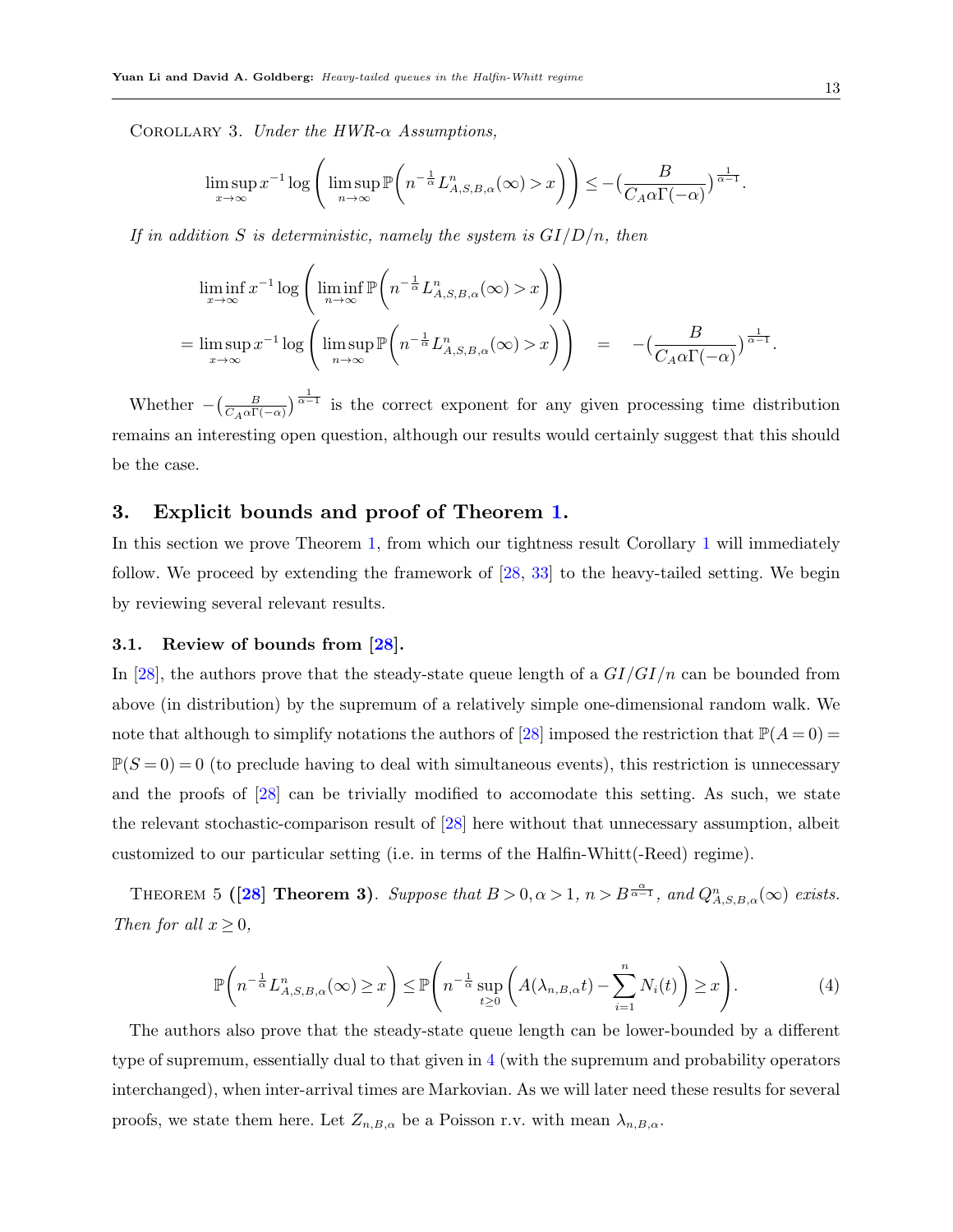THEOREM 6 ( $[28]$  Theorem 4). Under the same assumptions as Theorem [5,](#page-12-2) supposing in addition that A is exponentially distributed, it holds that for all  $x \geq 0$ ,

$$
\mathbb{P}\left(n^{-\frac{1}{\alpha}}L_{A,S,B,\alpha}^n(\infty)\geq x\right)\geq \mathbb{P}(Z_{n,B,\alpha}\geq n)\times \sup_{t\geq 0}\mathbb{P}\left(n^{-\frac{1}{\alpha}}\left(A(\lambda_{n,B,\alpha}t)-\sum_{i=1}^n N_i(t)\right)\geq x\right).
$$
 (5)

#### 3.2. Review of upper bounds from [\[33\]](#page-31-1).

In [\[33\]](#page-31-1), the authors derive simple and explicit bounds for multi-server queues, which scale universally as  $\frac{1}{1-\rho}$  across different heavy-traffic regimes, under the assumption that both inter-arrival and processing times have finite second moment. As intermediate results, they also derived several lemmas which yield very general conditional bounds, which do not require the assumption of finite second moment. These conditional results are of the form "if certain quantities relating to the central moments of pooled renewal processes can be bounded by ..., then certain suprema appearing in the right-hand-side of  $(4)$  can be bounded by ...". The approach taken in [\[33\]](#page-31-1) to apply these conditional bounds did require  $\mathbb{E}[S^2] < \infty$ . Here we take a different approach, which will allow us to utilize these same conditional bounds even in the heavy-tailed setting. First, we remind the reader of several results from [\[33\]](#page-31-1), including these general conditional bounds.

<span id="page-13-0"></span>LEMMA 1 ([\[33\]](#page-31-1) Lemma 6). Suppose that for some fixed  $n \geq 1, C_1, C_2 > 0; r_1 > s_1 > 1$ ; and  $r_2 >$ 2:

(i) For all  $t > 1$ ,

$$
\mathbb{E}\big[\big|\sum_{i=1}^n N_i(t) - nt\big|^{r_1}\big] \leq C_1 n^{\frac{r_1}{2}} t^{s_1}.
$$

(ii) For all  $t \in [0,1]$ ,

$$
\mathbb{E}\big[\big|\sum_{i=1}^n N_i(t)-nt\big|^{r_2}\big]\leq C_2 \max\big(nt,(nt)^{\frac{r_2}{2}}\big).
$$

Then for all  $\nu > 0$  and  $\lambda > 8$ ,

$$
\mathbb{P}\left(\sup_{t\geq 0} \left(nt - \sum_{i=1}^n N_i(t) - \nu t\right) \geq \lambda\right)
$$

is at most

<span id="page-13-1"></span>
$$
\left(\frac{100(r_1+r_2)^3}{(s_1-1)(r_1-s_1)(r_2-2)}\right)^{r_1+r_2+2} \left(C_1 n^{\frac{r_1}{2}} \nu^{-s_1} \lambda^{-(r_1-s_1)} + C_2 n^{\frac{r_2}{2}} (\lambda \nu)^{-\frac{r_2}{2}}\right).
$$

Second, we recall a useful bound from [\[33\]](#page-31-1) which will verify the conditions needed to apply Lemma [1](#page-13-0) for the case  $t \in [0,1]$ . In that regime the fact that processing times are heavy-tailed does not lead to any pathologies, and thus we can simply use the results proven in [\[33\]](#page-31-1). Later we will develop new bounds to handle the  $t \geq 1$  regime, where the heavy tails significantly change the analysis required to apply Lemma [1.](#page-13-0)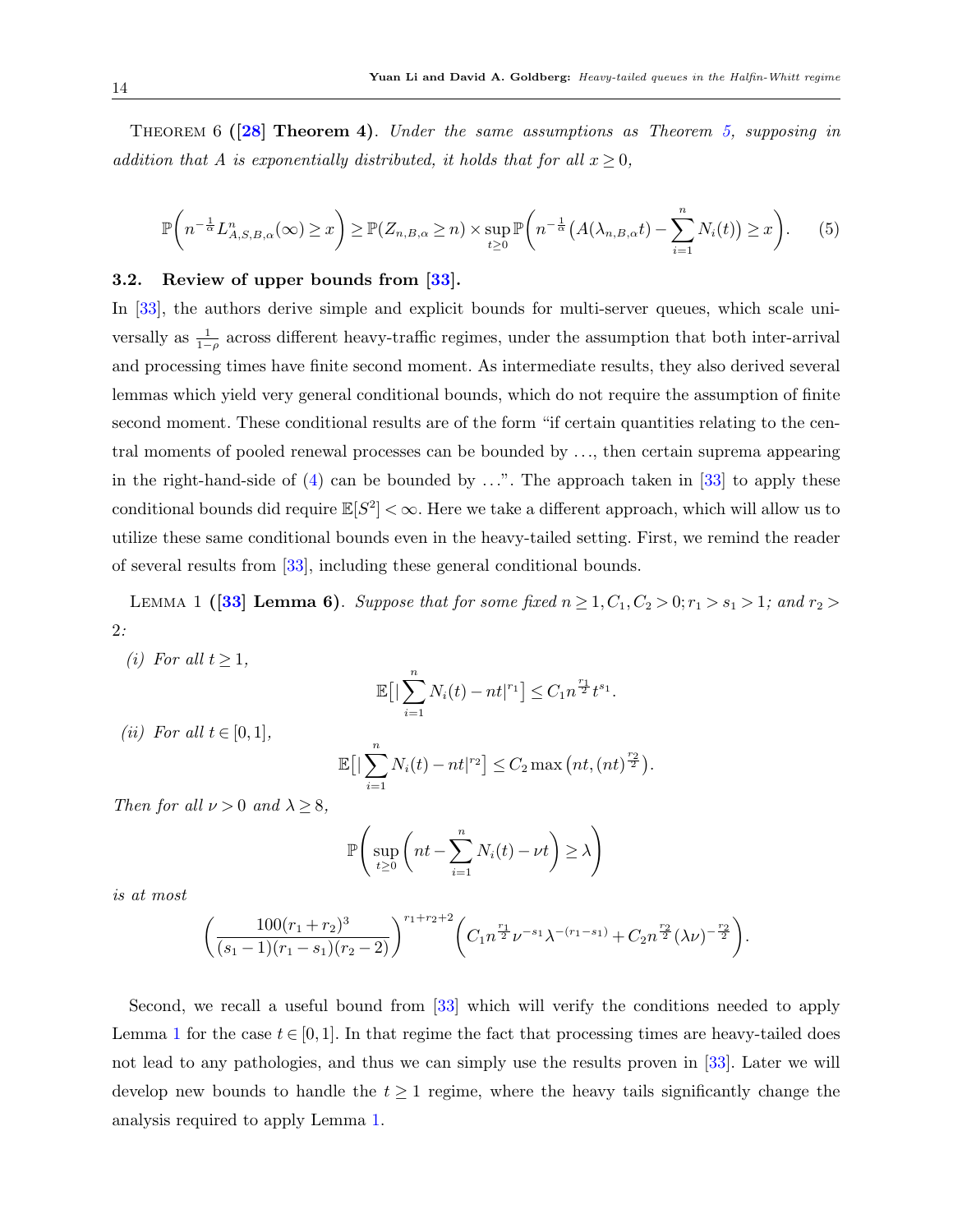LEMMA 2 ([\[33\]](#page-31-1) Lemma 18). For all  $k \ge 1, p \ge 2, t \in [0,1],$  and  $\theta > 0$ ,

$$
\mathbb{E}\bigg[\big|\sum_{i=1}^k N_i(t) - kt\big|^p\bigg] \le \exp(\theta) \big(\frac{10^5 p^4}{1 - \mathbb{E}[\exp(-\theta S)]}\big)^{p+2} \max\big(kt, (kt)^{\frac{p}{2}}\big).
$$
 (6)

#### 3.3. Novel bound for variance of pooled heavy-tailed renewal processes.

In this section, we prove a novel simple, explicit, and non-asymptotic bound for the variance of a heavy-tailed equilibrium renewal process, i.e.  $Var[N_1(t)]$ . We note that for the case  $\mathbb{E}[S^2] < \infty$ , both the renewal function (i.e.  $\mathbb{E}[N_o(t)]$ ), and the variance of  $N_1(t)$ , are understood fairly precisely, with fairly tight bounds known (especially under further assumptions e.g. finite third moment, cf. [\[20,](#page-31-10) [21,](#page-31-11) [44,](#page-32-13) [32\]](#page-31-3)). The correct asymptotic scaling is also known in the heavy-tailed setting, under additional assumptions such as that  $S$  is regularly varying, and/or belongs to the domain of attraction of an appropriate stable law (cf.  $[6, 31, 47, 56, 27]$  $[6, 31, 47, 56, 27]$  $[6, 31, 47, 56, 27]$  $[6, 31, 47, 56, 27]$  $[6, 31, 47, 56, 27]$  $[6, 31, 47, 56, 27]$  $[6, 31, 47, 56, 27]$  $[6, 31, 47, 56, 27]$ ), and in some of our later large deviation results we will use certain of these precise asymptotics. We also note that the literature contains certain non-explicit general results regarding the central moments of  $N_1(t)$  under minimal moment conditions, showing e.g. that  $E[S^{1+\epsilon}] < \infty$  implies that  $\mathbb{E}[|\mathcal{N}_{o,1}(t)-t|^{1+\epsilon}]$  is asymptotically sublinear in t (cf.  $[37]$ ), although these results do not seem amenable to our analysis. Here we provide a different result (which is, to our knowledge, new) under minimal assumptions on S. The result builds on an elegant bounding argument of [\[24\]](#page-31-14), and a well-known explicit integral representation for  $Var[N_1(t)]$  (cf. [\[20,](#page-31-10) [21,](#page-31-11) [44,](#page-32-13) [59\]](#page-33-2)).

<span id="page-14-3"></span>LEMMA 3. Suppose that  $\mathbb{E}[S^{1+\epsilon}] < \infty$  for some  $\epsilon \in (0,1]$ . Then for all  $t \geq 0$ , it holds that

<span id="page-14-2"></span>
$$
Var[N_1(t)] \leq (4\mathbb{E}[S^{1+\epsilon}])^{\frac{1}{\epsilon}}\left(t+t^{1+\frac{1}{1+\epsilon}}\right).
$$

Our proof proceeds by first expressing  $Var[N_1(t)]$  in terms of an integral involving the renewal function, and then using a result of [\[24\]](#page-31-14) to bound the renewal function (and the aforementioned integral). We begin by stating the desired integral representation.

LEMMA 4 ([\[20,](#page-31-10) [21,](#page-31-11) [44,](#page-32-13) [59\]](#page-33-2)). For all  $t \geq 0$ , it holds that

$$
Var[N_1(t)] = 2\int_0^t \left( \left( \mathbb{E}[N_o(s)] + 1 - s \right) - \frac{1}{2} \right) ds.
$$

We next state the appropriate result from [\[24\]](#page-31-14), customized to our own setting. In particular, the following lemma follows immediately from [\[24\]](#page-31-14) Theorem 2, by taking the function h defined there to be  $h(x) = x^{1+\epsilon}$ .

LEMMA 5 ([\[24\]](#page-31-14) Theorem 2). Suppose that  $\mathbb{E}[S^{1+\epsilon}] < \infty$  for some  $\epsilon \in (0,1]$ . Then for all  $t \ge 0$ , it holds that

<span id="page-14-1"></span><span id="page-14-0"></span>
$$
t-1 \leq \mathbb{E}[N_o(t)] \leq t-1 + \left(\mathbb{E}[S^{1+\epsilon}]\right)^{\frac{1}{1+\epsilon}} \left(\mathbb{E}[N_o(t)] + 1\right)^{\frac{1}{1+\epsilon}}.
$$
 (7)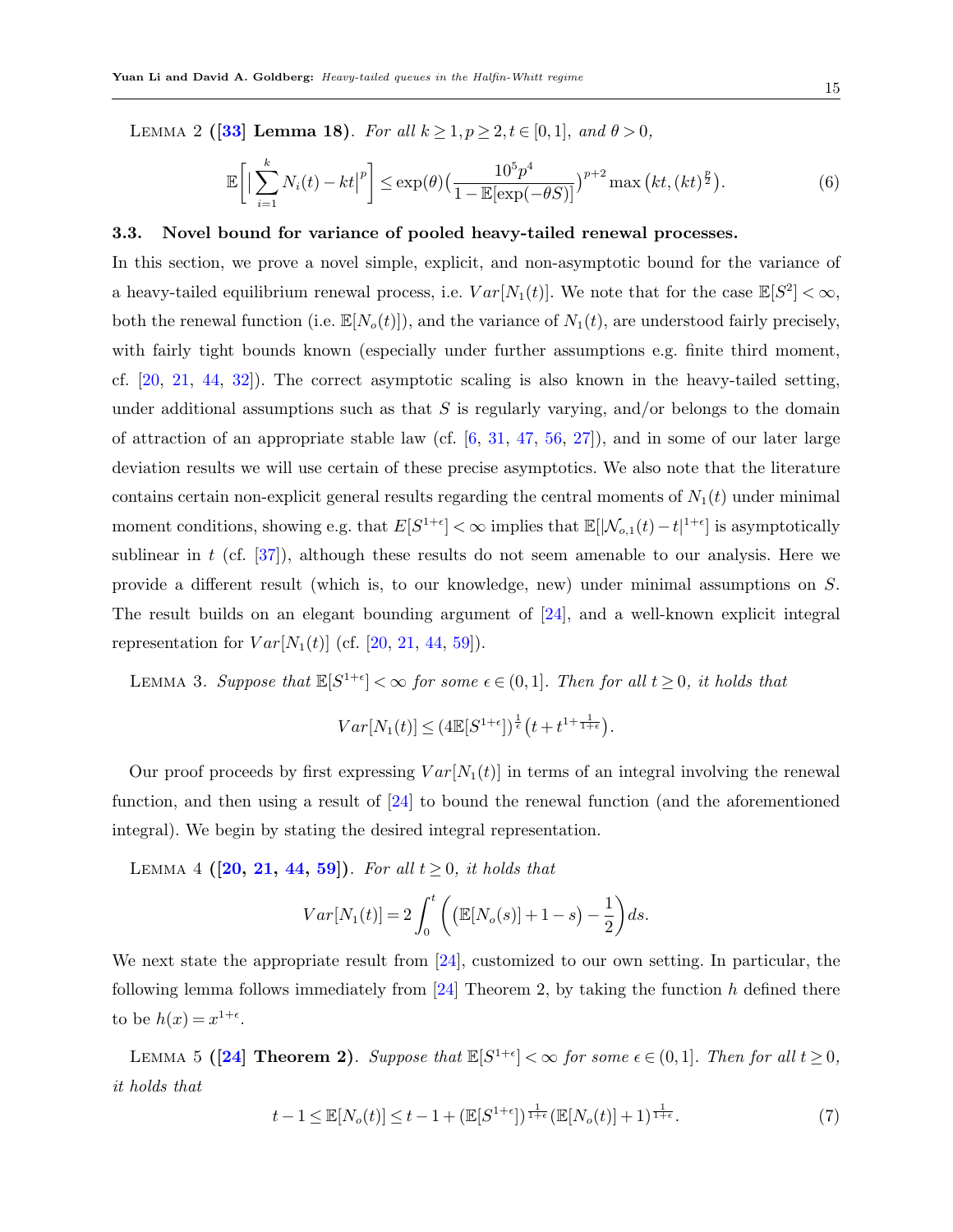We note that Lemma [5](#page-14-0) does not directly provide an easily used bound for  $\mathbb{E}[N_o(s)] + 1 - s$ , as the right-hand-side of [\(7\)](#page-14-1) is essentially a "recursive bound" for  $\mathbb{E}[N_o(s)]$ , i.e.  $\mathbb{E}[N_o(s)]$  is bounded in terms of a different function of  $\mathbb{E}[N_o(s)]$ . We now show how to use Lemma [5](#page-14-0) to provide explicit bounds for  $\mathbb{E}[N_o(s)] + 1 - s$ .

COROLLARY 4. Under the same assumptions as Lemma [5,](#page-14-0) for all  $t \geq 0$ ,

<span id="page-15-3"></span>
$$
\mathbb{E}[N_o(t)] + 1 - t \le (2 \mathbb{E}[S^{1+\epsilon}])^{\frac{1}{\epsilon}} (1 + t^{\frac{1}{1+\epsilon}}).
$$

*Proof* Let us fix  $t \geq 0$ . Letting  $Y_t \triangleq \mathbb{E}[N_o(t)] + 1 - t$ , we conclude from Lemma [5](#page-14-0) that

<span id="page-15-0"></span>
$$
0 \le Y_t \le (\mathbb{E}[S^{1+\epsilon}])^{\frac{1}{1+\epsilon}} (Y_t + t)^{\frac{1}{1+\epsilon}}.
$$
\n
$$
(8)
$$

If  $Y_t = 0$ , we are done. Thus suppose  $Y_t > 0$ . Then [\(8\)](#page-15-0) implies that

<span id="page-15-1"></span>
$$
Y_t^{\frac{\epsilon}{1+\epsilon}} \le (\mathbb{E}[S^{1+\epsilon}])^{\frac{1}{1+\epsilon}} (1+\frac{t}{Y_t})^{\frac{1}{1+\epsilon}}.
$$
\n
$$
(9)
$$

We first prove that  $Y_t \n\t\leq \max\left(t, \left(2\mathbb{E}[S^{1+\epsilon}]\right)^{\frac{1}{\epsilon}}\right)$ . Indeed, suppose for contradiction that  $Y_t >$  $\max\left(t, \left(2\mathbb{E}[S^{1+\epsilon}]\right)^{\frac{1}{\epsilon}}\right)$ . Then [\(9\)](#page-15-1) implies that

$$
\left(2\mathbb{E}[S^{1+\epsilon}]\right)^{\frac{1}{1+\epsilon}} < \left(\mathbb{E}[S^{1+\epsilon}]\right)^{\frac{1}{1+\epsilon}} 2^{\frac{1}{1+\epsilon}},
$$

itself a contradiction, thus proving the desired statement, which itself implies that

<span id="page-15-2"></span>
$$
0 < Y_t \le \left(2\mathbb{E}[S^{1+\epsilon}]\right)^{\frac{1}{\epsilon}} + t. \tag{10}
$$

Plugging [\(10\)](#page-15-2) into the right-hand-side of [\(8\)](#page-15-0), applying the subadditivity of the function  $f(x) = x^{\frac{1}{1+\epsilon}}$ (which follows from concavity), and the fact that  $\mathbb{E}[S^{1+\epsilon}] \ge 1$  (by Jensen's inequality since  $\mathbb{E}[S] = 1$ ), we find that

$$
Y_t \leq (\mathbb{E}[S^{1+\epsilon}])^{\frac{1}{1+\epsilon}} \left( \left(2\mathbb{E}[S^{1+\epsilon}]\right)^{\frac{1}{\epsilon}} + 2t \right)^{\frac{1}{1+\epsilon}}
$$
  
\n
$$
\leq (\mathbb{E}[S^{1+\epsilon}])^{\frac{1}{1+\epsilon}} \left( \left(2\mathbb{E}[S^{1+\epsilon}]\right)^{\frac{1}{\epsilon} \times \frac{1}{1+\epsilon}} + (2t)^{\frac{1}{1+\epsilon}} \right)
$$
  
\n
$$
\leq 2^{\frac{1}{\epsilon} \times \frac{1}{1+\epsilon}} \times (\mathbb{E}[S^{1+\epsilon}])^{\frac{1}{1+\epsilon} \times (1+\frac{1}{\epsilon})} \times (1+t^{\frac{1}{1+\epsilon}})
$$
  
\n
$$
\leq (2\mathbb{E}[S^{1+\epsilon}])^{\frac{1}{\epsilon}} (1+t^{\frac{1}{1+\epsilon}}),
$$

completing the proof.

With Lemma [4](#page-15-3) and Corollary 4 in hand, we now complete the proof of Lemma [3.](#page-14-3)

*Proof* [Proof of Lemma [3\]](#page-14-3) It follows from Lemma [4](#page-15-3) and Corollary 4 that for all  $t \geq 0$ ,

$$
Var[N_1(t)] \le 2(2\mathbb{E}[S^{1+\epsilon}])^{\frac{1}{\epsilon}} \int_0^t \left(1 + s^{\frac{1}{1+\epsilon}}\right) ds
$$
  

$$
\le \left(4\mathbb{E}[S^{1+\epsilon}]\right)^{\frac{1}{\epsilon}} \left(t + t^{1+\frac{1}{1+\epsilon}}\right),
$$

completing the proof.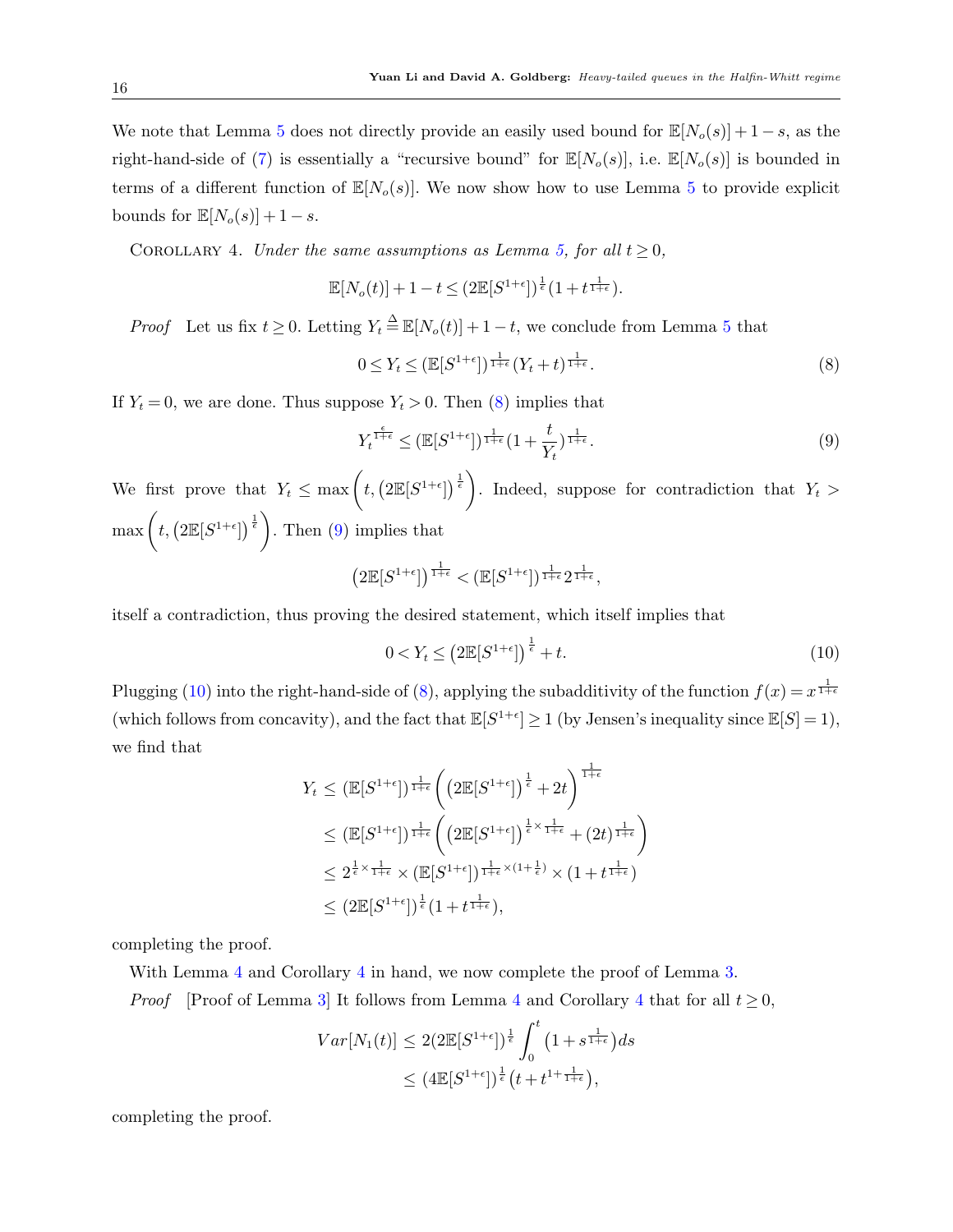#### 3.4. Proof of Theorem [1.](#page-8-0)

<span id="page-16-4"></span>In this section we complete the proof of Theorem [1.](#page-8-0) We begin by applying a straightforward union bound to the right-hand-side of [\(4\)](#page-12-1), along with non-negativity and some basic monotonicities, to conclude the following.

LEMMA 6. Suppose that 
$$
B > 0, \alpha \in (1, 2]
$$
, and  $n > B^{\frac{\alpha}{\alpha - 1}}$ . Then for all  $x \ge 0$ ,  
\n
$$
\mathbb{P}\left(n^{-\frac{1}{\alpha}}\sup_{t\ge0}\left(A(\lambda_{n,B,\alpha}t)-\sum_{i=1}^{n}N_{i}(t)\right)\ge x\right) \text{ is at most}
$$
\n
$$
\mathbb{P}\left(n^{-\frac{1}{\alpha}}\sup_{t\ge0}\left(A(\lambda_{n,B,\alpha}t)-(n-\frac{1}{2}Bn^{\frac{1}{\alpha}})t\right)\ge \frac{1}{2}x\right) \tag{11}
$$

<span id="page-16-0"></span>
$$
+\mathbb{P}\left(n^{-\frac{1}{2}}\sup_{t\geq 0}\left(\left(nt-\sum_{i=1}^{n}N_i(t)\right)-\frac{B}{2}n^{\frac{1}{2}}t\right)\geq \frac{1}{2}x\right).
$$
\n(12)

3.4.1. Bounding [\(11\)](#page-16-0), the supremum associated with the arrival process. In this section we bound [\(11\)](#page-16-0). As here we want the most general result possible (i.e. only assuming finite second moment for the inter-arrival time distribution), we will proceed by relating the supremum to the waiting time in an appropriate single-server queue and applying Kingman's bound (as opposed to e.g. the analysis in [\[33\]](#page-31-1) which required stronger moment assumptions). We begin with a simple observation, following from the basic properties of ordinary and equilibrium renewal processes. For  $y > 1$ , let  $W_y$  denote a r.v. distributed as the steady-state waiting time in a  $GI/GI/1$  queue with inter-arrival times distributed as  $yA$  and processing times the constant 1.

**Observation 1**. Suppose that  $B > 0, \alpha \in (1, 2]$ , and  $n > B^{\frac{\alpha}{\alpha-1}}$ . Then for all  $\nu > \lambda_{n, B, \alpha}$  and  $z \ge 0$ ,

<span id="page-16-2"></span><span id="page-16-1"></span>
$$
\mathbb{P}\left(n^{-\frac{1}{\alpha}}\sup_{t\geq 0}\left(A\left(\lambda_{n,B,\alpha}t\right)-\nu t\right)\geq z\right)
$$
\n(13)

is at most

$$
\mathbb{P}\Bigg(n^{-\frac{1}{\alpha}}\sup_{k\geq 0} \Big(k-\nu\sum_{i=1}^k \frac{A_i}{\lambda_{n,B,\alpha}}\Big)\geq z-n^{-\frac{1}{\alpha}}\Bigg).
$$

It follows from Lindley's representation of the steady-state waiting time that [\(13\)](#page-16-1) is at most

$$
\mathbb{P}\left(n^{-\frac{1}{\alpha}}W_{\frac{\nu}{\lambda_{n,B,\alpha}}}\geq z-n^{-\frac{1}{\alpha}}\right).
$$

Next, we recall the celebrated Kingman's bound for waiting times in a  $GI/GI/1$  queue, only stating the result as customized to our particular setting.

LEMMA 7 ([\[43\]](#page-32-16), Kingman's Bound). Suppose that  $\mathbb{E}[A^2] < \infty$ . Then for all  $y > 1$ ,

<span id="page-16-3"></span>
$$
\mathbb{E}[W_y] \le \frac{y^2 \sigma_A^2}{2(y-1)}.
$$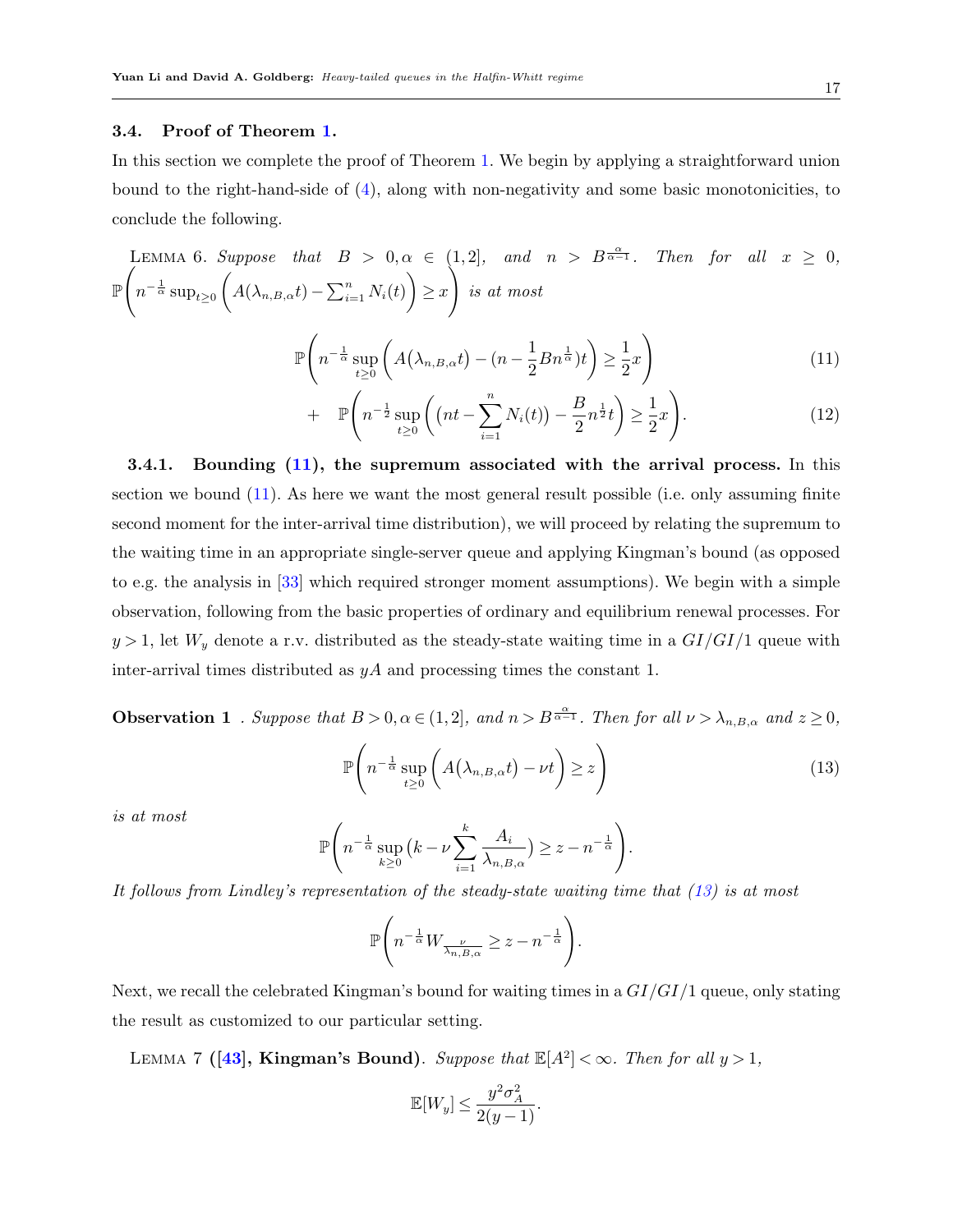Combining Observation [1](#page-16-2) (with  $\nu = n - \frac{1}{2}Bn^{\frac{1}{\alpha}}$ ), Lemma [7](#page-16-3) (with  $y = \frac{n - \frac{1}{2}Bn^{\frac{1}{\alpha}}}{n \alpha^{\frac{1}{\alpha}}}$  $\frac{1}{(n-Bn\frac{1}{\alpha})}$ , Markov's inequality, and some straightforward algebra (e.g. the fact that  $x \ge 4$  implies  $\frac{x}{2} - n^{-\frac{1}{\alpha}} \ge \frac{x}{4}$  $\frac{x}{4}$ , and  $n > (2B)^{\frac{\alpha}{\alpha-1}}$ implies  $\frac{n-\frac{1}{2}Bn^{\frac{1}{\alpha}}}{1}$ 1  $\frac{u-\frac{1}{2}Bn\alpha}{n-Bn^{\frac{1}{\alpha}}}\leq 2$ , we derive the following bound for [\(11\)](#page-16-0).

LEMMA 8. Suppose that  $\mathbb{E}[A^2] < \infty, B > 0, \alpha \in (1, 2],$  and  $n > (2B)^{\frac{\alpha}{\alpha-1}}$ . Then for all  $x \ge 4$ , [\(11\)](#page-16-0) is at most

<span id="page-17-1"></span><span id="page-17-0"></span>
$$
10^2 \sigma_A^2 B^{-1} n^{1-\frac{2}{\alpha}} x^{-1}.
$$

3.4.2. Bounding [\(12\)](#page-16-0), the supremum associated with the departure process. We proceed by using Lemmas [2](#page-13-1) and [3](#page-14-3) to verify that the conditions of Lemma [1](#page-13-0) hold for appropriate parameters, which we use to bound [\(12\)](#page-16-0). In particular, we prove the following.

LEMMA 9. Suppose that  $\mathbb{E}[S^{1+\epsilon}] < \infty$  for some  $\epsilon \in (0,1)$ . Then for all  $B > 0, n \ge 1$ , and  $x \ge 16$ , [\(12\)](#page-16-0) is at most

$$
10^{92} \epsilon^{-7} (8 \mathbb{E}[S^{1+\epsilon}])^{\frac{1}{\epsilon}} (1 - \mathbb{E}[\exp(-S)])^{-5} (B^{-1} + B^{-2}) x^{-\frac{\epsilon}{1+\epsilon}}.
$$

*Proof* By Lemma [3,](#page-14-3) we find that for all  $t \geq 1$ ,

$$
\mathbb{E}\big[\big|\sum_{i=1}^n N_i(t)-nt\big|^2\big]\leq (8\mathbb{E}[S^{1+\epsilon}])^{\frac{1}{\epsilon}}nt^{1+\frac{1}{1+\epsilon}}.
$$

By Lemma [2,](#page-13-1) applied with  $k = n, p = 3, \theta = 1$ , we find that for all  $t \in [0, 1]$ ,

$$
\mathbb{E}\big[\big|\sum_{i=1}^{n} N_i(t) - nt\big|^3\big] \le \big(\frac{10^8}{1 - \mathbb{E}[\exp(-S)]}\big)^5 \max\big(nt, (nt)^{\frac{3}{2}}\big).
$$

Thus we find that the conditions of Lemma [1](#page-13-0) are met with

$$
C_1 = (8\mathbb{E}[S^{1+\epsilon}])^{\frac{1}{\epsilon}}
$$
,  $C_2 = (\frac{10^8}{1 - \mathbb{E}[\exp(-S)]})^5$ ,  $r_1 = 2$ ,  $s_1 = 1 + \frac{1}{1+\epsilon}$ ,  $r_2 = 3$ .

Taking  $\nu = \frac{B}{2}$  $\frac{B}{2}n^{\frac{1}{2}}, \lambda = \frac{x}{2}$  $\frac{x}{2}n^{\frac{1}{2}}$ , we conclude that [\(12\)](#page-16-0) is at most

$$
\left(10^6\epsilon^{-1}\right)^7 (8\mathbb{E}[S^{1+\epsilon}])^{\frac{1}{\epsilon}}\left(\frac{10^8}{1-\mathbb{E}[\exp(-S)]}\right)^5
$$
  
 
$$
\times \left(n\left(\frac{B}{2}n^{\frac{1}{2}}\right)^{-(1+\frac{1}{1+\epsilon})}\left(\frac{x}{2}n^{\frac{1}{2}}\right)^{-\frac{\epsilon}{1+\epsilon}}+n^{\frac{3}{2}}\left(\frac{1}{4}xBn\right)^{-\frac{3}{2}}\right).
$$

Combining with some straightforward algebra completes the proof.

With Lemma [9](#page-17-0) in hand, we now complete the proof of Theorem [1.](#page-8-0)

*Proof of Theorem [1](#page-8-0)* Letting  $\alpha = 2$ , using Lemma [8](#page-17-1) to bound [\(11\)](#page-16-0), and Lemma [9](#page-17-0) to bound [\(12\)](#page-16-0), we conclude from Theorem [5](#page-12-2) and Lemma [6](#page-16-4) (after some straightforward algebra) that for all  $B > 0$ ,  $n > 4B^2$ , and  $x \ge 16$ ,  $\mathbb{P}(n^{-\frac{1}{2}}L^n_{A,S,B,2}(\infty) \ge x)$  is at most

$$
10^{92} \epsilon^{-7} (8\mathbb{E}[S^{1+\epsilon}])^{\frac{1}{\epsilon}} (1 - \mathbb{E}[\exp(-S)])^{-5} (B^{-1} + B^{-2}) x^{-\frac{\epsilon}{1+\epsilon}}
$$
  
+ 10<sup>2</sup>  $\sigma_A^2 B^{-1} x^{-1}$ .

Combining with some straightforward algebra, and Theorem [5,](#page-12-2) completes the proof.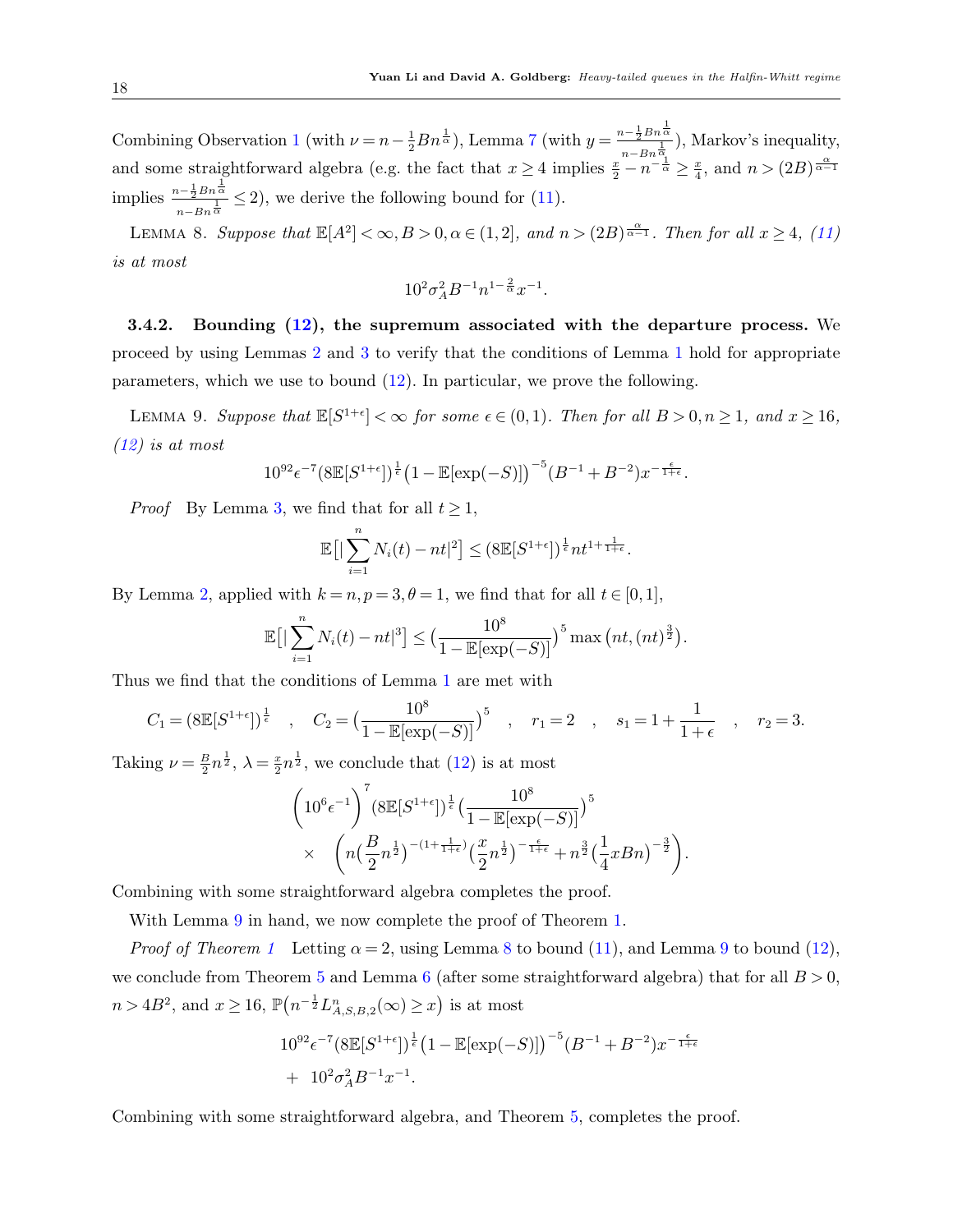# <span id="page-18-0"></span>4. Large deviations when  $\mathbb{E}[A^2]<\infty$  and processing times are heavy-tailed, and proof of Theorem [2.](#page-9-0)

In this section, we prove our large deviations results for the setting in which  $\mathbb{E}[A^2] < \infty$  and S is asymptotically Pareto with infinite variance, i.e. Theorem [2.](#page-9-0) Our proof proceeds in a manner analogous to the large deviations results proven in [\[28\]](#page-31-0). In particular, we will use our tightness result to prove that our bound(s) for  $L_{A,S,B,2}^n(\infty)$  behave like certain Gaussian processes in the H-W regime, where we note that (as in [\[28\]](#page-31-0)) some care will have to be taken as these bounds generally have the form of suprema over an infinite time horizon. We will then use known results from the theory of Gaussian processes and heavy-tailed renewal processes to derive the appropriate large deviations behavior.

#### 4.1. Preliminary weak convergence results.

Before embarking on the proof of Theorem [2,](#page-9-0) we establish some preliminary weak convergence results to aid in our analysis. For an excellent review of weak convergence, and the associated spaces (e.g.  $D[0,T]$ ) and topologies/metrics (e.g. uniform,  $J_1$ ,  $M_1$ ), we refer the reader to [\[59\]](#page-33-2). Recall that a Gaussian process on R is a stochastic process  $Z(t)_{t\geq0}$  s.t. for any finite set of times  $t_1,\ldots,t_k$ , the vector  $(Z(t_1),\ldots,Z(t_k))$  has a Gaussian distribution. A Gaussian process  $Z(t)_{t\geq 0}$ is known to have its finite dimensional distributions uniquely determined by its mean function  $\mathbb{E}[Z(t)]_{t\geq0}$  and covariance function  $\mathbb{E}[Z(s)Z(t)]_{s,t\geq0}$ , and refer the reader to [\[2\]](#page-30-15), and the references therein for details on existence, continuity, etc. Let  $\aleph(t)_{t\geq0}$  denote the w.p.1 continuous Gaussian process s.t.  $\mathbb{E}[\aleph(t)] = 0$ ,  $\mathbb{E}[\aleph(s)\aleph(t)] = c_A^2 \min(s, t)$ , namely a driftless Brownian motion. Then we may conclude the following from the well-known Functional Central Limit Theorem (FCLT) for renewal processes (see [\[59\]](#page-33-2) Theorem 4.3.2 and Corollary 7.3.1).

<span id="page-18-1"></span>THEOREM 7 ( $\overline{59}$ ) Theorem 4.3.2 and Corollary 7.3.1). Under the GH1 Assumptions, for any  $T \in [0,\infty)$ , the sequence of processes  $\{n^{-\frac{1}{2}}(A(\lambda_{n,B,2}t) - \lambda_{n,B,2}t)_{0 \le t \le T}, n \ge 1\}$  converges weakly to  $\aleph(t)_{0\leq t\leq T}$  in the space  $D[0,T]$  under the  $J_1$  topology.

<span id="page-18-2"></span>We now give a weak convergence result for  $\sum_{i=1}^{n} N_i(t)$ , which is stated in [\[59\]](#page-33-2) (see Theorem 7.2.3) and formally proven in [\[57\]](#page-33-6) (see Theorem 2).

THEOREM 8  $([59]$  $([59]$  Theorem 7.2.3, [\[57\]](#page-33-6) Theorem 2). There exists a w.p.1 continuous Gaussian process  $\mathcal{D}(t)_{t\geq 0}$  s.t.  $\mathbb{E}[\mathcal{D}(t)] = 0$ ,  $\mathbb{E}[\mathcal{D}(s)\mathcal{D}(t)] = \mathbb{E}[(N_1(s) - s)(N_1(t) - t)]$  for all  $s, t \geq 0$ 0. Furthermore, under the GH1 Assumptions, for any  $T \in [0, \infty)$ , the sequence of processes  $\{n^{-\frac{1}{2}}\left(\sum_{i=1}^n N_i(t) - nt\right)_{0 \le t \le T}, n \ge 1\}$  converges weakly to  $\mathcal{D}(t)_{0 \le t \le T}$  in the space  $D[0,T]$  under the  $J_1$  topology.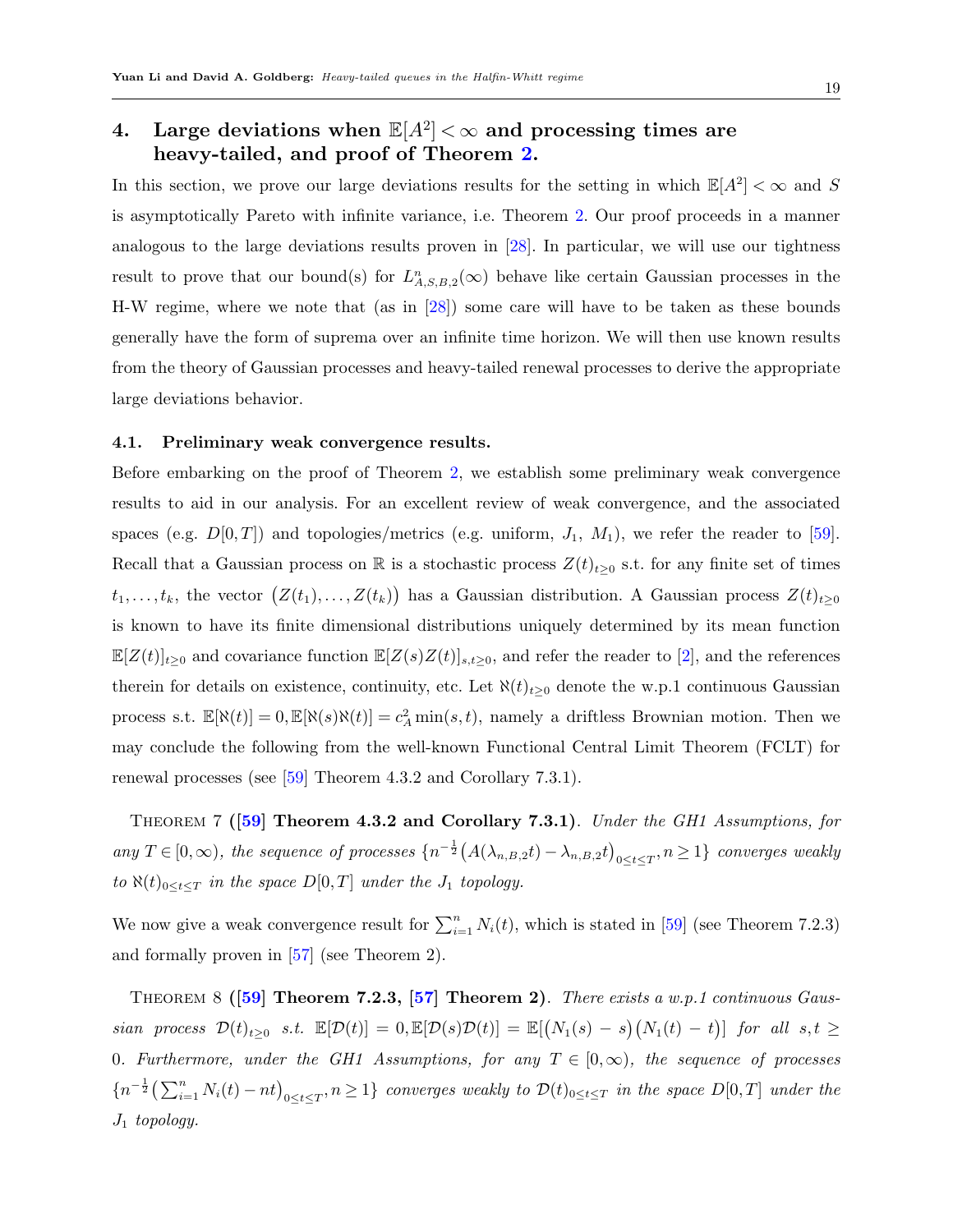Let  $\mathcal{Z}_{\infty}(t)_{t\geq0}$  denote the Gaussian process s.t.  $\mathcal{Z}_{\infty}(t) = \aleph(t) - \mathcal{D}(t)$  for all  $t \geq 0$ , and  $\mathcal{Z}_{\infty,B}(t)_{t\geq0}$ denote the Gaussian process s.t.  $\mathcal{Z}_{\infty,B}(t) = \aleph(t) - \mathcal{D}(t) - Bt$  for all  $t \geq 0$ . Existence and continuity of both these processes follows from Theorems [7](#page-18-1) and [8,](#page-18-2) which further imply the following (as similarly noted in [\[28\]](#page-31-0)).

<span id="page-19-1"></span>COROLLARY 5. Under the GH1 Assumptions, for any  $T \in [0,\infty)$ , the sequence of processes  ${n^{-\frac{1}{2}}(A(\lambda_{n,B,2}t)-\sum_{i=1}^{n}N_i(t))}_{0\leq t\leq T},n\geq 1}$  converges weakly to  $\mathcal{Z}_{\infty,B}(t)_{0\leq t\leq T}$  in the space  $D[0,T]$ under the  $J_1$  topology.

#### 4.2. Preliminary large deviations results.

Next, we will need to establish some results from the theory of large deviations of Gaussian processes and their suprema. We note that the relationship between the large deviations of suprema of Gaussian processes and the large deviations of queueing systems is well known, and there is a significant literature studying the large deviations of such processes (e.g. [\[22\]](#page-31-15)). We will rely heavily on the following result, proven in [\[22\]](#page-31-15) Proposition 1, describing the large deviation behavior of the supremum of certain Gaussian processes. We note that a special case of the same result, customized to the light-tail setting, was also used in [\[28\]](#page-31-0). Before stating the result, let us recall the definition of a regularly varying function.

DEFINITION 3 (REGULARLY VARYING FUNCTION). A function  $f: \mathcal{R}^+ \to \mathcal{R}^+$  is regularly varying with index  $\gamma$  if for all  $t > 0$ ,  $\lim_{x \to \infty} \frac{f(tx)}{f(x)} = t^{\gamma}$ .

We note that as the complimentary c.d.f.s of heavy-tailed distributions are typically regularly varying, the analysis of regularly varying functions is pervasive in the study of heavy-tailed phenomena, and we refer the interested reader to [\[9\]](#page-30-16) for an excellent overview of the subject. Then the aforementioned large deviations result is as follows.

LEMMA 10 ([\[22\]](#page-31-15) Proposition 1). Suppose  $\mathcal{G}(t)_{t\geq0}$  is a centered, continuous Gaussian process with stationary increments, satisfying the following conditions.

• The associated variance function  $\mathbb{E}[\mathcal{G}^2(t)]$  is continuous (on  $\mathcal{R}^+$ ) and regularly varying with index 2H for some  $0 < H < 1$ .

• There exists  $\epsilon > 0$  s.t.  $\lim_{t \downarrow 0} \mathbb{E}[\mathcal{G}^2(t)] |\log(t)|^{1+\epsilon} = 0$ .

Then for all  $\beta > H$  and  $c > 0$ ,

<span id="page-19-0"></span>
$$
\lim_{x\to\infty}\left(\frac{{\mathbb E}[\mathcal G^2(x^{\frac{1}{\beta}})]}{x^2}\log{\mathbb P}\big(\sup_{t\geq 0}\mathcal Z(t)-ct^\beta\geq x\big)\right)=-\frac{1}{2}c^{\frac{2H}{\beta}}\big(\frac{H}{\beta-H}\big)^{-\frac{2H}{\beta}}\big(\frac{\beta}{\beta-H}\big)^2.
$$

We now use Lemma [10](#page-19-0) to analyze the large deviations behavior of  $\mathcal{Z}_{\infty,B}(t)_{t\geq0}$ , by proving that  $\mathcal{Z}_{\infty}(t)_{t\geq0}$  satisfies the conditions of Lemma [10](#page-19-0) for an appropriate parameter of regular variation.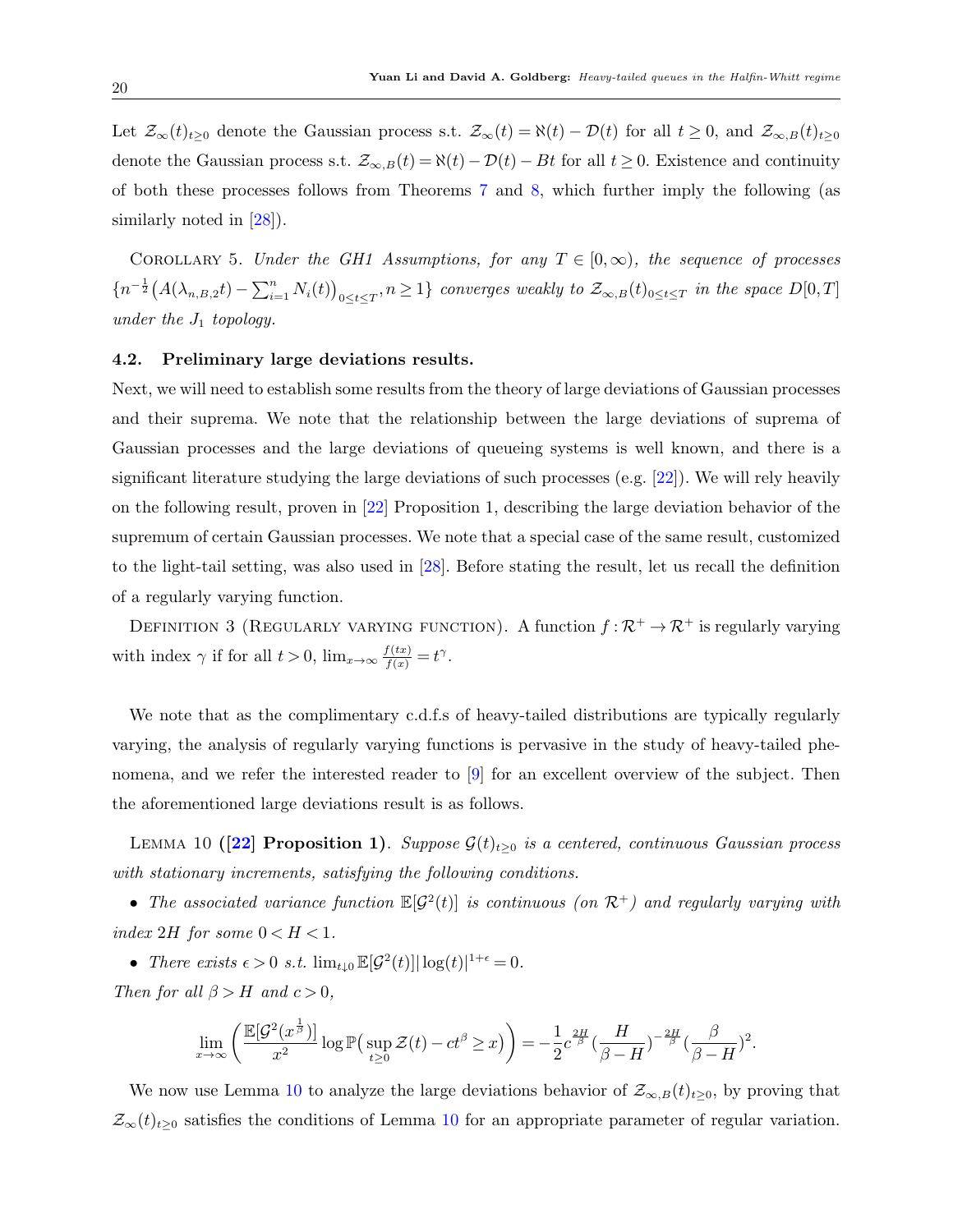The proof relies on certain known results regarding the variance of heavy-tailed renewal processes (cf. [\[27\]](#page-31-13)). In particular, we recall a useful result regarding the variance of heavy-tailed renewal processes. Such results have been proven under considerable generality (e.g. even when the first moment does not exist, and for asymptotic scaling beyond the second moment), although here we state the result customized to our own purposes and assumptions.

LEMMA 11  $(27)$ , Proposition 2). Under the GH1 assumptions,

<span id="page-20-1"></span><span id="page-20-0"></span>
$$
\lim_{t \to \infty} \frac{Var[N_1(t)]}{t^{3-\alpha_S}} = 2((\alpha_S - 1)(2 - \alpha_S)(3 - \alpha_S))^{-1}C_S.
$$

With Lemma [11](#page-20-0) in hand, we now prove that  $\mathcal{Z}_{\infty}(t)_{t\geq0}$  satisfies the conditions of Lemma [10](#page-19-0) for an appropriate parameter of regular variation, deferring all proofs to the appendix.

LEMMA 12. Under the GH1 Assumptions,  $\mathcal{Z}_{\infty}(t)_{t>0}$  satisfies the conditions of Lemma [10,](#page-19-0) where  $\mathbb{E}[\mathcal{Z}^2(t)]$  is regularly varying with index  $3-\alpha_S$ .

Finally, we combine Lemmas [10](#page-19-0) - [12](#page-20-1) to prove the desired large deviation results for  $\mathcal{Z}_{\infty,B}(t)_{t>0}$ , again deferring the proof to the appendix.

<span id="page-20-2"></span>Lemma 13. Under the GH1 Assumptions,

<span id="page-20-4"></span>
$$
\lim_{x \to \infty} \left( x^{1-\alpha_S} \log \left( \mathbb{P} \left( \sup_{t \ge 0} \mathcal{Z}_{\infty, B}(t) \ge x \right) \right) \right) = C_{B, S}.
$$
\n(14)

Next, we state an additional large deviation-type result, which corresponds to the probability that  $\mathcal{Z}_{\infty,B}$  exceeds a large value at the single time at which it is most likely to exceed that value (which will connect to an appropriate lower bound for multi-server queues). The utility of considering such a quantity, in conjunction with the classical notion of large deviations considered in Lemma [13,](#page-20-2) is well-known in the large-deviations literature, and we refer the interested reader to [\[28\]](#page-31-0) for further discussion. We again defer all proofs to the appendix.

<span id="page-20-3"></span>Lemma 14. Under the GH1 Assumptions,

$$
\lim_{x \to \infty} \left( x^{1-\alpha_S} \log \left( \sup_{t \ge 0} \mathbb{P} \big( \mathcal{Z}_{\infty, B}(t) \ge x \big) \right) \right) = C_{B, S}.
$$
\n(15)

#### 4.3. Weak convergence of the all-time supremum, and proof of Theorem [2.](#page-9-0)

We now complete the proof of Theorem [2](#page-9-0) by combining our above large deviation results with a proof that  $\{n^{-\frac{1}{2}}\sup_{t\geq 0} (A(\lambda_{n,B,2}t)-\sum_{i=1}^n N_i(t)), n\geq 1\}$  converges weakly to  $\sup_{t\geq 0} \mathcal{Z}_{\infty,B}(t)$ , along with our stochastic comparison bounds. We note that such a result is not immediate, as the framework of weak convergence (of stochastic processes) generally deals only with compact time intervals, so extra care must be taken to handle such an infinite time horizon. We note that closely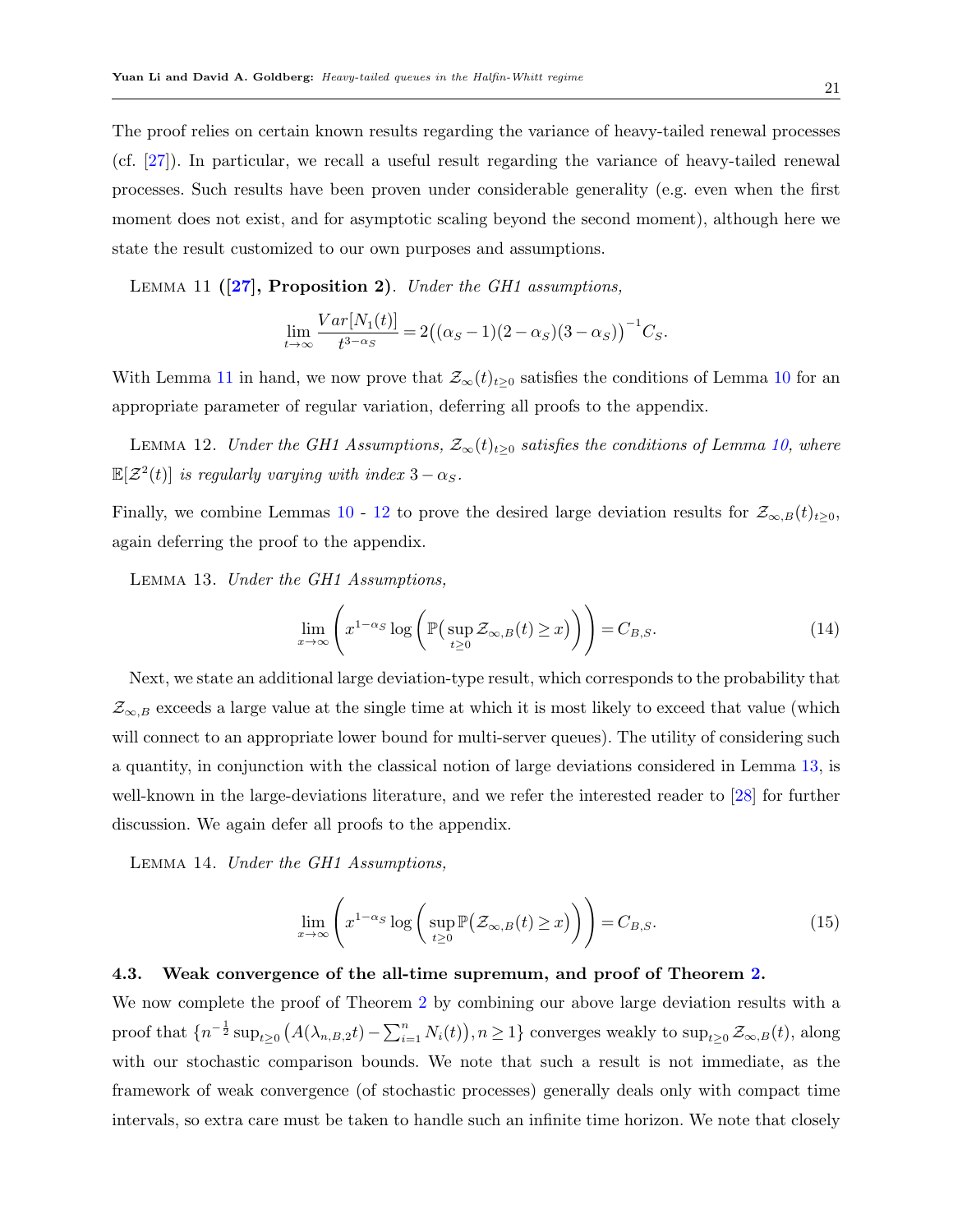related ideas were used in the proof of Lemma 7 and Theorem 2 in [\[28\]](#page-31-0), although their proofs made use of the processing time distribution having finite second moment, and our result is stated in considerably greater generality. Also, for a broader discussion of how the large deviations of the pre-limit connect to the large deviations of the limiting process, and the fundamental limits of such a line of inquiry, we refer the interested reader to [\[30\]](#page-31-16). Now, we prove the following general result, giving sufficient conditions for such an interchange to hold. We defer all relevant proofs to the appendix.

<span id="page-21-0"></span>LEMMA 15. Suppose that  ${Y_n(t)_{t\geq0, n \geq 1}}$  is a sequence of stochastic processes on  $D[0, \infty)$  with stationary increments, and that  $\mathcal{Y}_{\infty}(t)_{t\geq0}$  is a fixed stochastic process (also with stationary increments, on  $D[0,\infty)$ ). Suppose also that:

- 1.  $Y_n(0) = 0$  w.p.1 for all  $n \geq 1$ ;
- <span id="page-21-1"></span>2. { $\sup_{t>0} Y_n(t), n \ge 1$ } is tight;
- <span id="page-21-2"></span>3. For all  $M > 0$ ,  $\lim_{t \to \infty} \mathbb{P}(\mathcal{Y}_{\infty}(t) \ge -M) = 0;$
- <span id="page-21-3"></span>4. For each fixed  $T > 0$ ,  $\{\sup_{0 \le t \le T} Y_n(t), n \ge 1\}$  converges weakly to  $\sup_{0 \le t \le T} \mathcal{Y}_{\infty}(t)$ .
- Then  $\{\sup_{t\geq 0} Y_n(t), n\geq 1\}$  converges weakly to  $\sup_{t\geq 0} \mathcal{Y}_{\infty}(t)$ .

With the above results in hand, we now complete the proof of Theorem [2,](#page-9-0) noting that our proof proceeds similarly to the proof of the analogous large deviations result (which assumed  $\mathbb{E}[S^2] < \infty$ ) in [\[28\]](#page-31-0).

*Proof of Theorem [2](#page-9-0)* We begin by noting that under the GH1 assumptions  $\{n^{-\frac{1}{2}}(A(\lambda_{n,B,2}t) \sum_{i=1}^{n} N_i(t)$ ,  $n \geq 1$  satisfies the conditions of Lemma [15,](#page-21-0) with limiting stochastic process  $\mathcal{Z}_{\infty,B}$ . Indeed, condition [\(2.](#page-21-1)) follows immediately from our proof of Theorem [1.](#page-8-0) Condition [\(3.](#page-21-2)) fol-lows from Lemma [11,](#page-20-0) since that lemma (along with the definition of  $\mathcal{Z}_{\infty,B}$ ) implies that  $\limsup_{t\to\infty}\frac{Var[Z_{\infty,B}(t)]}{t^{3-\alpha}s}$  $\frac{Z_{\infty,B}(t)}{t^{3-\alpha}s} < \infty$ , which (combined with the strictly negative linear drift of  $\mathcal{Z}_{\infty,B}$  and a straightforward argument involving the normal distribution which we omit) implies condition [\(3.](#page-21-2)). Finally, Condition [\(4.](#page-21-3)) follows from Corollary [5,](#page-19-1) along with the continuity of the supremum map in the J1 topology, and the fact that convergence in J1 implies convergence of all co-ordinate projections corresponding to times  $t$  such that w.p.1 the limit process has no jump exactly at time t (which will in this case be all  $t \ge 0$ ) [\[59\]](#page-33-2). It thus follows from Lemma [15](#page-21-0) that  ${n^{-\frac{1}{2}} \sup_{t\geq 0} (A(\lambda_{n,B,2}t) - \sum_{i=1}^n N_i(t)), n\geq 1}$  converges weakly to  $\sup_{t\geq 0} \mathcal{Z}_{\infty,B}(t)$ . It follows (e.g. from the Portmanteau Theorem) that for all  $x \geq 0$ ,

$$
\limsup_{n\to\infty} \mathbb{P}\bigg(n^{-\frac{1}{2}}\sup_{t\geq 0} (A(\lambda_{n,B,2}t)-\sum_{i=1}^n N_i(t))\geq x\bigg)\leq \mathbb{P}\big(\sup_{t\geq 0} \mathcal{Z}_{\infty,B}(t)\geq x\big).
$$

The first part of Theorem [2](#page-9-0) (i.e. the upper bound) then follows by combining with Lemma [14](#page-20-3) and the stochastic comparison result Theorem [5.](#page-12-2)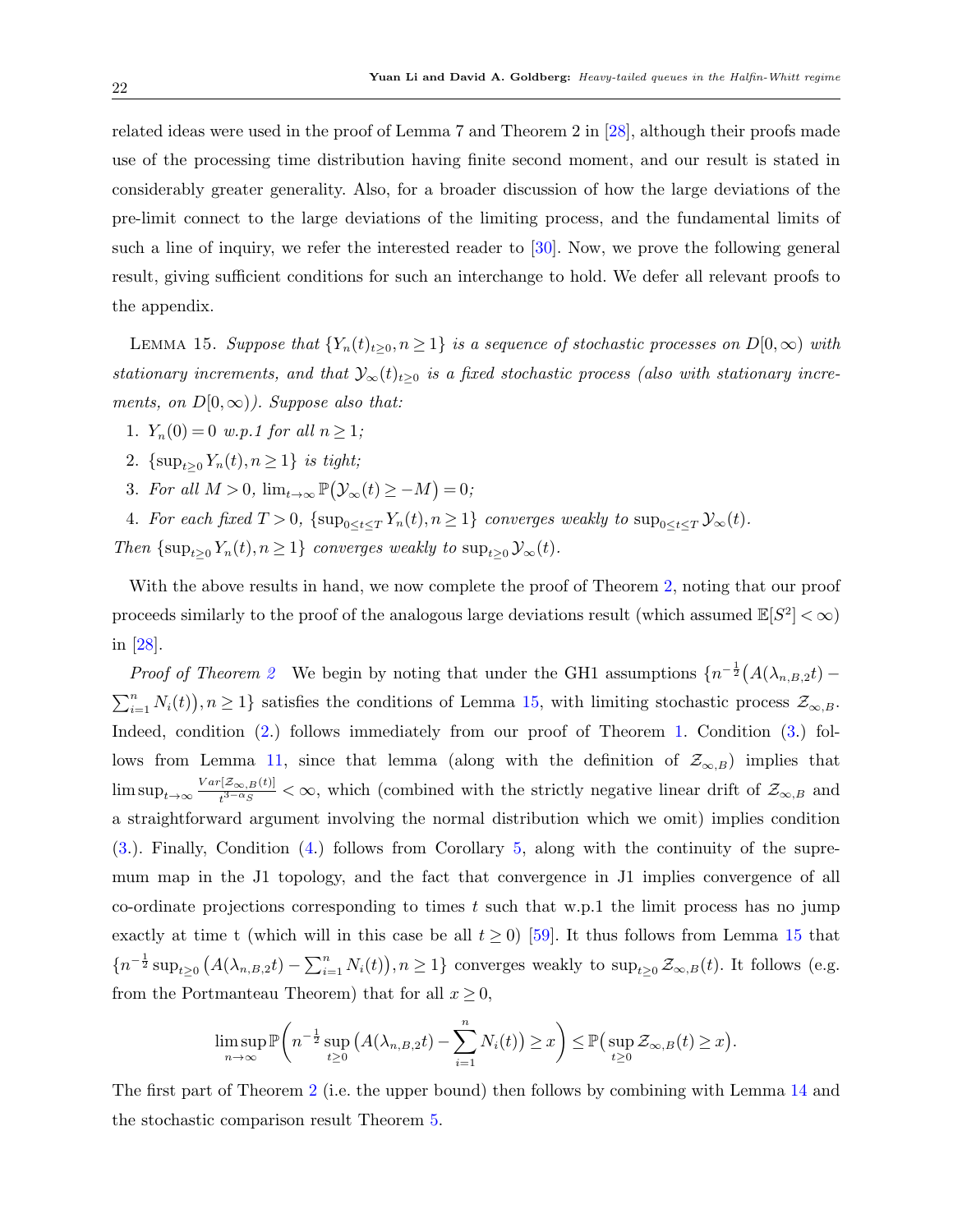We now prove the second part of Theorem [2,](#page-9-0) i.e. the lower bound. Thus suppose  $A$  is exponentially distributed. Then it follows from Theorem [6](#page-12-3) that for all  $x \geq 0$  and  $t \geq 0$ ,  $\liminf_{n\to\infty} \mathbb{P}\left(n^{-\frac{1}{2}} L_{A,S,B,2}^n(\infty) > x\right)$  is at least

$$
\liminf_{n\to\infty} \mathbb{P}\big(Z_{n,B,2}>n\big)\times \liminf_{n\to\infty} \mathbb{P}\bigg(n^{-\frac{1}{2}}\big(A(\lambda_{n,B,2}t)-\sum_{i=1}^n N_i(t)\big)>x\bigg),\,
$$

which by the convergence of the Poisson to the normal, Corollary [5,](#page-19-1) and the Portmanteau Theorem is at least

$$
\mathbb{P}(N \geq B) \times \mathbb{P}(\mathcal{Z}_{\infty,B}(t) > x).
$$

Taking the supremum over all  $t \geq 0$ , we conclude that

$$
\liminf_{n \to \infty} \mathbb{P}\big(n^{-\frac{1}{2}}Q^n_{A,S,B}(\infty) > x\big) \ge \mathbb{P}\big(N \ge B\big) \times \sup_{t \ge 0} \mathbb{P}\big(\mathcal{Z}_{\infty,B}(t) > x\big). \tag{16}
$$

Combining with Lemma [14](#page-20-3) and a straightforward limiting argument (the details of which we omit) then completes the proof.

# <span id="page-22-0"></span>5. The Halfin-Whitt-Reed regime, and proofs of Theorem [3.](#page-10-0)

In this section, we generalize the analysis of Reed from [\[40\]](#page-32-0) to the case of general processing times, and call the corresponding scaling regime the Halfin-Whitt-Reed regime. First, we will need some additional background on so-called  $\alpha$ -stable processes and the generalized central limit theorem.

#### 5.1. The generalized central limit theorem.

The celebrated central limit theorem describes the behavior of normalized partial sums of i.i.d. random variables which have finite variance, and proves that the sequence of normalized sums converges in distribution to a standard normal r.v. In this section we review the generalization of these results to the setting in which the variance is infinite. Here we only state a special case which will suffice for our purposes, e.g. only treating the case involving a pure pareto tail, only treating non-negative r.v.s, only treating the case  $\alpha \in (1,2)$ , etc.

<span id="page-22-1"></span>THEOREM 9 (Generalized CLT ([\[59\]](#page-33-2), Theorem 4.5.1)). Suppose that  $\lim_{x\to\infty} x^{\alpha} \mathbb{P}(A >$  $x) = C \in (0, \infty)$  for some  $\alpha \in (1, 2)$ . Then  $\{n^{-\frac{1}{\alpha}}\sum_{i=1}^{n}(A_i - 1), n \geq 1\}$  converges in distribution to  $\left(\frac{C}{C}\right)$  $\frac{C}{C_{\alpha}}$   $\frac{1}{\alpha}$   $S_{\alpha}(1,1,0)$ , and we say that A belongs to the normal domain of attraction of this limiting r.v.

There is also an analogous version of the functional central limit theorem for renewal processes.

<span id="page-22-2"></span>THEOREM 10 (Generalized FCLT for renewal processes  $([59],$  $([59],$  $([59],$  Corollary 7.3.2)). Under the same assumptions as Theorem [9,](#page-22-1) for any  $T \in (0, \infty)$ ,  $\left\{ n^{-\frac{1}{\alpha}} \left( A_o(nt) - nt \right)_{0 \le t \le T}, n \ge 1 \right\}$ and  $\{n^{-\frac{1}{\alpha}}(A(nt) - nt)_{0 \le t \le T}, n \ge 1\}$  both converge weakly, in the space  $D[0,T]$  under the  $M_1$ topology, to

$$
-(\frac{C}{C_{\alpha}})^{\frac{1}{\alpha}}\hat{S}_{\alpha,1}(t)_{0\leq t\leq T}.
$$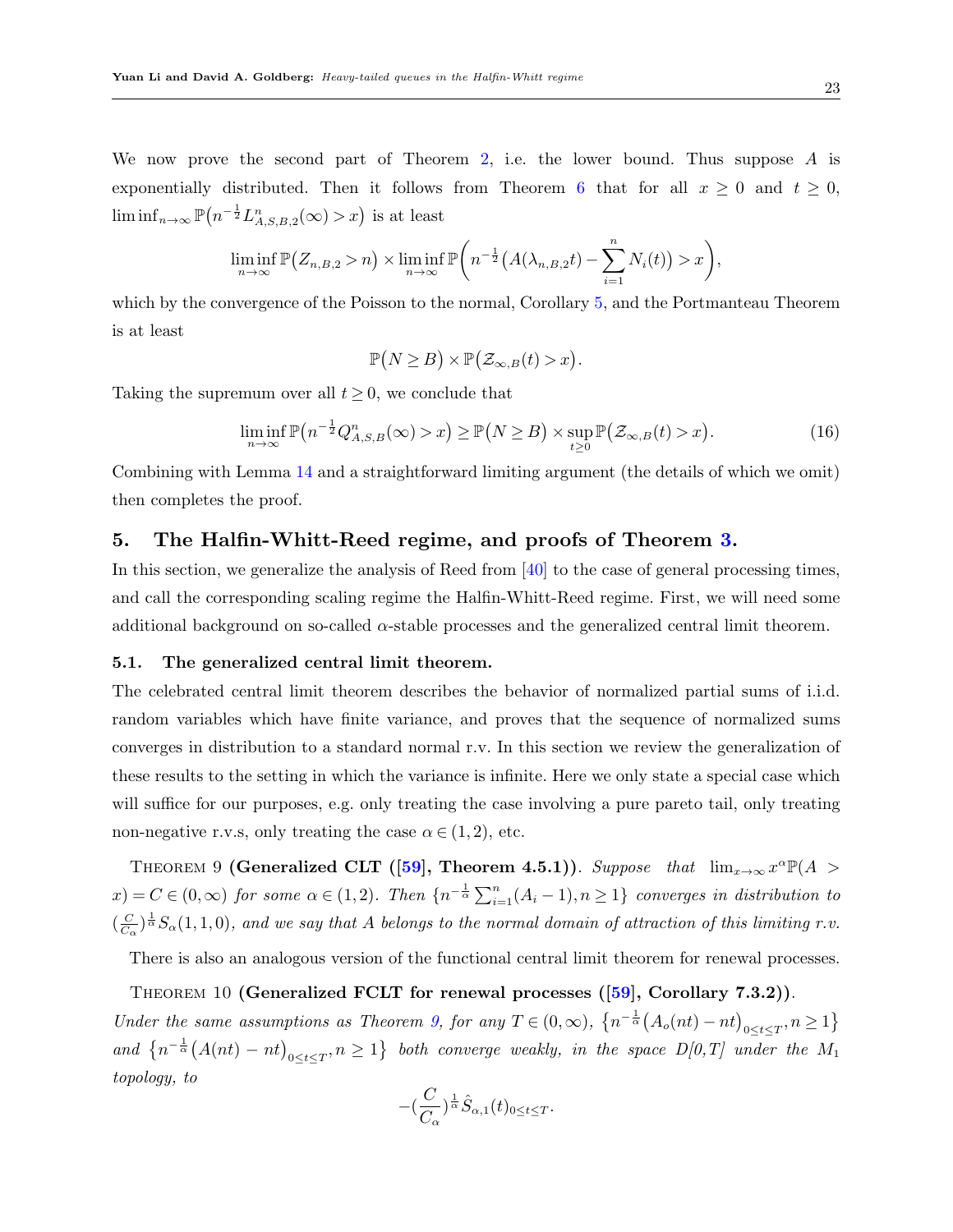# 5.2. Extending the Halfin-Whitt-Reed regime to general processing times, and proof of Theorem [3.](#page-10-0)

In this section we use our stochastic-comparison approach, and results associated with our explicit bounds (i.e. Theorem [1\)](#page-8-0), to extend the Halfin-Whitt-Reed regime beyond the case of deterministic process times. In particular, we complete the proof of Theorem [3.](#page-10-0) We proceed by means of a series of lemmas, and begin by proving the needed tightness result.

LEMMA 16. Under the HWR- $\alpha$  assumptions,  $\left\{ n^{-\frac{1}{\alpha}}\sup_{t\geq 0} \left( A(\lambda_{n,B,\alpha}t)-\sum_{i=1}^{n} N_i(t)\right), n\geq 1\right\}$  is tight.

Proof By Lemma [6,](#page-16-4) it suffices to prove tightness (separately) of

<span id="page-23-2"></span><span id="page-23-1"></span>
$$
\left\{ n^{-\frac{1}{\alpha}} \sup_{t \ge 0} \left( A\left(\lambda_{n,B,\alpha}t\right) - \left(n - \frac{1}{2}Bn^{\frac{1}{\alpha}}\right)t \right) \right\},\tag{17}
$$

and

<span id="page-23-3"></span><span id="page-23-0"></span>
$$
\left\{ n^{-\frac{1}{2}} \sup_{t \ge 0} \left( (nt - \sum_{i=1}^{n} N_i(t)) - \frac{1}{2} B n^{\frac{1}{2}} t \right) \right\}.
$$
 (18)

As tightness of [\(18\)](#page-23-0) follows immediately from Lemma [9,](#page-17-0) it suffices to demonstrate tightness of [\(17\)](#page-23-1). However, tightness of [\(17\)](#page-23-1) follows immediately from Observation [1,](#page-16-2) and Theorem 7.1 of [\[13\]](#page-30-8), which gives sufficient conditions for tightness of the sequence of waiting times associated with a sequence of single-server queues with heavy-tailed inter-arrival times in heavy traffic.

Next, we prove the appropriate weak convergence result.

LEMMA 17. Under the HWR-
$$
\alpha
$$
 assumptions, for all  $T \in (0, \infty)$ ,  $\left\{ n^{-\frac{1}{\alpha}} \sup_{t \in [0,T]} \left( A(\lambda_{n,B,\alpha}t) - \sum_{i=1}^{n} N_i(t) \right), n \ge 1 \right\}$  converges weakly to  $\sup_{t \in [0,T]} \left( -(\frac{C}{C_{\alpha}})^{\frac{1}{\alpha}} \hat{S}_{\alpha,1}(t) - Bt \right)$ .  
\nProof Note that  $n^{-\frac{1}{\alpha}} \left( A(\lambda_{n,B,\alpha}t) - \sum_{i=1}^{n} N_i(t) \right)$  equals  
\n
$$
(\frac{\lambda_{n,B,\alpha}}{n})^{\frac{1}{\alpha}} \times \lambda_{n,B,\alpha}^{-\frac{1}{\alpha}} \left( A(\lambda_{n,B,\alpha}t) - \lambda_{n,b,\alpha}t \right)
$$
\n
$$
+ n^{\frac{1}{2} - \frac{1}{\alpha}} \times n^{-\frac{1}{2}} \left( nt - \sum_{i=1}^{n} N_i(t) \right)
$$
\n
$$
- Bt.
$$

Combining with Theorem [10,](#page-22-2) Lemma [9,](#page-17-0) and the basic properties of  $J_1$  and  $M_1$  convergence, e.g. continuity of the supremum map (cf. [\[59\]](#page-33-2)) and well-known conditions for convergence of co-ordinate projections, along with the basic properties of spectrally negative  $\alpha$ -stable Levy processes, completes the proof of the desired weak convergence.

With Lemmas  $16$  and  $17$  in hand, we now complete the proof of Theorem [3.](#page-10-0)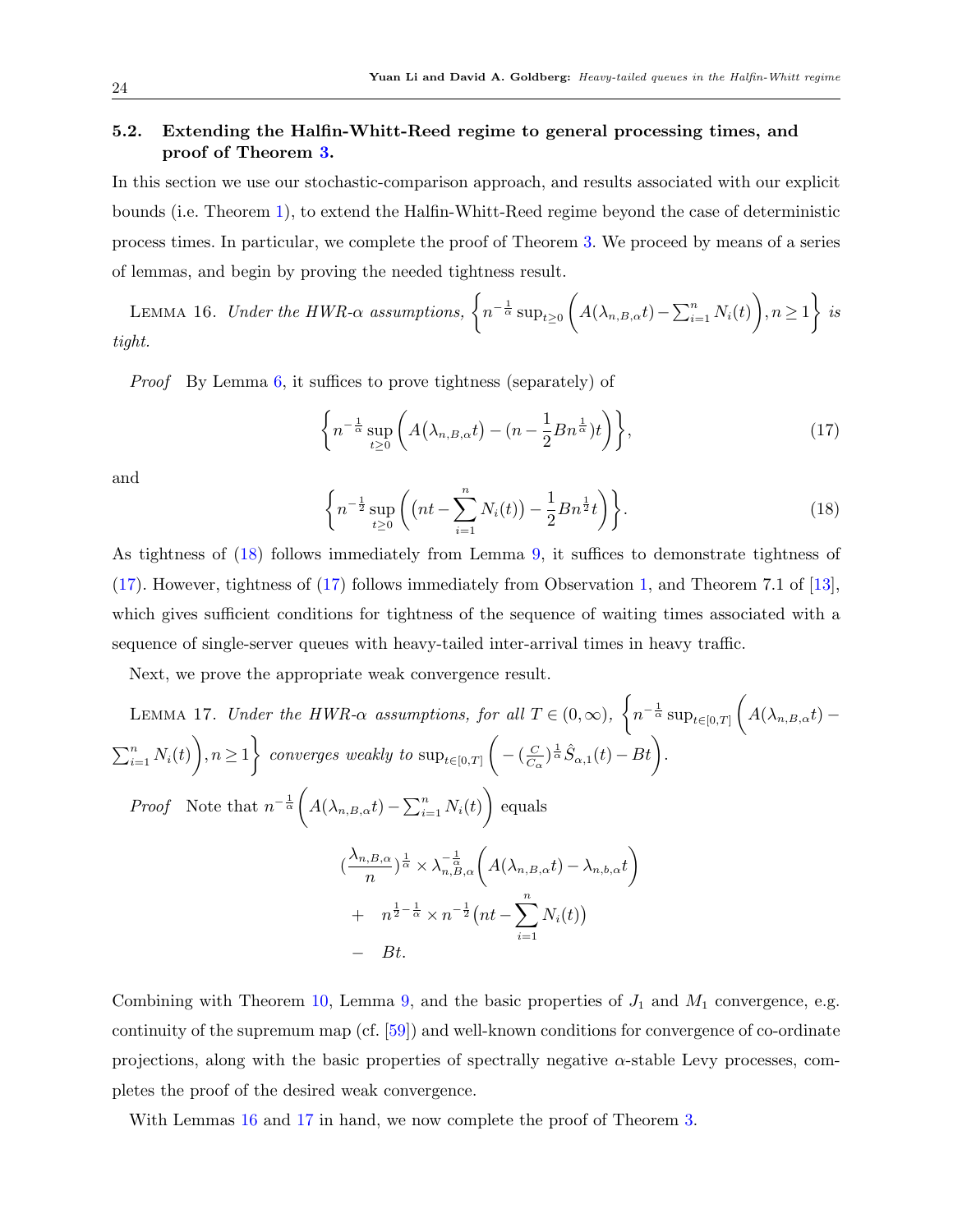Proof of Theorem [3](#page-10-0) In light of Theorem [5,](#page-12-2) it suffices to verify that  $\int n^{-\frac{1}{\alpha}} \left( A(\lambda_{n,B,\alpha}t) - B(\lambda_{n,B,\alpha}t) \right) dt$  $\sum_{i=1}^n N_i(t)$  $t\geq 0$  $\{n, n \geq 1\}$  satisfies the conditions of Lemma [15.](#page-21-0) In light of Lemmas [16](#page-23-2) and [17,](#page-23-3) it suffices to verify that for all  $M > 0$ 

<span id="page-24-1"></span>
$$
\lim_{t \to \infty} \mathbb{P}\bigg(-\left(\frac{C}{C_{\alpha}}\right)^{\frac{1}{\alpha}} \hat{S}_{\alpha,1}(t) - Bt \ge -M\bigg) = 0; \tag{19}
$$

equivalently (by the basic properties of  $\alpha$ -stable Levy processes) that for all  $M > 0$ ,

$$
\lim_{t \to \infty} \mathbb{P}\bigg(-\left(\frac{C}{C_{\alpha}}\right)^{\frac{1}{\alpha}} t^{\frac{1}{\alpha}} S_{\alpha}(1,1,0) \ge Bt - M\bigg) = 0.
$$

[\(19\)](#page-24-1) then follows from the fact that  $\alpha > 1$ , and  $S_{\alpha}(1,1,0)$  is a.s. finite. Combining the above verifies that the conditions of Lemma [15](#page-21-0) are met, completing the proof.

# <span id="page-24-0"></span>6. Conclusion.

In this paper, we provided the first analysis of steady-state multi-server queues in the Halfin-Whitt regime when processing times have infinite variance. We proved that under minimal assumptions, i.e. only that processing times have finite  $1 + \epsilon$  moment for some  $\epsilon > 0$  and inter-arrival times have finite second moment, the sequence of stationary queue length distributions, normalized by  $n^{\frac{1}{2}}$ , is tight in the Halfin-Whitt regime. This confirmed that the presence of heavy tails in the processing time distributions does not change the fundamental scaling of the steady-state queue length, as  $n^{\frac{1}{2}}$  was also the correct scaling in the light-tailed case, and was known to be the correct scaling for the transient queue length in the presence of heavy tails. Furthermore, we developed simple, explicit, and uniform bounds for the steady-state queue length in the Halfin-Whitt regime, under only these minimal assumptions.

When processing times have an asymptotically Pareto tail with index  $\alpha \in (1, 2)$ , we were able to bound the large deviations behavior of the limiting process (defined as any suitable subsequential limit), and derived a matching lower bound when inter-arrival times are Markovian. Interestingly, we find that the large deviations behavior of the limit has a sub-exponential decay, differing fundamentally from the exponentially decaying tails known to hold in the light-tailed setting. Also, for the setting where instead the inter-arrival times have an asymptotically Pareto tail with index  $\alpha \in (1, 2)$ , we extended recent results of [\[40\]](#page-32-0) (who analyzed the case of deterministic processing times) by proving that for general processing time distributions, the sequence of stationary queue length distributions, normalized by  $n^{\frac{1}{\alpha}}$ , is tight (here we used the scaling of [\[40\]](#page-32-0), which we named the Halfin-Whitt-Reed scaling regime). Interestingly, our derived bounds do not depend at all on the specifics of the processing time distribution, and are nearly tight even for the case of deterministic processing times. We further formalized this by using our results to prove a universal bound on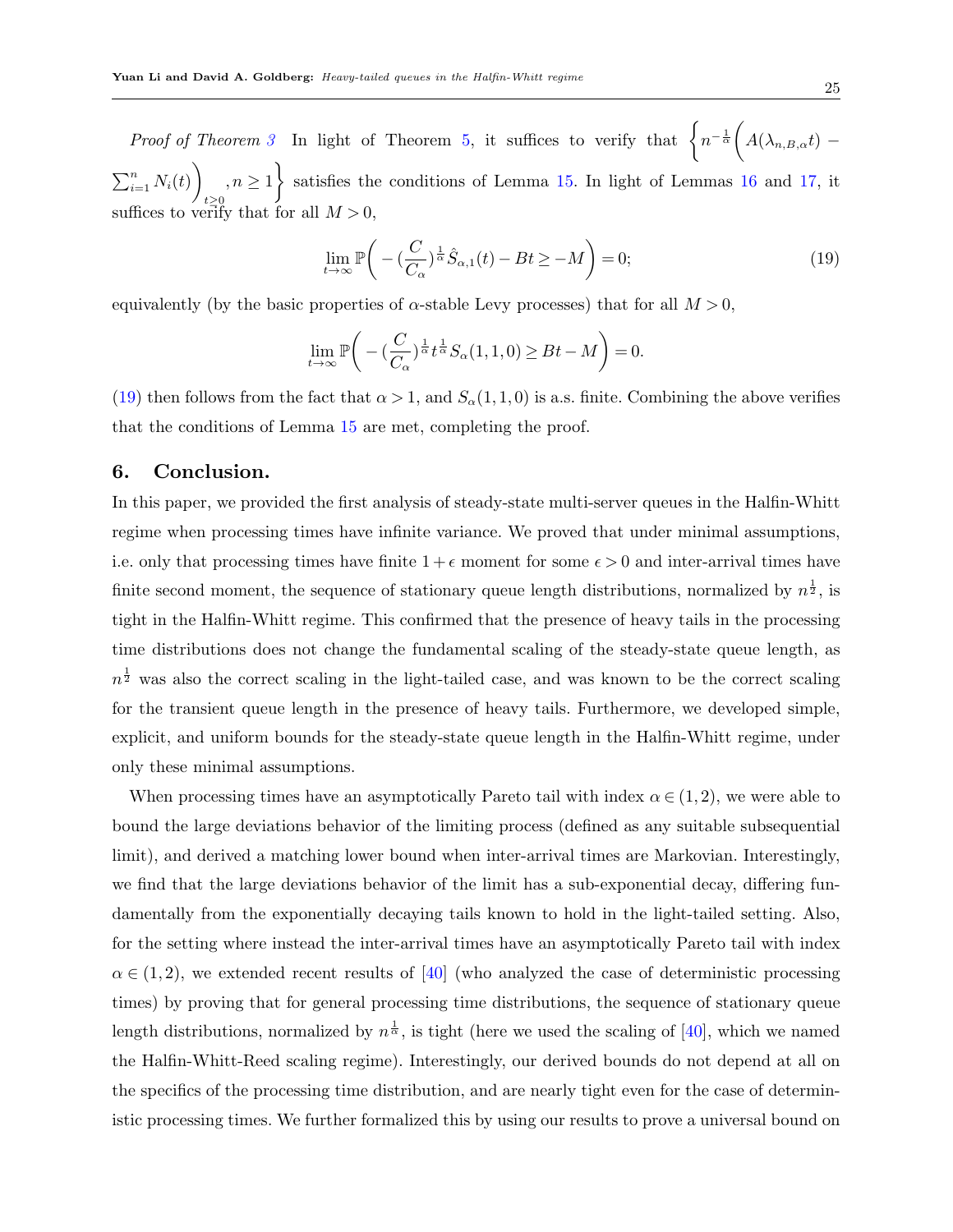the large deviations behavior of the associated limiting process, and proved that even the setting of deterministic processing times yields a matching large deviations exponent.

Our work leaves several interesting directions for future research. Within the Halfin-Whitt regime, there is the obvious question of deriving tighter explicit bounds, e.g. doing away with the massive constant appearing in our bounds, and developing tighter bounds on the demonstrated tail decay rate. One could also extend our analysis to more general heavy-tailed distributions, e.g. not having an asymptotically pure Pareto tail, as well as analyze different queueing quantities (e.g. the steady-state probability of delay, for which some interesting results are proven in  $[40]$ ) to gain further insight into the impact of heavy tails on queues in the Halfin-Whitt(-Reed) regime. Developing a deeper understanding of the weak limit process arising in the Halfin-Whitt(-Reed) regime (both with and without heavy tails), as well as how the processing time distribution impacts the behavior of this process, both remain largely open questions.

Even more interesting is the question of deriving any kind of simple and explicit bounds that scale universally across different notions of heavy traffic in the heavy-tailed setting, as was accomplished under the assumption of a finite  $2 + \epsilon$  moment in [\[33\]](#page-31-1). On a related note, it would be very interesting to use our stochastic comparison approach to analyze the large deviations behavior of multi-server queues with heavy-tailed processing times for a fixed number of servers, where it is known that the interaction between the number of servers, the traffic intensity, and the large deviations behavior can be very subtle [\[26\]](#page-31-8). Another question along these lines is to develop a clearer understanding of the connection (under e.g. the Halfin-Whitt scaling) between the finiteness of moments of the steady-state queue length, and how those moments scale with the traffic intensity. Although the question of which moments are finite is by now fairly well understood [\[55\]](#page-33-0), the question of how those finite moments scale in heavy traffic remains largely open, where we note that some interesting progress there follows from the recent results of [\[33\]](#page-31-1).

More generally, developing a broad understanding of the connection between heavy tails, heavy traffic, large deviations, and e.g. the relative scaling of various quantities of interest remains an interesting open question for multi-server systems, especially if the number of servers is allowed to diverge as the traffic intensity approaches unity. The same goes for our understanding of so-called sample-path large deviations, i.e. the question of the most likely way for such rare events to occur. Indeed, at this time our understanding of such questions in the single-server setting (cf. [\[48\]](#page-32-9)) far outpaces our understanding in the multi-server case, which remains an interesting direction for future research.

On a final note, there is the important question of to what extent genuinely heavy-tailed phenomena arise in practice (e.g. in service systems), and how the resulting phenomena observed in practice connect to our theoretical understanding of heavy tails. Answering such questions will no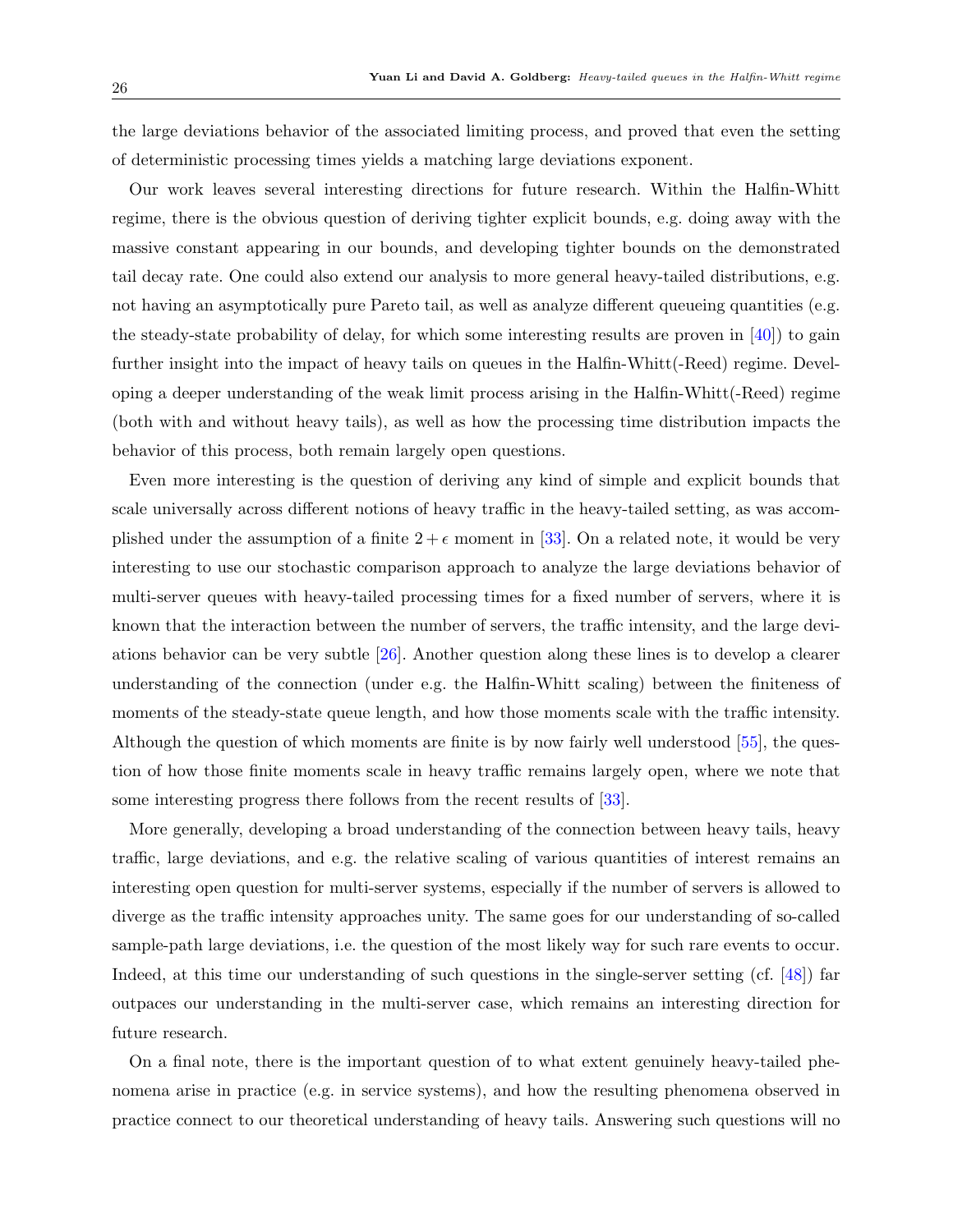doubt require interdisciplinary work at the interface of statistics, probability, and (more broadly) data science, in the spirit of [\[17\]](#page-30-6).

# Acknowledgements.

The authors gratefully acknowledge support from NSF grant no. 1333457, as well as several stimulating conversations with Ton Dieker, Kavita Ramanan, Josh Reed, and Bert Zwart.

# 7. Appendix.

# 7.1. Proof of Lemma [12](#page-20-1)

*Proof of Lemma [12.](#page-20-1)* That  $\mathcal{Z}(t)_{t\geq0}$  is (w.p.1) continuous, centered, and has the stationary increments property follows from the corresponding properties of  $\aleph(t)_{t\geq0}$  and  $\mathcal{D}(t)_{t\geq0}$ . Since

<span id="page-26-0"></span>
$$
\mathbb{E}[\mathcal{Z}^2(t)] = c_A^2 t + Var[N_1(t)],\tag{20}
$$

continuity of  $\mathbb{E}[\mathcal{Z}^2(t)]$ , as well as the fact that  $\lim_{t\downarrow 0} \mathbb{E}[\mathcal{Z}^2(t)] \log^2(t) = 0$ , follows from the integral representation Lemma [4.](#page-14-2) Combining with the regular variation implied by Lemma [11](#page-20-0) completes the proof.

## 7.2. Proof of Lemma [13.](#page-20-2)

Proof of Lemma [13](#page-20-2) It follows from Lemma [12](#page-20-1) that under the GH1 Assumptions, we may apply Lemma [10](#page-19-0) to  $\sup_{t\geq 0} \mathcal{Z}_{\infty,B}(t)$ , with  $\mathcal{G}(t)_{t\geq 0} = \mathcal{Z}_{\infty}(t)_{t\geq 0}$ ,  $c = B, \beta = 1, H = \frac{1}{2}$  $\frac{1}{2}(3-\alpha_S)$ . It follows from Lemma [11](#page-20-0) and  $(20)$  that (in the language of Lemma [10\)](#page-19-0)

$$
\lim_{x \to \infty} \left( \left( \frac{\mathbb{E}[\mathcal{G}^2(x^{\frac{1}{\beta}})]}{x^2} \right) x^{\alpha s - 1} \right) = 2 \left( (\alpha_s - 1)(2 - \alpha_s)(3 - \alpha_s) \right)^{-1} C_s,
$$
\n(21)

and

$$
-\frac{1}{2}c^{\frac{2H}{\beta}}\left(\frac{H}{\beta-H}\right)^{-\frac{2H}{\beta}}\left(\frac{\beta}{\beta-H}\right)^2 = -2B^{3-\alpha_S}(3-\alpha_S)^{-(3-\alpha_S)}(\alpha_S-1)^{-(\alpha_S-1)}.
$$
 (22)

Combining with Lemma [10](#page-19-0) and some straightforward algebra completes the proof.

#### 7.3. Proof of Lemma [14.](#page-20-3)

*Proof of Lemma [14](#page-20-3)* For  $x \in \mathcal{R}^+$ , let  $T_{S,x} \triangleq \frac{(3-\alpha_S)x}{B(\alpha_S-1)}$ . Note that

<span id="page-26-1"></span>
$$
\liminf_{x \to \infty} \left( x^{1-\alpha_S} \log \left( \sup_{t \ge 0} \mathbb{P}(\mathcal{Z}_{\infty,B}(t) \ge x) \right) \right)
$$
\n
$$
\ge \liminf_{x \to \infty} \left( x^{1-\alpha_S} \log \left( \mathbb{P}(\mathcal{Z}_{\infty,B}(T_{S,x}) \ge x) \right) \right)
$$
\n
$$
= \liminf_{x \to \infty} x^{1-\alpha_S} \log \left( \mathbb{P} \left( N > 2(\alpha_S - 1)^{-1} x \left( \mathbb{E}[\mathcal{Z}_{\infty,B}^2(T_{S,x})] \right)^{-\frac{1}{2}} \right) \right).
$$
\n(23)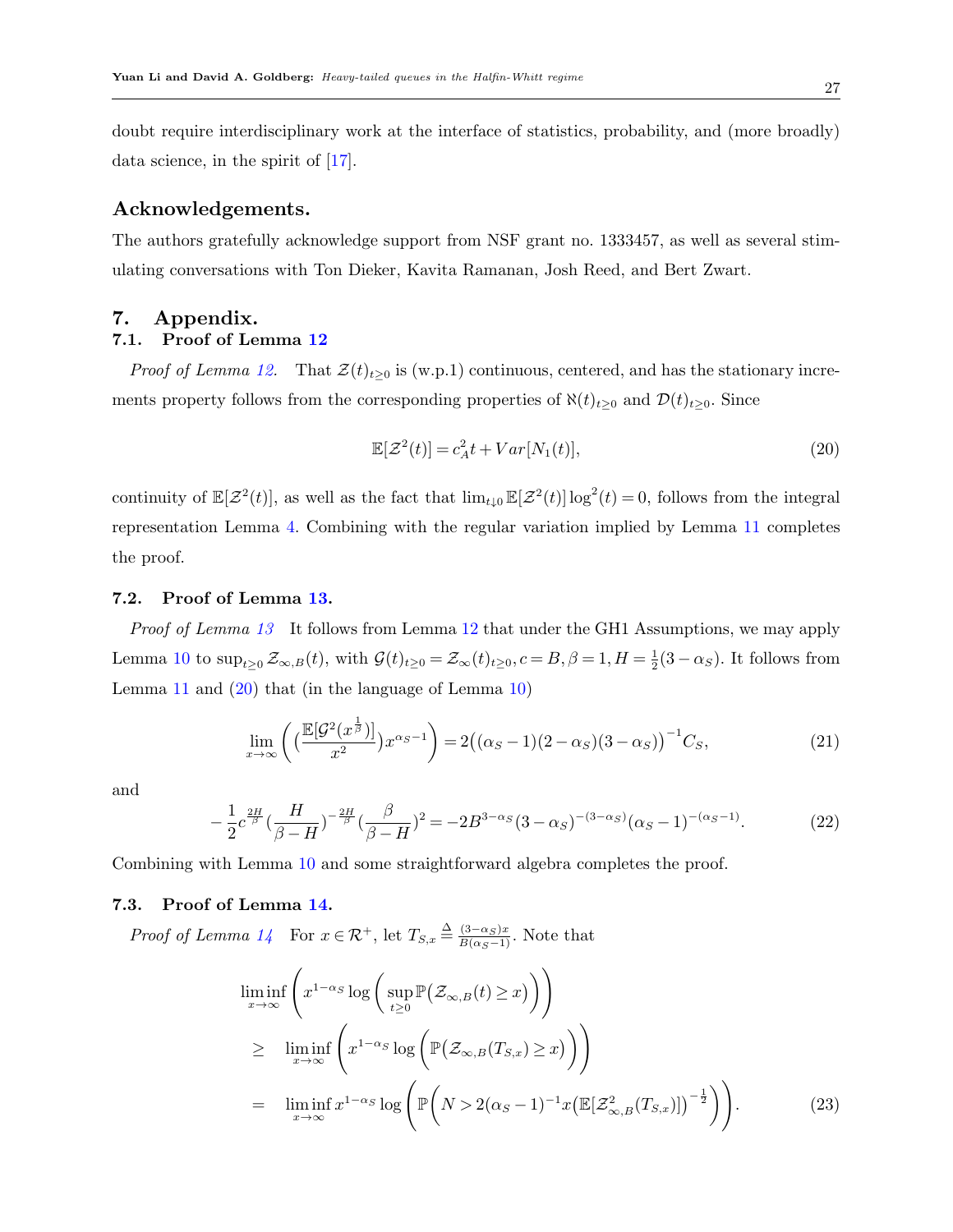As it follows from Lemma [12](#page-20-1) that  $\lim_{x\to\infty} x(\mathbb{E}[\mathcal{Z}^2_{\infty,B}(T_{S,x})])^{-\frac{1}{2}} = \infty$ , and standard bounds for the normal distribution c.d.f. (cf. [\[32\]](#page-31-3) Lemma 6) imply that there exists  $y_0$  s.t.  $y > y_0$  implies  $\mathbb{P}(N > y) \ge \exp(-\frac{y^2}{2} - y)$ , we may further conclude that [\(23\)](#page-26-1) is at least

$$
-\liminf_{x\to\infty} x^{1-\alpha_S} \bigg( 2(\alpha_S-1)^{-2} x^2 \big( \mathbb{E}[\mathcal{Z}_{\infty,B}^2(T_{S,x})] \big)^{-1} + 2(\alpha_S-1)^{-1} x \big( \mathbb{E}[\mathcal{Z}_{\infty,B}^2(T_{S,x})] \big)^{-\frac{1}{2}} \bigg),
$$

which by Lemma [11,](#page-20-0) [\(20\)](#page-26-0), and some straightforward algebra equals  $C_{B,S}$ . Combining with the fact that, by the basic properties of the supremum operator,

$$
\limsup_{x \to \infty} \left( x^{1-\alpha_S} \log \left( \sup_{t \ge 0} \mathbb{P}(\mathcal{Z}_{\infty,B}(t) \ge x) \right) \right)
$$

is bounded (from above) by the left-hand-side of  $(14)$  completes the proof.

# 7.4. Proof of Lemma [15.](#page-21-0)

Proof of Lemma [15](#page-21-0) First, we claim that

<span id="page-27-1"></span>
$$
\lim_{T \to \infty} \limsup_{n \to \infty} \mathbb{P}\left(\sup_{t \ge T} Y_n(t) \ge 0\right) = 0. \tag{24}
$$

Indeed, for all  $T > 0$ ,  $M > 0$ , and  $n \ge 1$ , by a union bound and stationary increments  $\mathbb{P}(\sup_{t\geq T} Y_n(t) \geq 0)$  is at most

<span id="page-27-0"></span>
$$
\mathbb{P}\big(Y_n(T)\geq -M\big)+\mathbb{P}\big(\sup_{t\geq 0}Y_n(t)\geq M\big). \tag{25}
$$

It follows from [\(2.](#page-21-1)) - [\(3.](#page-21-2)) that for any given  $\epsilon > 0$ , we may select  $M_{\epsilon}, T_{\epsilon} \in (0, \infty)$  s.t.  $\mathbb{P}(\mathcal{Y}_{\infty}(T_{\epsilon}) \geq 0)$  $-M_{\epsilon}\big)<\frac{\epsilon}{2}$  $\frac{\epsilon}{2}$ , and  $\limsup_{n\to\infty} \mathbb{P}(\sup_{t\geq 0} Y_n(t) \geq M_{\epsilon}) < \frac{\epsilon}{2}$  $\frac{\epsilon}{2}$ . Combining with [\(4.](#page-21-3)), [\(25\)](#page-27-0), and the monotonicity of the supremum operator, it follows that for all  $T \geq T_{\epsilon}$ ,  $\limsup_{n\to\infty} \mathbb{P}(\sup_{t\geq T} Y_n(t) \geq$  $0$   $< \epsilon$ . Combining with the definition of limit completes the proof of [\(24\)](#page-27-1).

It follows from  $(24)$  that for any  $x \ge 0$ , we may construct a strictly increasing sequence of integers  ${T_{x,k-1}, k \ge 1}$  s.t. for all  $k \ge 1$ ,

$$
\limsup_{n \to \infty} \mathbb{P}\bigg(\sup_{t \ge T_{x,k-1}} Y_n(t) \ge x\bigg) < k^{-1}.
$$

Thus by a union bound, for all  $x \geq 0$  and  $k \geq 1$ ,

$$
\limsup_{n \to \infty} \mathbb{P}\bigg(\sup_{t \ge 0} Y_n(t) \ge x\bigg) \le \limsup_{n \to \infty} \mathbb{P}\bigg(\sup_{0 \le t \le T_{x,k-1}} Y_n(t) \ge x\bigg) + k^{-1}.
$$

By letting  $k \to \infty$ , and applying [\(4.](#page-21-3)), the monotonicity of the supremum operator, and the Portmanteau Theorem, we conclude that for all  $x \geq 0$ ,

<span id="page-27-2"></span>
$$
\limsup_{n \to \infty} \mathbb{P}\left(\sup_{t \ge 0} Y_n(t) \ge x\right) \le \mathbb{P}\left(\sup_{t \ge 0} \mathcal{Y}_\infty(t) \ge x\right). \tag{26}
$$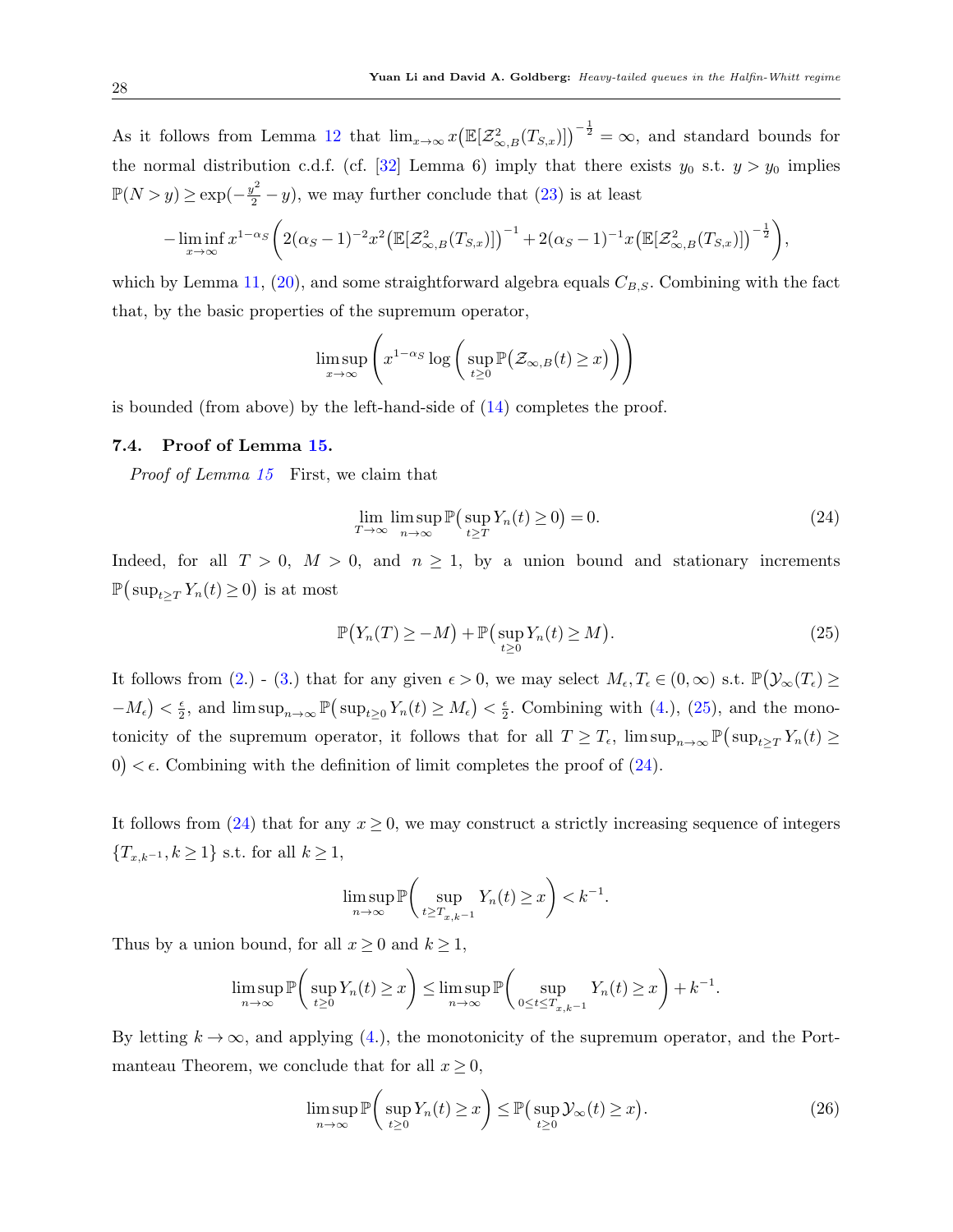Next, we prove the analagous result for  $\liminf_{n\to\infty} \mathbb{P}\left(\sup_{t\geq 0} Y_n(t) > x\right)$ . In particular, for any fixed  $T$ ,  $(4)$ , the monotonicity of the supremum operator, and the Portmanteau Theorem imply that

$$
\liminf_{n\to\infty} \mathbb{P}\bigg(\sup_{t\geq 0} Y_n(t) > x\bigg) \geq \mathbb{P}\big(\sup_{t\in[0,T]} \mathcal{Y}_{\infty}(t) > x\big).
$$

Combining with the monotonicity of the supremum operator, and letting  $T \to \infty$ , it follows that for all  $x \geq 0$ ,

<span id="page-28-1"></span><span id="page-28-0"></span>
$$
\liminf_{n \to \infty} \mathbb{P}\bigg(\sup_{t \ge 0} Y_n(t) > x\bigg) \ge \mathbb{P}\big(\sup_{t \ge 0} \mathcal{Y}_\infty(t) > x\big). \tag{27}
$$

Combining [\(26\)](#page-27-2) and [\(27\)](#page-28-0), with the definition of weak convergence, completes the proof.

#### 7.5. Proof of Theorem [4.](#page-11-2)

In [\[40\]](#page-32-0), Reed proves the following result.

THEOREM 11 ([\[40\]](#page-32-0)). Suppose that the HWR- $\alpha$  assumptions hold, and in addition S is deterministic (i.e. the system is  $GI/D/n$ ). Then  $\{n^{1-\frac{1}{\alpha}}W^n_{A,S,B,\alpha}(\infty),n>B^{\frac{\alpha}{\alpha-1}}\}$  converges in distribution to  $\sup_{k\geq 0} \Bigg(-\big(\frac{C_A}{C_{\alpha}}\Bigg)$  $\frac{C_A}{C_{\alpha}}$ <sub>)</sub>  $\frac{1}{\alpha} \hat{S}_{\alpha,1}(k) - Bk$ 

With Theorem [11](#page-28-1) in hand, we now apply the distributional Little's Law (and more generally the methodology of [\[42\]](#page-32-8), which had previously been applied to the light-tailed setting) to derive the corresponding result for queue-lengths, Theorem [4.](#page-11-2)

Proof of Theorem [4](#page-11-2) Since the system is FCFS with i.i.d. inter-arrival and processing times, and processing times are determinstic (and hence there is no over-taking), the Distributional Little's Lawapplies  $([39])$  $([39])$  $([39])$ , and we have

$$
Q_{A,S,B,\alpha}^n(\infty) \sim A\bigg(\lambda_{n,B,\alpha}\big(1 + W_{A,S,B,\alpha}^n(\infty)\big)\bigg),\tag{28}
$$

with  $A(t)_{t\geq0}$  and  $W^n_{A,S,B,\alpha}(\infty)$  independent. Let  $\{A'_i, i\geq1\}$  denote the sequence of inter-event times in A (i.e. corresponding to  $A(t)_{t\geq0}$ ), namely  $A'_1$  is drawn from the equilibrium distribution, and  ${A'_i, i \geq 2}$  are i.i.d. distributed as A. Then for all  $x > 0$ ,  $\mathbb{P}\left(n^{-\frac{1}{\alpha}}(Q_{A,S,B,\alpha}^n(\infty)-n) \geq x\right)$  equals

$$
\mathbb{P}\left(A\left(\lambda_{n,B,\alpha}\left(1+W_{A,S,B,\alpha}^n(\infty)\right)\right)\geq n+xn^{\frac{1}{\alpha}}\right)
$$
\n
$$
=\mathbb{P}\left(\sum_{i=1}^{\lceil n+xn^{\frac{1}{\alpha}}\rceil}A'_i\leq \lambda_{n,B,\alpha}\left(1+W_{A,S,B,\alpha}^n(\infty)\right)\right)
$$
\n
$$
=\mathbb{P}\left(\frac{\sum_{i=1}^{\lceil n+xn^{\frac{1}{\alpha}}\rceil}(A'_i-1)}{\lceil n+xn^{\frac{1}{\alpha}}\rceil^{\frac{1}{\alpha}}}\leq \frac{\lambda_{n,B,\alpha}\left(1+W_{A,S,B,\alpha}^n(\infty)\right)-\lceil n+xn^{\frac{1}{\alpha}}\rceil}{\lceil n+xn^{\frac{1}{\alpha}}\rceil^{\frac{1}{\alpha}}}\right).
$$
\n(29)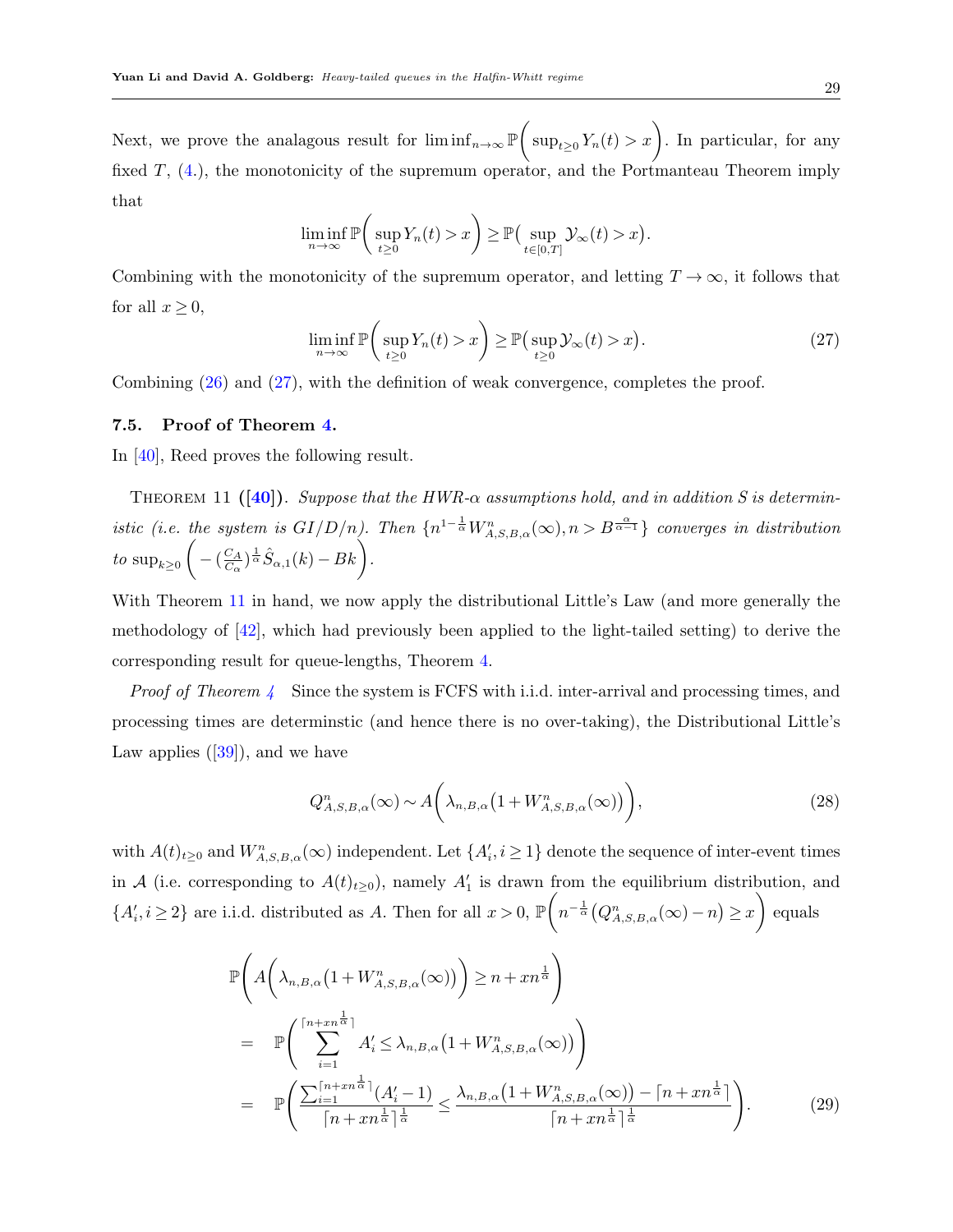It follows from Theorem [9](#page-22-1) that

$$
\left\{ \frac{\sum_{i=1}^{\lceil n+xn^{\frac{1}{\alpha}} \rceil} (A_i'-1)}{\lceil n+xn^{\frac{1}{\alpha}} \rceil^{\frac{1}{\alpha}}}, n \ge 1 \right\}
$$
 converges in distribution to  $\left(\frac{C_A}{C_\alpha}\right)^{\frac{1}{\alpha}} S_\alpha(1,1,0).$  (30)

Theorem [11](#page-28-1) implies that

$$
\left\{\frac{\lambda_{n,B,\alpha}W_{A,S,B,\alpha}^{n}(\infty)}{\lceil n+xn^{\frac{1}{\alpha}}\rceil^{\frac{1}{\alpha}}},n\geq 1\right\} \text{ converges in distribution to } \sup_{k\geq 0}\left(-\left(\frac{C_A}{C_{\alpha}}\right)^{\frac{1}{\alpha}}\hat{S}_{\alpha,1}(k)-Bk\right). (31)
$$

Also, it is easily verified that

$$
\lim_{n \to \infty} \frac{\lambda_{n,B,\alpha} - \left\lceil n + xn^{\frac{1}{\alpha}} \right\rceil}{\left\lceil n + xn^{\frac{1}{\alpha}} \right\rceil^{\frac{1}{\alpha}}} = -B - x.
$$
\n(32)

As in [\[42\]](#page-32-8), it then follows from the independence of  $\{A'_i, i \geq 1\}$  and  $W^n_{A,S,B,\alpha}(\infty)$ , and the CLT for triangular arrays (cf. [\[18\]](#page-31-17)) that for all x which are continuity points of the c.d.f. of  $\sup_{k\geq 1}$   $\Big(-\frac{1}{k\cdot 1}$  $\left(\frac{C_A}{C}\right)$  $\frac{C_A}{C_{\alpha}}$   $\frac{1}{\alpha} \hat{S}_{\alpha,1}(k) - Bk$ , it holds that

$$
\lim_{n \to \infty} \mathbb{P}\left(n^{-\frac{1}{\alpha}}(Q_{A,S,B,\alpha}^n(\infty) - n) > x\right) = \mathbb{P}\left(\sup_{k \ge 1} \left(-\left(\frac{C_A}{C_\alpha}\right)^{\frac{1}{\alpha}} \hat{S}_{\alpha,1}(k) - Bk\right) > x\right).
$$
(33)

The desired result then follows by applying the max-plus operator to both sides.

#### 7.6. Proof of Corollary [3.](#page-11-3)

*Proof of Corollary [3](#page-11-3)* Our approach is essentially identical to that used in [\[46\]](#page-32-12). Let  $X(t) \triangleq$  $-\left(\frac{C_A}{C}\right)$  $\frac{C_A}{C_{\alpha}}\Big)^{\frac{1}{\alpha}}\hat{S}_{\alpha,1}(t)-Bt.$  For  $x>0$ , let  $\tau(x)\stackrel{\Delta}{=}$  inf  $\Big\{t\geq 0:X(t)\geq x\Big\}$ , with  $\tau(x)=\infty$  if the process never reaches a value greater than or equal to x. In that case, for any  $x > 0$  and  $c \in (0, x)$ , it follows from stationary and independent increments, and the strong Markov property, that

$$
\mathbb{P}\left(\sup_{t\geq 0} X(t) \geq x, \sup_{k\geq 0} X(k) \leq x - c\right) \leq \mathbb{P}\left(\tau(x) < \infty, \inf_{s \in [\tau(x), \tau(x) + 1]} X(s) - X(\tau(x)) \leq -c\right) \\
= \mathbb{P}\left(\tau(x) < \infty\right) \times \mathbb{P}\left(\inf_{s \in [0,1]} X(s) \leq -c\right) \\
= \mathbb{P}\left(\sup_{t\geq 0} X(t) \geq x\right) \mathbb{P}\left(\inf_{s \in [0,1]} X(s) \leq -c\right). \tag{34}
$$

Combining with the fact that (by a union bound)

$$
\mathbb{P}\left(\sup_{t\geq 0} X(t) \geq x\right) \leq \mathbb{P}\left(\sup_{k\geq 0} X(k) > x - c\right) + \mathbb{P}\left(\sup_{t\geq 0} X(t) \geq x, \sup_{k\geq 0} X(k) \leq x - c\right),\tag{35}
$$

we conclude that

$$
\mathbb{P}\left(\sup_{t\geq 0}X(t)\geq x\right)\leq \mathbb{P}\left(\sup_{k\geq 0}X(k)>x-c\right)+\mathbb{P}\left(\sup_{t\geq 0}X(t)\geq x\right)\mathbb{P}\left(\inf_{s\in[0,1]}X(s)\leq -c\right),
$$

and thus

$$
\mathbb{P}\left(\sup_{t\geq 0} X(t) \geq x\right) \leq \mathbb{P}\left(\sup_{k\geq 0} X(k) > x - c\right) \times \left(\mathbb{P}\left(\inf_{s\in[0,1]} X(s) > -c\right)\right)^{-1}.\tag{36}
$$

As  $\inf_{s\in[0,1]} X(s)$  is a.s. finite, we may select c sufficiently large to ensure that  $\mathbb{P}(\inf_{s\in[0,1]} X(s)$  $-c$  > 0. Then taking the appropriate limit as  $x \to \infty$  (independent of the fixed value of c), and combining with Theorem [3,](#page-10-0) Corollary [2,](#page-11-4) and Theorem [4](#page-11-2) completes the proof.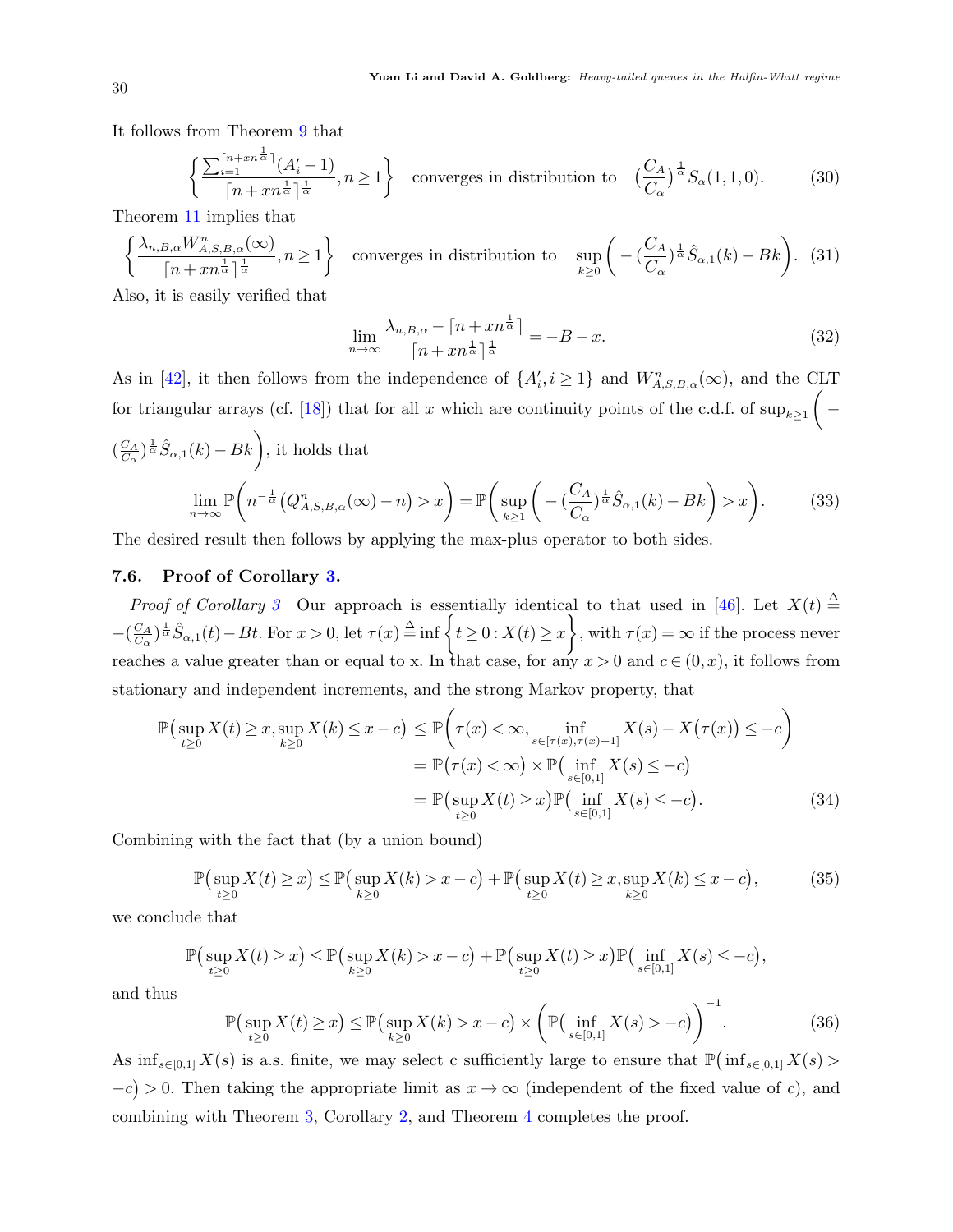# <span id="page-30-11"></span>References

- [1] Abramowitz, M., I. Stegun. "Handbook of mathematical functions: with formulas, graphs, and mathematical tables." Vol. 55. Courier Corporation, 1964.
- <span id="page-30-15"></span>[2] Adler, R. "An introduction to continuity, extrema, and related topics for general Gaussian processes." Lecture Notes-Monograph Series 12 (1990): i-155.
- <span id="page-30-0"></span>[3] Aghajani, R., K. Ramanan. "Ergodicity of an spde associated with a many-server queue." arXiv preprint arXiv:1512.02929, 2015.
- <span id="page-30-1"></span>[4] Aghajani, R., K. Ramanan. "The Limit of Stationary Distributions of Many-Server Queues in the Halfin-Whitt Regime." arXiv preprint arXiv:1610.01118, 2016.
- <span id="page-30-12"></span>[5] Asmussen, S. "Applied probability and queues." Vol. 51. Springer Science and Business Media, 2008.
- <span id="page-30-14"></span>[6] Baltrunas, A., E. Omey. "Second-order renewal theorem in the finite-means case." Theory of Probability and Its Applications 47.1 (2003): 127-132.
- <span id="page-30-10"></span>[7] Bandi, C., D. Bertsimas, N. Youssef. "Robust queueing theory." Operations Research 63.3 (2015): 676- 700.
- <span id="page-30-5"></span>[8] Barabasi, A. "The origin of bursts and heavy tails in human dynamics." Nature 435.7039 (2005): 207-211.
- <span id="page-30-16"></span>[9] Bingham, N., C. Goldie, J. Teugels. "Regular variation." Vol. 27. Cambridge university press, 1989.
- <span id="page-30-13"></span>[10] Bingham, N. "Fluctuation theory in continuous time." Advances in Applied Probability 7.04 (1975): 705-766.
- <span id="page-30-9"></span>[11] Blanchet, J., K. Murthy. "Tail asymptotics for delay in a half-loaded GI/GI/2 queue with heavy-tailed job sizes." Queueing Systems 81.4 (2015): 301-340.
- <span id="page-30-7"></span>[12] Boxma, O., J. Cohen. "The M/G/1 queue with heavy-tailed service time distribution." IEEE journal on selected areas in communications 16.5 (1998): 749-763.
- <span id="page-30-8"></span>[13] Boxma, O., J. Cohen. "Heavy-traffic analysis for the GI/G/1 queue with heavy-tailed distributions." Queueing systems 33.1-3 (1999): 177-204.
- <span id="page-30-4"></span>[14] Braverman, A., J. Dai, J. Feng. "Stein's method for steady-state diffusion approximations: an introduction through the Erlang-A and Erlang-C models." arXiv preprint arXiv:1512.09364 (2015).
- <span id="page-30-3"></span>[15] Braverman, A., J. Dai. "Stein's method for steady-state diffusion approximations of  $M/Ph/n + M$ systems." arXiv preprint arXiv:1503.00774 (2015).
- <span id="page-30-2"></span>[16] Braverman, A., J. Dai. "High order steady-state diffusion approximation of the Erlang-C system." arXiv preprint arXiv:1602.02866 (2016).
- <span id="page-30-6"></span>[17] Brown, L., N. Gans, A. Mandelbaum, A. Sakov, H. Shen, S. Zeltyn, L. Zhao. "Statistical analysis of a telephone call center: A queueing-science perspective." Journal of the American statistical association 100, no. 469 (2005): 36-50.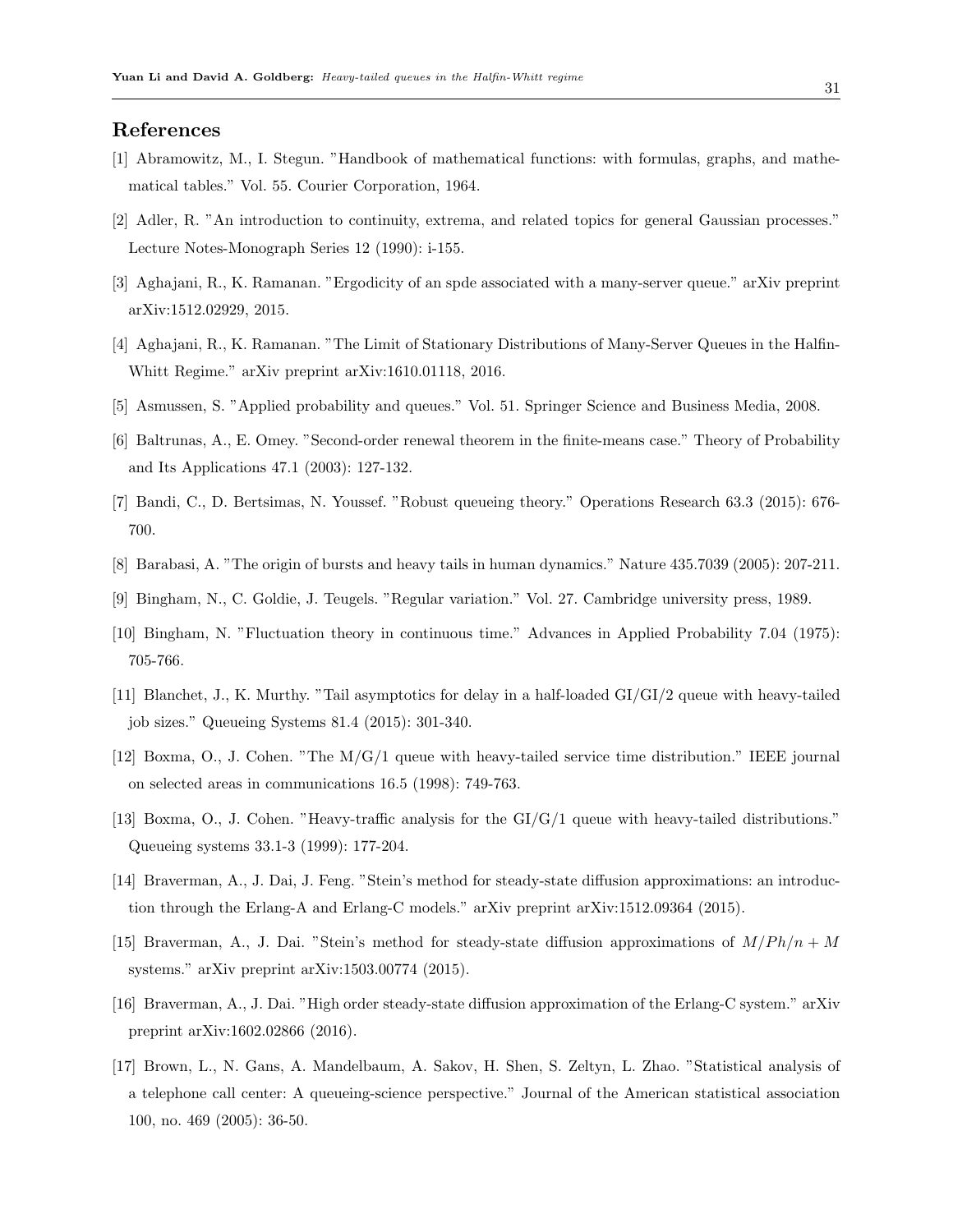- <span id="page-31-17"></span>[18] Chung, K.L. "A Course in Probability Theory." 2nd edn. (Academic Press, 1974).
- <span id="page-31-5"></span>[19] Dai, J., A. B. Dieker, X. Gao. "Validity of heavy-traffic steady-state approximations in many-server queues with abandonment." Queueing Systems 78.1 (2014): 1-29.
- <span id="page-31-10"></span>[20] Daley, D. "Bounds for the variance of certain stationary point processes." Stochastic Processes and their Applications 7.3 (1978): 255-264.
- <span id="page-31-11"></span>[21] Daley, D. "Tight bounds for the renewal function of a random walk." The Annals of Probability (1980): 615-621.
- <span id="page-31-15"></span>[22] Dieker, A. B. "Conditional limit theorems for queues with Gaussian input, a weak convergence approach." Stochastic processes and their applications 115.5 (2005): 849-873.
- <span id="page-31-2"></span>[23] Erlang, A. K. "On the rational determination of the number of circuits." The life and works of AK Erlang (1948): 216-221.
- <span id="page-31-14"></span>[24] Farrell, R. H. "Limit theorems for stopped random walks." The Annals of Mathematical Statistics (1964): 1332-1343.
- <span id="page-31-9"></span>[25] Foss, S., D. Korshunov. "Heavy tails in multi-server queue." Queueing Systems 52.1 (2006): 31-48.
- <span id="page-31-8"></span>[26] Foss, S., D. Korshunov. "On large delays in multi-server queues with heavy tails." Mathematics of Operations Research 37.2 (2012): 201-218.
- <span id="page-31-13"></span>[27] Gaigalas, R., I. Kaj. "Convergence of scaled renewal processes and a packet arrival model." Bernoulli 9.4 (2003): 671-703.
- <span id="page-31-0"></span>[28] Gamarnik, D., D.A. Goldberg. "Steady-state  $GI/G/n$  queue in the HalfinWhitt regime." The Annals of Applied Probability 23.6 (2013): 2382-2419.
- <span id="page-31-4"></span>[29] Gamarnik, D., P. Momcilovic. "Steady-state analysis of a multiserver queue in the Halfin-Whitt regime." Advances in Applied Probability 40.2 (2008): 548-577.
- <span id="page-31-16"></span>[30] Gamarnik, D., A. Stolyar. "Multiclass multiserver queueing system in the HalfinWhitt heavy traffic regime: asymptotics of the stationary distribution." Queueing Systems 71.1-2 (2012): 25-51.
- <span id="page-31-12"></span>[31] Geluk, J. "A renewal theorem in the finite-mean case." Proceedings of the American mathematical society 125.11 (1997): 3407-3413.
- <span id="page-31-3"></span>[32] Goldberg, D.A. "On the steady-state probability of delay and large negative deviations for the  $GI/GI/n$ queue in the Halfin-Whitt regime." arXiv preprint arXiv:1307.0241 (2016).
- <span id="page-31-1"></span>[33] Goldberg, D.A., Y. Li. "Simple and explicit bounds for multi-server queues with universal  $\frac{1}{1-\rho}$  scaling." arXiv preprint arXiv:1706.04628 (2017).
- <span id="page-31-7"></span>[34] Grossglauser, M., J. Bolot. "On the relevance of long-range dependence in network traffic." IEEE/ACM Transactions on Networking (TON) 7.5 (1999): 629-640.
- <span id="page-31-6"></span>[35] Gurvich, I., J. Huang, A. Mandelbaum. "Excursion-based universal approximations for the Erlang-A queue in steady-state." Mathematics of Operations Research 39.2 (2013): 325-373.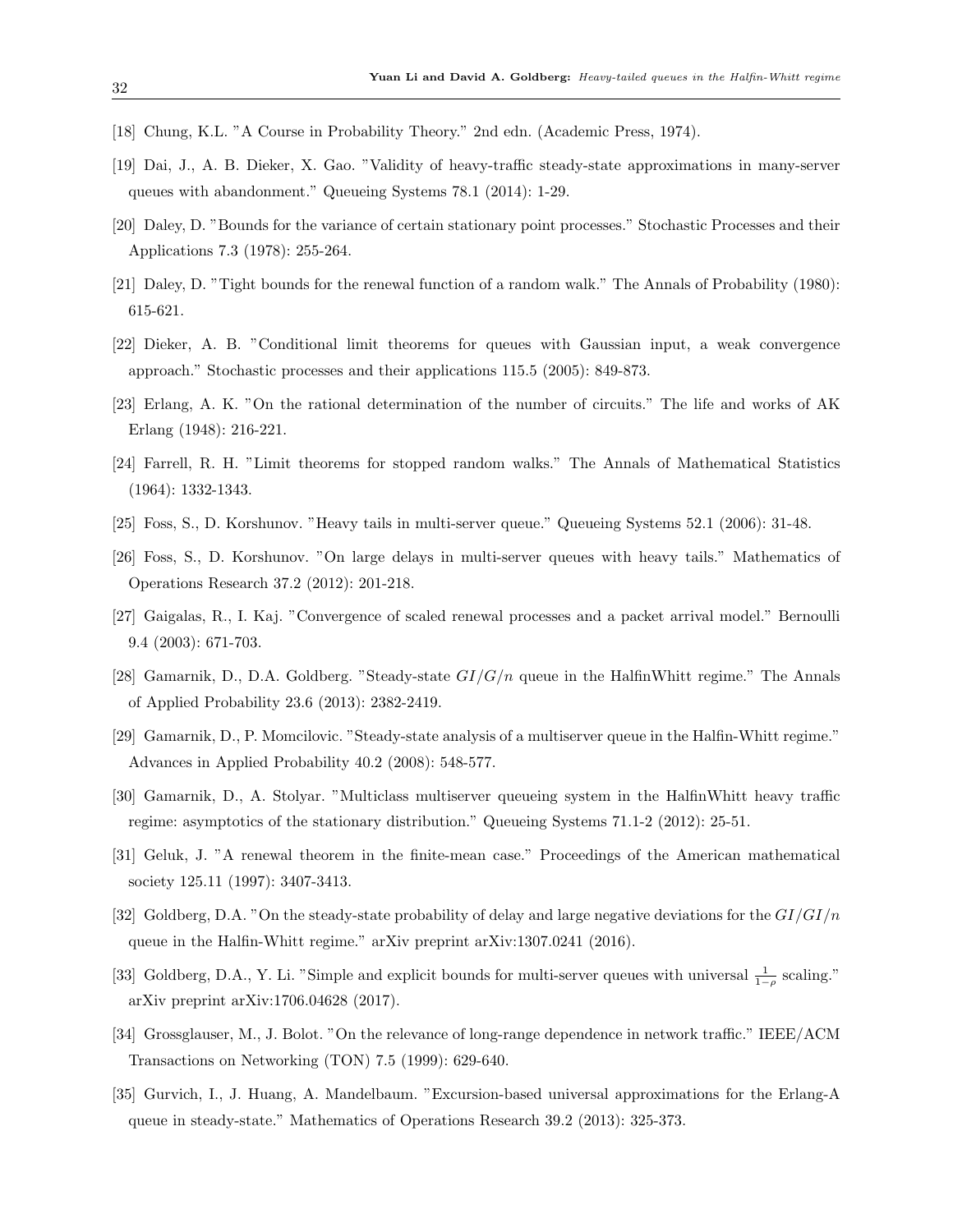- <span id="page-32-5"></span>[36] Gurvich, I. "Diffusion models and steady-state approximations for exponentially ergodic Markovian queues." The Annals of Applied Probability 24.6 (2014): 2527-2559.
- <span id="page-32-15"></span>[37] Gut, A. "Stopped random walks." Springer-Verlag New York Incorporated, 2009.
- <span id="page-32-2"></span>[38] Halfin, S., W. Whitt. "Heavy-traffic limits for queues with many exponential servers." Operations research 29.3 (1981): 567-588.
- <span id="page-32-17"></span>[39] Haji, R., N. Gordon. "A relation between stationary queue and waiting time distributions." Journal of Applied Probability 8.03 (1971): 617 - 620.
- <span id="page-32-0"></span>[40] Hurvich, C., J. Reed. "Series Expansions for the All-time Maximum of -stable Random Walks." Advances in Applied Probability 48, no. 3 (2016): 744-767.
- <span id="page-32-1"></span>[41] Jagerman, D. "Some properties of the Erlang loss function." Bell System Technical Journal 53.3 (1974): 525-551.
- <span id="page-32-8"></span>[42] Jelenkovic, P., A. Mandelbaum, P. Momcilovic. "Heavy traffic limits for queues with many deterministic servers." Queueing Systems 47.1-2 (2004): 53-69.
- <span id="page-32-16"></span>[43] Kingman, J. F. C. "Some inequalities for the queue GI/G/1." Biometrika 49.3/4 (1962): 315-324.
- <span id="page-32-13"></span>[44] Lorden, G. "On excess over the boundary." The Annals of Mathematical Statistics (1970): 520-527.
- <span id="page-32-6"></span>[45] Marazzi, A., F. Paccaud, C. Ruffieux, C. Beguin. "Fitting the distributions of length of stay by parametric models." Medical care 36, no. 6 (1998): 915-927.
- <span id="page-32-12"></span>[46] Maulik, K., B. Zwart. "Tail asymptotics for exponential functionals of L´evy processes." Stochastic Processes and their Applications 116.2 (2006): 156 - 177.
- <span id="page-32-14"></span>[47] Mohan, N. R. "Teugels' renewal theorem and stable laws." The Annals of Probability 4.5 (1976): 863- 868.
- <span id="page-32-9"></span>[48] Olvera-Cravioto, M., J. Blanchet, P. Glynn. "On the transition from heavy traffic to heavy tails for the M/G/1 queue: the regularly varying case." The Annals of Applied Probability 21.2 (2011): 645-668.
- <span id="page-32-11"></span>[49] Port, S. "Stable processes with drift on the line." Transactions of the American Mathematical Society 313, no. 2 (1989): 805-841.
- <span id="page-32-4"></span>[50] Puhalskii, A.A., J. Reed. "On many-server queues in heavy traffic." The Annals of Applied probability 20.1 (2010): 129-195.
- <span id="page-32-3"></span>[51] Reed, J. "The G/GI/N queue in the HalfinWhitt regime." The Annals of Applied Probability 19.6 (2009): 2211-2269.
- <span id="page-32-10"></span>[52] Vesilo, R., A. Scheller-Wolf. "Delay Moment Bounds for Multiserver Queues with Infinite Variance Service Times." INFOR: Information Systems and Operational Research 51.4 (2013): 161-174.
- <span id="page-32-7"></span>[53] Resnick, S. "Heavy-tail phenomena: probabilistic and statistical modeling." Springer Science and Business Media, 2007.